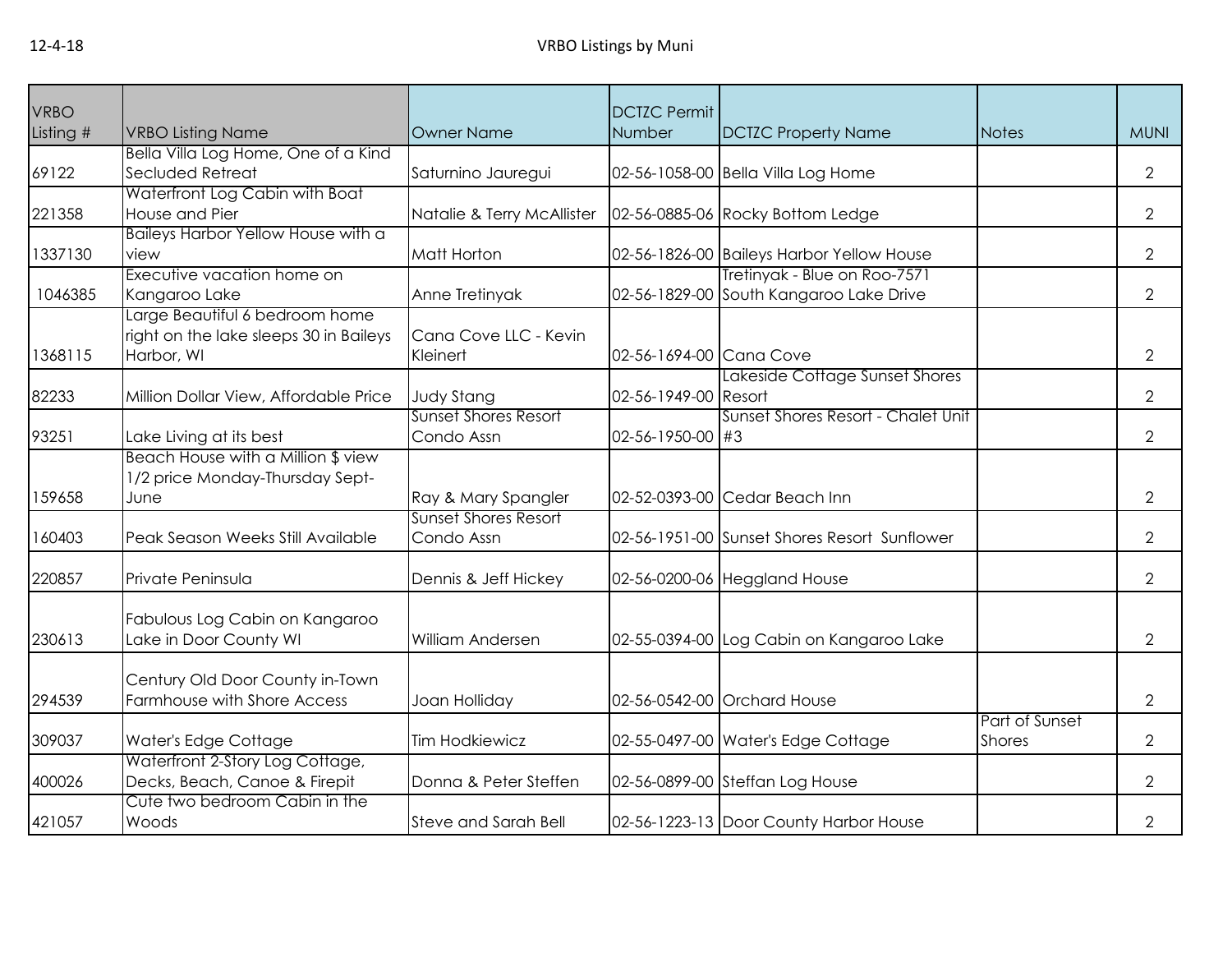| 460436  | Peace in the Pines<br>A Quiet Retreat in Door County Close           | Ricardo M Ochoa             |                         | 02-56-1297-00 Peace in the Pines                |                    | $\overline{2}$ |
|---------|----------------------------------------------------------------------|-----------------------------|-------------------------|-------------------------------------------------|--------------------|----------------|
|         | to the Water, Shops Eateries and                                     |                             |                         |                                                 | permitted for      |                |
| 466961  | Golf                                                                 | Linda Brown                 | 02-55-0538-00 The Gulls |                                                 | three              | $\overline{2}$ |
|         | Newly remodeled, 2 Acres W/200'                                      |                             |                         |                                                 |                    |                |
|         | Private Waterfront, Huge Deck, 5 Star                                |                             |                         |                                                 |                    |                |
| 467927  | Rating                                                               | Chris Warecki               |                         | 02-56-1312-00 All Creatures Lane - Warecki      | permitted for 3    | $\overline{2}$ |
|         | Charming 100yr. log home with                                        |                             |                         | Sunset Shores Resort - Kangaroo                 |                    |                |
| 510375  | upscale modern conveniences.                                         | <b>David Hass</b>           |                         | 02-56-1953-00 Kabin Unit #6                     |                    | 2              |
|         | Private Cottages situated on a rock                                  |                             |                         |                                                 |                    |                |
|         | bluff located in downtown baileys                                    |                             |                         |                                                 |                    |                |
| 633251  | harbor                                                               | Jessica and John Dennis     |                         | 02-55-1415-00 Baileys Harbor on the Rocks       | Permitted for two  | $\overline{2}$ |
|         | Private Cottages situated on a rock                                  |                             |                         |                                                 |                    |                |
|         | bluff located in downtown baileys                                    |                             |                         |                                                 |                    |                |
| 634804  | harbor                                                               | Jessica and John Dennis     |                         | 02-55-1415-00 Baileys Harbor on the Rocks       | Permitted for two  | 2              |
| 1479408 | Door County Dreamin                                                  | Kate & Robert Lindsley      |                         | 02-56-1960-00 Door County Dreaming              |                    | $\overline{2}$ |
|         | Enjoy the Quiet Die of the Door                                      |                             |                         |                                                 |                    |                |
|         | County Peninsula, 165' of Lake                                       |                             |                         |                                                 |                    |                |
| 661048  | Michigan Shore                                                       | Janet Batzli                |                         | 02-55-0557-00 The Haven on North Bay            |                    | $\overline{2}$ |
|         |                                                                      | <b>Sunset Shores Resort</b> |                         |                                                 |                    |                |
| 663478  | Peak Season Weeks Still Available                                    | Condo Assoc                 |                         | 02-56-1952-00 Sunset Shores Resort - Tiger Lily | permitted for five | $\overline{2}$ |
|         | Remodeled, 250' waterfrontm 6                                        |                             |                         |                                                 |                    |                |
|         | wooded acres, huge deck with view                                    |                             |                         |                                                 |                    |                |
| 699521  | of Cana Island                                                       | Chris Warecki               |                         | 02-56-1312-00 All Creatures Lane - Warecki      | permitted for 3    | $\overline{2}$ |
|         | Lake House on Kangaroo Lake in<br>Door County with Dock, 4 Bdrm, 2.5 | <b>Ryan and Maureen</b>     |                         |                                                 |                    |                |
| 767152  | <b>Bath</b>                                                          | Sundeen                     |                         | 02-56-1562-00 Sundeen Lakeside Retreat          |                    | 2              |
|         | Stone Ridge on 4.2 Wooded                                            |                             |                         |                                                 |                    |                |
|         | Acres/Firepit, 4 Bedrooms, 2.5 Baths,                                |                             |                         |                                                 |                    |                |
| 791464  | Sleeps 14 & Pets                                                     | Stone Ridge                 | 02-56-0272-13 Mel Fogel |                                                 |                    | 2              |
|         | 2 Newly Remolded Homes with                                          |                             |                         |                                                 |                    |                |
|         | Sauna on 10 Acres of Beauty and                                      |                             |                         |                                                 |                    |                |
| 803367  | Privacy. Sleeps 12.                                                  | Dr. Phil Arnold             |                         | 02-56-1563-00 Meadow Road Rental - Arnold       |                    | 2              |
|         | Door County Cabin in the Woods,                                      |                             |                         | Door County Cabin in the                        |                    |                |
| 824979  | <b>Baileys Harbor</b>                                                | Karen Berndt                |                         | 02-56-1564-00 Wooods & Tranquil Condo           | permitted for 2    | $\overline{2}$ |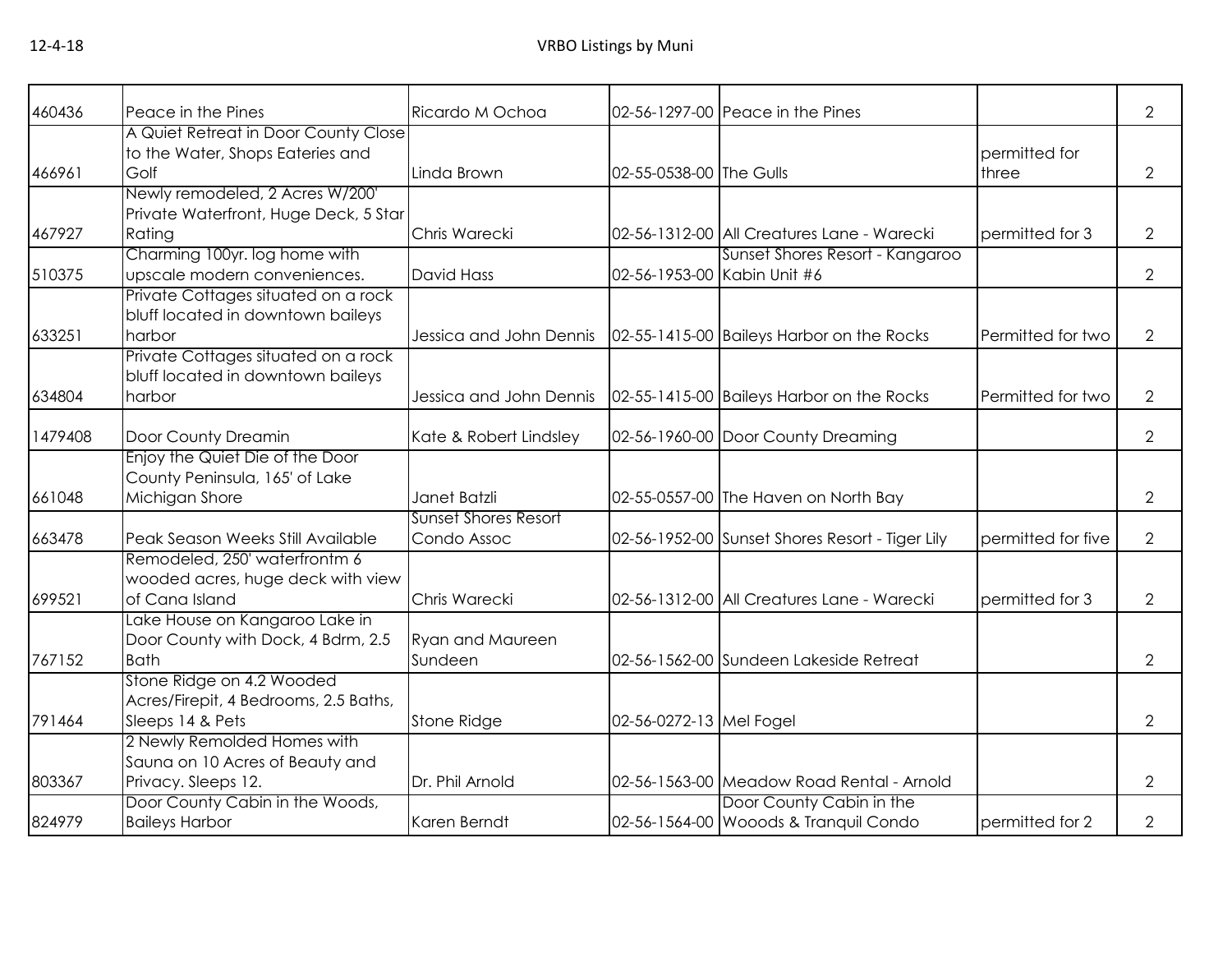|         |                                                                                        |                                                 |                            | Door County Cabin in the                                       |                 |                |
|---------|----------------------------------------------------------------------------------------|-------------------------------------------------|----------------------------|----------------------------------------------------------------|-----------------|----------------|
| 850256  | <b>Baileys Harbor Condo, Door County</b>                                               | Karen Berndt                                    |                            | 02-56-1564-00 Wooods & Tranquil Condo                          | permitted for 2 | $\overline{2}$ |
| 854909  | Private Water front estate!                                                            | Cole Family LLC                                 |                            | 02-56-1607-06 Schook Shack                                     |                 | $\overline{2}$ |
| 882335  | Wildwood Beach House Has A Large<br>Private Sandy Beach On The Shore<br>Of Lake Michig | Laura Thometz                                   |                            | 02-56-1640-06 Wildwood Beach Home                              |                 | $\overline{2}$ |
| 1056529 | Acres Of Country Living, Firepit,<br>Plenty Of Parking Wifi, Pets allowed              | Eleanor R Poole Trust C/O<br>Allen Poole        | 02-56-1733-13 Burnt Hollow |                                                                |                 | $\overline{2}$ |
| 1077847 | Quintessential Door County cottage<br>just steps from the water!                       | Jeffrey & Tamara Wiswell                        |                            | 02-56-1696-06 Kangaroo Lake Road Cottage                       |                 | 2              |
| 1436478 | Door County Baileys Harbor Large<br>Home for Families and Groups                       | Pelican Bay LLC                                 | 02-56-2016-00 Nguyen       | <b>Baileys Large Home for Families -</b>                       |                 | $\overline{2}$ |
| 1102901 | You Won't Want To Leave -- +                                                           | Deb Homan                                       |                            | 02-56-1468-00 Merlin's Lake House - Homan                      |                 | $\overline{2}$ |
| 1188298 | Lakefront home in Baileys Harbor<br>near Cana Lighthouse                               | <b>Bues Point Road, LLC -</b>                   |                            | William McAleer, Member 02-56-1803-00 Bues Point Road- McAleer |                 | $\overline{2}$ |
| 1190668 | Lake-house With The Best View Of<br>Cana Island And It's Lighthouse You<br>Can Find!   | Stephen Clemnti Jr.                             |                            | 02-56-1820-00 Boreal Beach House                               |                 | $\overline{2}$ |
| 1441585 | 140 feet of Lake Michigan Shoreline<br>in the heart of Baileys Harbor!                 | Emil and Mary Baukert                           | 02-56-1974-06 Baukert      | Stone House - 8112 STH 57                                      |                 | $\overline{2}$ |
| 418647  | Three Bedroom Lake House with Boat<br><b>Dock</b>                                      | <b>Family Style Contractor</b><br><b>LLC</b>    |                            | 02-56-0339-06 Our Place on Kangaroo Lake                       |                 | $\overline{2}$ |
| 1209428 | Stone Cottage, Nestled In The<br>Woods in Door County - Call for rates                 | Dennis & Tamara Zee/<br>William & Lesley O'Kane |                            | 02-56-1824-00 Stone Cottage                                    |                 | $\overline{2}$ |
| 1248135 | THIS TREE HOUSE IS A PERFECT<br><b>COUPLES GETAWAY</b>                                 | Martha and Michael<br>Schulkins                 |                            | 02-56-1835-00 The Treehouse - Schulkins                        |                 | $\overline{2}$ |
| 1270494 | Kangaroo lake water frontage<br>opening June 2018                                      | Michael Servais                                 |                            | 02-56-1893-00 Island View Lake House                           |                 | $\overline{2}$ |
| 1279183 | Sand, Sand, and More Sand on Lake<br>Michigan!                                         | Alexandra Pape                                  | 02-56-1903-00 Lyons Woods  |                                                                |                 | $\overline{2}$ |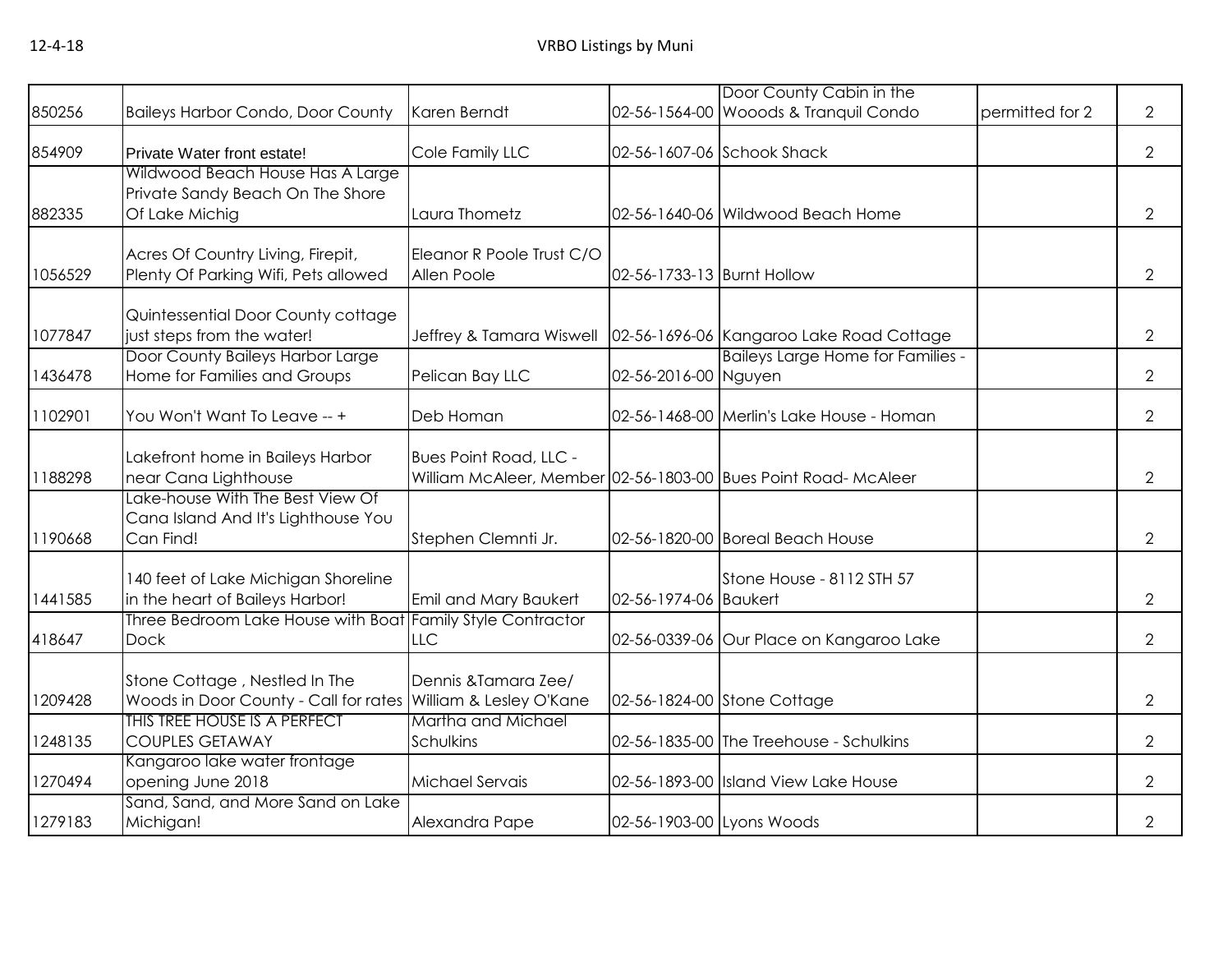| 1351000   | Beautiful House, Amazing Garden,<br>Downtown Baileys Harbor | <b>Carraig Cottages LLC</b>                         | 02-55-0653-00 Carraig Mor |                                                |                 | $\overline{2}$ |
|-----------|-------------------------------------------------------------|-----------------------------------------------------|---------------------------|------------------------------------------------|-----------------|----------------|
|           |                                                             |                                                     |                           |                                                |                 |                |
|           | <b>Beautiful Home Downtown Baileys</b>                      |                                                     |                           |                                                |                 |                |
| 1351022   | Harbor Newly Furnished May 2015                             | <b>Carraig Cottages LLC</b>                         |                           | 02-55-0652-00 Carraig Beag Cottage             |                 | $\overline{2}$ |
|           | Fabulous New Two Bed, Two Bath                              |                                                     |                           |                                                |                 |                |
| 1351028   | Cottage On Kangaroo Lake                                    | <b>Carraig Cottages LLC</b>                         |                           | 02-56-1052-00 Carraigeen Cottage               |                 | $\overline{2}$ |
|           | Newly renovated with over 250 feet                          |                                                     |                           | Secluded Waterfront Home on                    |                 |                |
| 1357038   | of Shoreline!                                               | Eva McKee                                           | 02-56-1850-06 North Bay   |                                                |                 | $\overline{2}$ |
|           | Lagom Lodge, a lovely three-                                |                                                     |                           |                                                |                 |                |
|           | bedroom chalet style home that sits                         |                                                     |                           |                                                |                 |                |
| 1360725   | on the lakefront                                            | Stephen & Michelle Hoke 02-56-1914-06 Lagom Lodge   |                           |                                                |                 | $\overline{2}$ |
|           | Daisy Cottage is a quintessential                           |                                                     |                           |                                                |                 |                |
|           | Door County two-bedroom lakefront                           |                                                     |                           |                                                |                 |                |
| 1360726   | cottage                                                     | Stephen & Michelle Hoke 02-56-1915-06 Daisy Cottage |                           |                                                |                 | $\overline{2}$ |
|           |                                                             | William and Heather                                 |                           |                                                |                 |                |
| 723507    | Large Home on Kangaroo Lake                                 | Andersen                                            |                           | 02-56-1543-06 Kangaroo Lake Retreat            |                 | $\overline{2}$ |
|           | <b>Bailey's Harbor Cabin Secluded in</b>                    |                                                     |                           |                                                |                 |                |
|           | Woods, Walking distance to                                  |                                                     |                           | <b>Baileys Harbor Near Kangaroo</b>            |                 |                |
| 4648066ha | Kangaroo Lake-DUPLEX                                        | Alyssa Lebakken                                     |                           | 02-56-1782-00 Lake - Lebakken                  | permitted for 2 | $\overline{2}$ |
|           |                                                             |                                                     |                           |                                                |                 |                |
|           | North Unit Cabin Bailey's Harbor Door                       |                                                     |                           | <b>Baileys Harbor Near Kangaroo</b>            |                 |                |
| 4706534ha | County Near Kangaroo Lake                                   | Alyssa Lebakken                                     |                           | 02-56-1782-00 Lake - Lebakken                  | permitted for 2 | $\overline{2}$ |
|           |                                                             | Tom and Michele                                     |                           |                                                |                 |                |
| 1435263   | The Oaks at Baileys Bluff                                   | Schaefer                                            |                           | 02-56-1983-00 Oaks at Baileys Bluff - Schaefer |                 | $\overline{2}$ |
|           | NEW! Baileys Harbor Studio on Lake                          |                                                     |                           |                                                |                 |                |
| 4840107ha | Michigan!                                                   | James Dillenburg                                    |                           | 02-56-1257-00 Shalom Stone                     |                 | $\overline{2}$ |
|           | Lakeview Cottage in Downtown                                |                                                     |                           |                                                |                 |                |
|           | 4924765ha Baileys Harbor                                    | Pamela Schmitz                                      |                           | 02-56-1876-00 Baileys Harbor Beach House       |                 | $\overline{2}$ |
|           |                                                             |                                                     |                           |                                                |                 |                |
|           | Clay Banks Retreat a Beautiful Quiet                        |                                                     |                           |                                                |                 |                |
| 271777    | Home on Lake Michigan                                       | Dean & Corrine Zajac                                |                           | 06-56-1002-00 Clay Banks Retreat               |                 | 6              |
|           | <b>Beautiful Lakefront Home in Southern</b>                 |                                                     |                           |                                                |                 |                |
| 343303    | Door County                                                 | Robert & Mary O'Neil                                |                           | 06-56-1147-00 O'Neil - 290 Clar Lin            |                 | 6              |
| 754723    | Enjoy your own secluded beach                               | Mark Ciepluch                                       |                           | 06-56-0901-00 White Sands Hideaway             |                 | 6              |
|           |                                                             |                                                     |                           |                                                |                 |                |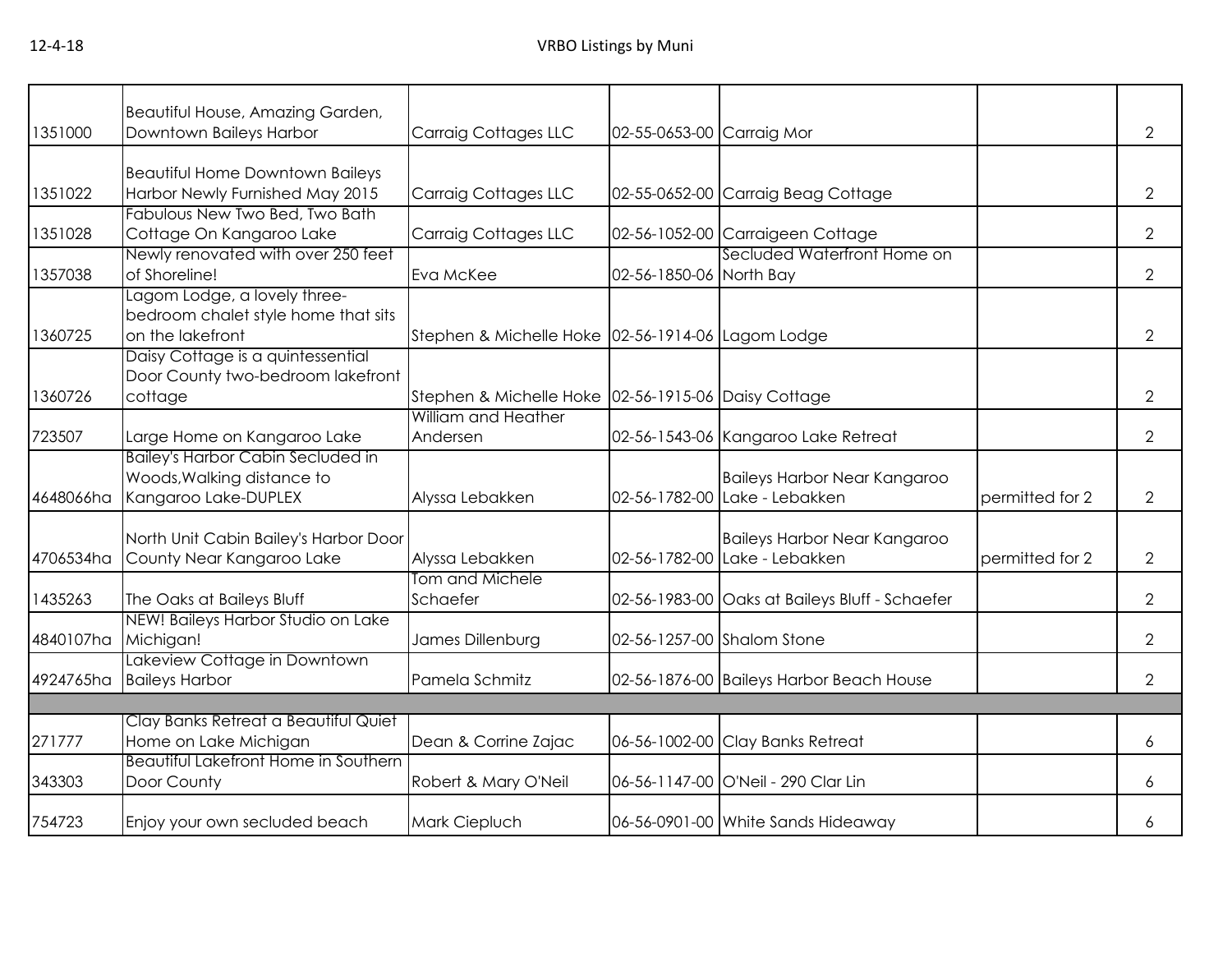|         |                                      | Door County Clay Banks                                 |                            |                                                 |                 |   |
|---------|--------------------------------------|--------------------------------------------------------|----------------------------|-------------------------------------------------|-----------------|---|
| 1244408 | Door County Retreat                  | Retreat                                                |                            | 06-56-1866-00 Darelynn M Louscher               |                 | 6 |
|         |                                      |                                                        |                            |                                                 |                 |   |
|         | Panorama Waterfront Guest House      |                                                        |                            |                                                 |                 |   |
| 57138   | North of Sturgeon Bay                | Margaret Koenen                                        |                            | 08-55-0155-00 Koenens Panorama Guest House      |                 | 8 |
|         |                                      |                                                        |                            |                                                 |                 |   |
|         | Private Cotttage on 10 acre Farm in  | Applewood Cottage                                      |                            |                                                 |                 |   |
| 78867   | <b>Fish Creek</b>                    | Property Managment LLC 08-55-0093-00 Applewood Cottage |                            |                                                 |                 | 8 |
|         | Luxury Home in Magnificient Door     |                                                        |                            | A luxury Log Home - Door County                 |                 |   |
| 189273  | County, WI                           | Carol Trimberger                                       | 08-56-0088-00 Market       |                                                 |                 | 8 |
|         | Cottage on the Bay - Waterfront,     |                                                        |                            |                                                 |                 |   |
|         | 100' Beach, 50ft pier, Sunsets,      | Cottage on the Bay                                     |                            | Elizabeth & Mario                               |                 |   |
| 224851  | Secluded, Wi-Fi                      | Bernardi                                               |                            | 08-56-0841-00 Bernardi/Bernardi Enterprises LLC |                 | 8 |
|         | Amazing Door County Hand Hewn        |                                                        |                            |                                                 |                 |   |
| 230079  | Log Cabin in the Woods               | Charles Ireland                                        |                            | 08-56-0925-00 Hidden Bear Cabin                 |                 | 8 |
|         |                                      |                                                        |                            |                                                 |                 |   |
|         | Vacation in Door County, Wisconsin - |                                                        |                            |                                                 |                 |   |
| 288910  | Cape Cod of the Midwest              | Landmark Carson                                        | 08-53-0945-00 Fred Carson  |                                                 |                 | 8 |
|         | The Honey Dew Lodge at Egg Harbor    |                                                        |                            |                                                 |                 |   |
| 341406  | Door County WI                       | <b>WDL Trust</b>                                       |                            | 08-56-0702-00 Honey Dew Lodge                   |                 | 8 |
|         | Amazing views from peaceful home     |                                                        |                            |                                                 |                 |   |
|         | overlooking green bay close to       |                                                        |                            |                                                 |                 |   |
| 375676  | beach                                | Tim & Mary Kelley                                      | 08-53-0305-00 Kelley House |                                                 |                 | 8 |
|         |                                      |                                                        |                            |                                                 |                 |   |
|         | Bayside Log Home Waterfront, WiFi, 3 |                                                        |                            |                                                 |                 |   |
| 403451  | bedrooms, Direct TV, Fire Pit        | Laurel Key                                             |                            | 08-56-1037-13 Bayside Log Home                  |                 | 8 |
|         | Luxury Log Cabin in Egg Harbor Door  |                                                        |                            |                                                 |                 |   |
| 404293  | County                               | Susan Mullarkey                                        |                            | 08-56-0647-00 Birch Lane Log Cabin              |                 | 8 |
|         |                                      |                                                        |                            | Landmark - Rudy - Units 1303,                   |                 |   |
| 423455  | Landmark 2-BR King Beds, 2-Bath      | Curtis Rudy                                            |                            | 08-53-1346-00 4218 and 2332                     | permitted for 3 | 8 |
|         | Wooded Beach Front Property that     |                                                        |                            |                                                 |                 |   |
| 456458  | sleeps 12                            | <b>Robert Cowles</b>                                   | 08-56-1376-00 The Annex    |                                                 |                 | 8 |
|         |                                      |                                                        |                            |                                                 |                 |   |
| 456464  | Secluded Waterfront Cottage          | <b>Robert Cowles</b>                                   |                            | 08-56-1375-00 Cherry Lodge                      |                 | 8 |
|         |                                      |                                                        |                            | Cousins Cottage - Your key to the               |                 |   |
| 468335  | Your key to the door                 | Bryan Troutman                                         | 08-56-1322-00 Door         |                                                 |                 | 8 |
|         | Updated 1 bedroom king, book now     |                                                        |                            |                                                 |                 |   |
| 476628  | for winter fun in door county        | Michael Kostiuk                                        |                            | 08-53-0676-00 Landmark Resort -MJK Rentals      |                 | 8 |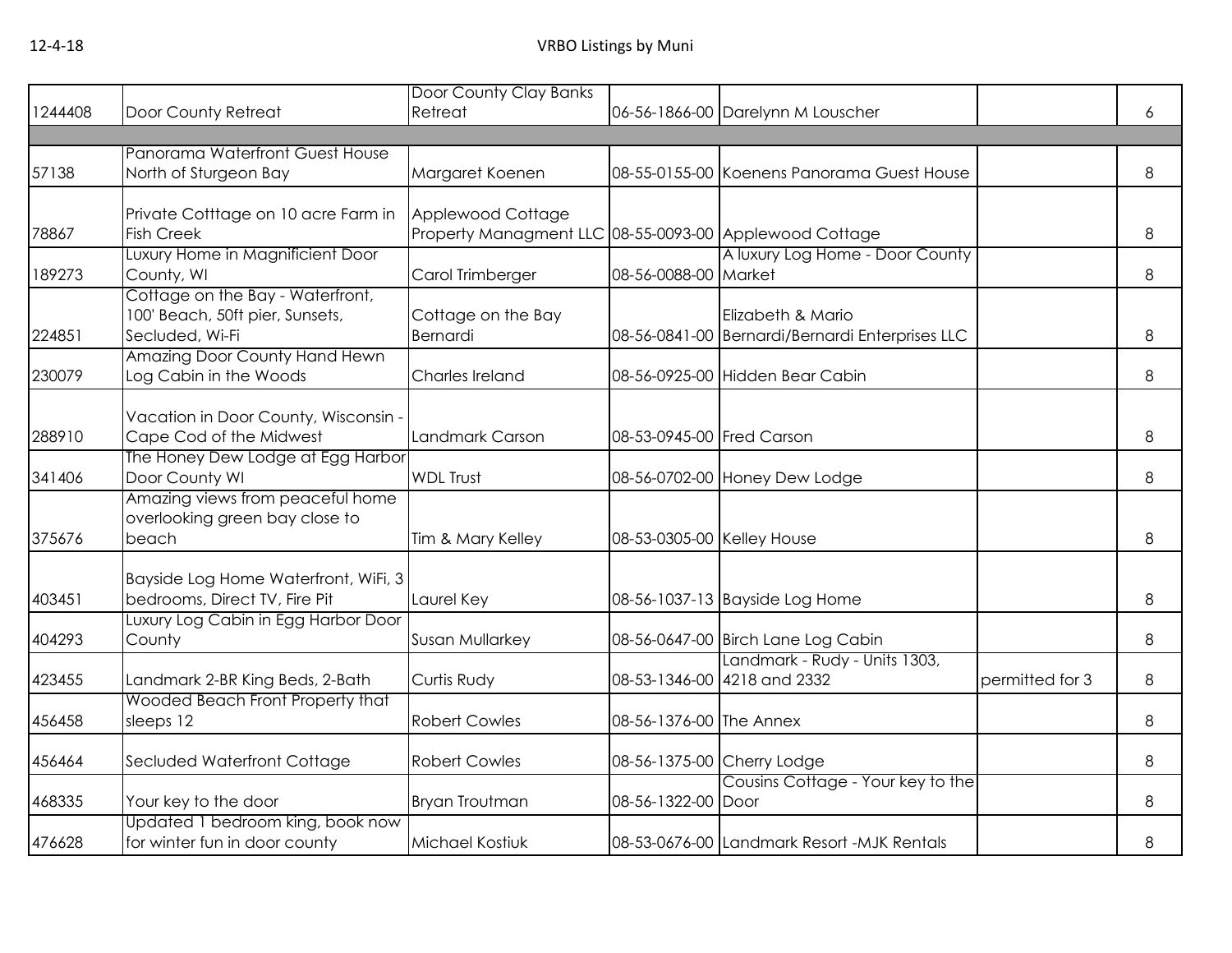|          | Stunning waterview condo at the                              |                                       |                         |                                            |                 |   |
|----------|--------------------------------------------------------------|---------------------------------------|-------------------------|--------------------------------------------|-----------------|---|
| 513963   | Landmark Resort in Egg Harbor                                | <b>Curtis &amp; Carrie Downes</b>     |                         | 08-53-1344-00 Landmark Downes #2207        |                 | 8 |
|          |                                                              | David Ohlson/ Charles                 |                         |                                            |                 |   |
| 566840   | Views of Green Bay and Egg Harbor                            | Chilcote                              |                         | 08-56-0729-06 Ohlson Chateau2              |                 | 8 |
|          | Unique Distinctive Cottage on the                            | Sara Steinharted/Jon                  |                         |                                            |                 |   |
| 595501   | Shores of Green Bay                                          | Chapman                               |                         | 08-56-1316-06 Whitestone at the Water      |                 | 8 |
|          | Privacy In The Woods, Yet Close To                           |                                       |                         |                                            |                 |   |
| 655760   | All The Fun!                                                 | <b>Butterfly House - Blosser</b>      |                         | 08-56-1580-00 Robert Blosser               |                 | 8 |
|          | Door County Egg Harbor Private                               |                                       |                         |                                            |                 |   |
| 677495   | waterfront beautiful sunsets, sleeps 6                       | Ricky & Susan Kwaterski               |                         | 08-56-0806-13 Ski Shore Retreat            |                 | 8 |
|          | <b>Breathtaking Water View Condo -</b>                       |                                       |                         |                                            |                 |   |
| 751221   | Almost Everything New!                                       | Michael & Leigh Dicks                 |                         | 08-53-1554-00 Landmark Dick's Rental       |                 | 8 |
|          | OFFSEASON special Nov to mid-May                             |                                       |                         |                                            |                 |   |
| 809045   | book 2 get 1; book 3 get 2.                                  | Landmark Resort- Callen               |                         | 08-53-1623-00 John and Sue Callen          |                 | 8 |
|          | The Fox Den offers a scenic view of                          |                                       |                         |                                            |                 |   |
|          | the hardwoods below and of green                             |                                       |                         |                                            |                 |   |
| 817047   | bay waters                                                   | Robert & Michele Fox                  | 08-56-0823-06           |                                            |                 | 8 |
|          | Magnificent Water View Condo-                                |                                       |                         |                                            |                 |   |
| 843029   | Completely Remodeled!<br>*April Special* Renovated 2 Bedroom | Jeffrey Petsinger                     |                         | 08-53-1617-00 Landmark Resort - Petsinger  |                 | 8 |
|          | <b>Bath Condo in Family Friendly</b>                         |                                       |                         |                                            |                 |   |
| 859907   | Resort                                                       | Wendy and Scott Schultz 08-53-1626-07 |                         | Landmark Resort- Schultz                   | permitted for 2 | 8 |
|          | LANDMARK RESORT ~ Remodeled,                                 |                                       |                         | Landmark Resort - Door County              |                 |   |
| 907077   | One Bedroom ADA Condo                                        | <b>Brian Wiegand</b>                  | 08-53-1688-00 Getaweays |                                            | permitted for 4 | 8 |
|          | Cozy 1br Woodview! Landmark                                  |                                       |                         | Landmark Resort - Door County              |                 |   |
| 963491   | Resort                                                       | <b>Brian Wiegand</b>                  | 08-53-1688-00 Getaweays |                                            | permitted for 4 | 8 |
| 1400614  | <b>Bay View Bungalow</b>                                     | Dean Hellwing                         |                         | 08-53-1984-00 Landmark Bay View Bungalow   |                 | 8 |
|          |                                                              |                                       |                         |                                            |                 |   |
|          | Leaf House Door County, your home                            |                                       |                         |                                            |                 |   |
| 1000413  | at a beautiful Egg Harbor resort                             | Sean and Cami Wright                  |                         | 08-53-1699-00 Landmark Resort - Leaf House |                 | 8 |
|          | Relax In Our Nostalgic Log Home                              |                                       |                         |                                            |                 |   |
| 1001072  | (3BR/2ba)                                                    | <b>Patricia Culliton</b>              |                         | 08-56-1715-00 Green Apple Lodge            |                 | 8 |
|          | Relaxing 1 Bedroom 1 Bathroom                                | Christopher & Sara                    |                         | Landmark Resort - Units                    |                 |   |
| 30348564 | Condo                                                        | Spencer                               |                         | 08-53-1686-07 1225/1220- Spencer           | permitted for 2 | 8 |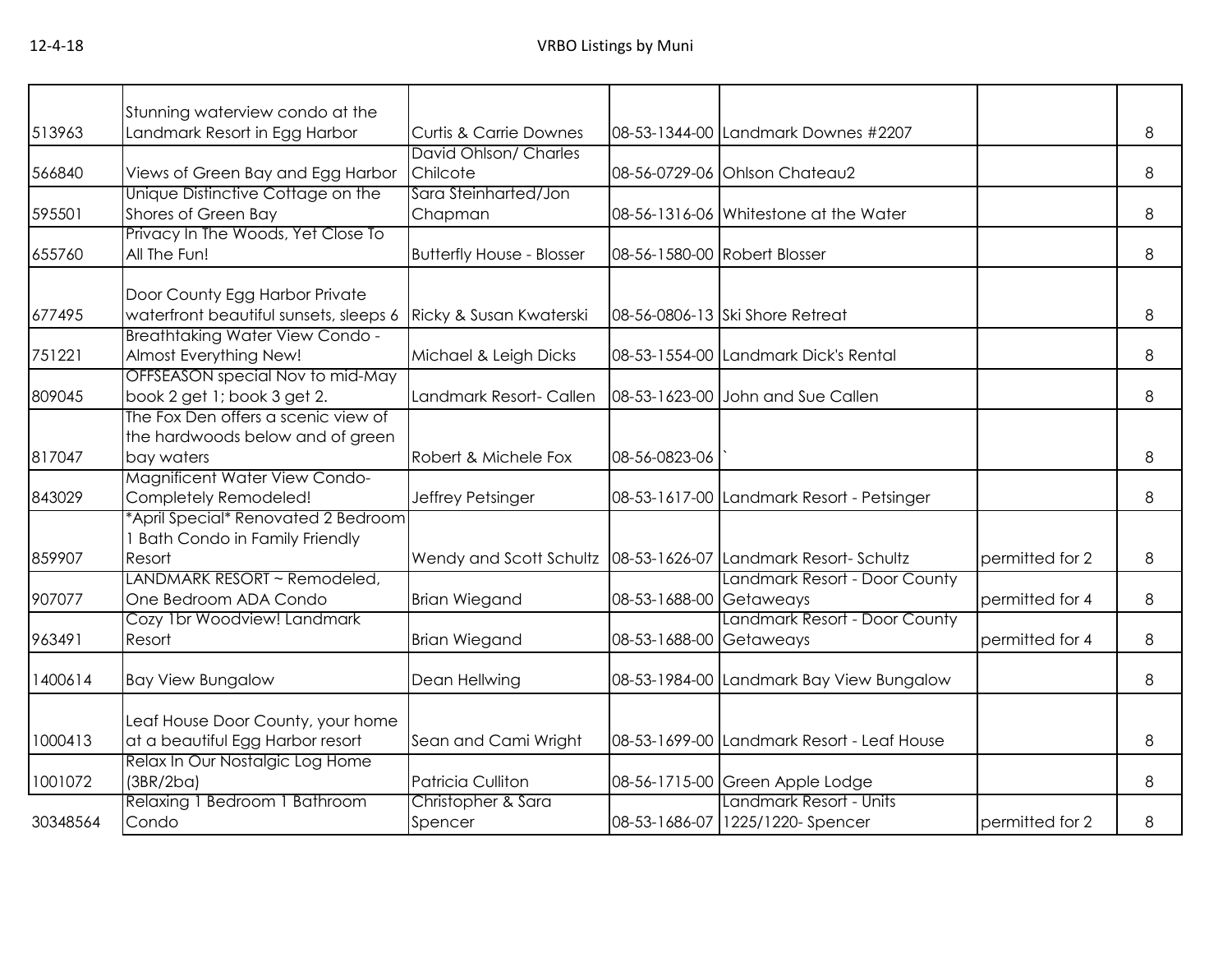|          | Newly Renovated Waterview 1 Bed 1 Christopher & Sara                     |                                                                 |                            | Landmark Resort - Units                                            |                 |   |
|----------|--------------------------------------------------------------------------|-----------------------------------------------------------------|----------------------------|--------------------------------------------------------------------|-----------------|---|
| 1010074  | <b>Bath Condo</b>                                                        | Spencer                                                         | 08-53-1686-07              | 1225/1220-Spencer                                                  | permitted for 2 | 8 |
|          | <b>TASTEFULLY RENOVATED 2 BEDROOM</b>                                    |                                                                 |                            |                                                                    |                 |   |
| 1010162  | <b>WATERVIEW CONDO!</b>                                                  | Penny Albers                                                    |                            | 08-53-1735-00 Landmark Resort - Albers                             | 1010074         | 8 |
|          | Contemporary 3 Bed 2.5 Bath Hand-                                        |                                                                 |                            |                                                                    |                 |   |
|          | Hewn Log Cabin in Wooded Setting                                         |                                                                 |                            |                                                                    |                 |   |
| 1024755  | of Egg Harbor                                                            | Patrick and Shari Hayes                                         |                            | 08-56-1711-00 Hazy Hideaway                                        |                 | 8 |
|          | 2 King Bed, 2 Bath Condo W/ Pool                                         |                                                                 |                            | Landmark Resort Unit #4213                                         |                 |   |
| 30348565 | Access                                                                   | Will A Pflum                                                    | 08-53-1684-07 Pflum        |                                                                    |                 | 8 |
|          | COZY WOODVIEW! Landmark Resort,                                          |                                                                 |                            |                                                                    |                 |   |
|          | EGG HARBOR - Updated, Cozy, 1                                            |                                                                 |                            | Landmark Resort - Door County                                      |                 |   |
| 1050857  | <b>Bdrm Woodview C</b>                                                   | <b>Brian Wiegand</b>                                            | 08-53-1688-00 Getaweays    |                                                                    | permitted for 4 | 8 |
|          | Gorgeous water view condo                                                |                                                                 |                            |                                                                    |                 |   |
| 1065393  | overlooking Green Bay                                                    | Matt Pidgeon                                                    |                            | 08-53-1754-00 Landmark Pidgeon                                     |                 | 8 |
|          | Landmark Resort - Serene 1 Bed 1 Bath                                    |                                                                 |                            | Landmark Resort - Door County                                      |                 |   |
| 1067123  | Condo                                                                    | <b>Brian Wiegand</b>                                            | 08-53-1688-00 Getaweays    |                                                                    | permitted for 4 | 8 |
|          |                                                                          |                                                                 |                            |                                                                    |                 |   |
| 1115406  | The Gull Cottage: New Construction,<br>Waterfront Home With Private Pier | Anne Neuhaus                                                    | 08-56-1773-00 Gull Cottage |                                                                    |                 | 8 |
|          | Newly Updated! 2 Bed/1 Ba Family                                         |                                                                 |                            |                                                                    |                 |   |
| 1161265  | Friendly Resort                                                          | Wendy and Scott Schultz   08-53-1626-07 Landmark Resort-Schultz |                            |                                                                    | permitted for 2 | 8 |
|          | Modern, newly updated condo in                                           |                                                                 |                            |                                                                    |                 |   |
|          | scenic Egg Harbor! Heart of Door                                         | David and Carrie                                                |                            | Landmark Resort - #3202-                                           |                 |   |
| 1183567  | County                                                                   | Counihan                                                        | 08-53-1783-00 Counihan     |                                                                    |                 | 8 |
|          | 2 Bedroom, 1 Bath Home Away From                                         | Jonathon Pesek - Pesek                                          |                            |                                                                    |                 |   |
| 1206658  | Home - Overlooks the lake                                                | Realty                                                          |                            | 08-56-1856-00 Landmark Resort - Pesek                              |                 | 8 |
|          |                                                                          |                                                                 |                            |                                                                    |                 |   |
|          | Wonderful place to relax for your                                        | Ditched LLC -Izabela                                            |                            |                                                                    |                 |   |
| 1212725  | family in the heart of Door County                                       | <b>Ditchen Sims</b>                                             |                            | 08-53-1822-00 LandmarkDitched                                      |                 | 8 |
|          |                                                                          |                                                                 |                            |                                                                    |                 |   |
|          | Door County Log Cabin - Egg Harbor Blue Chair Capital, Mike              |                                                                 |                            |                                                                    |                 |   |
| 1214889  | on 40 Acres; July 4th week still open!                                   | and Becky Boyer                                                 |                            | 08-56-1821-00 Boyer Log Home                                       |                 | 8 |
|          |                                                                          |                                                                 |                            |                                                                    |                 |   |
| 1276892  | Diamond in the Wooods                                                    | <b>Elaine DeMarb</b>                                            |                            | 08-56-1860-00   Diamond in the Woods                               |                 | 8 |
|          |                                                                          |                                                                 |                            |                                                                    |                 |   |
|          | <b>NEW LISTING! Gorgeous Waterview</b>                                   |                                                                 |                            |                                                                    |                 |   |
| 1452844  | Condo in Egg Harbor, WI                                                  |                                                                 |                            | Tod & Kathleen Kerscher   08-53-2013-00 Landmark Resort - Kerscher |                 | 8 |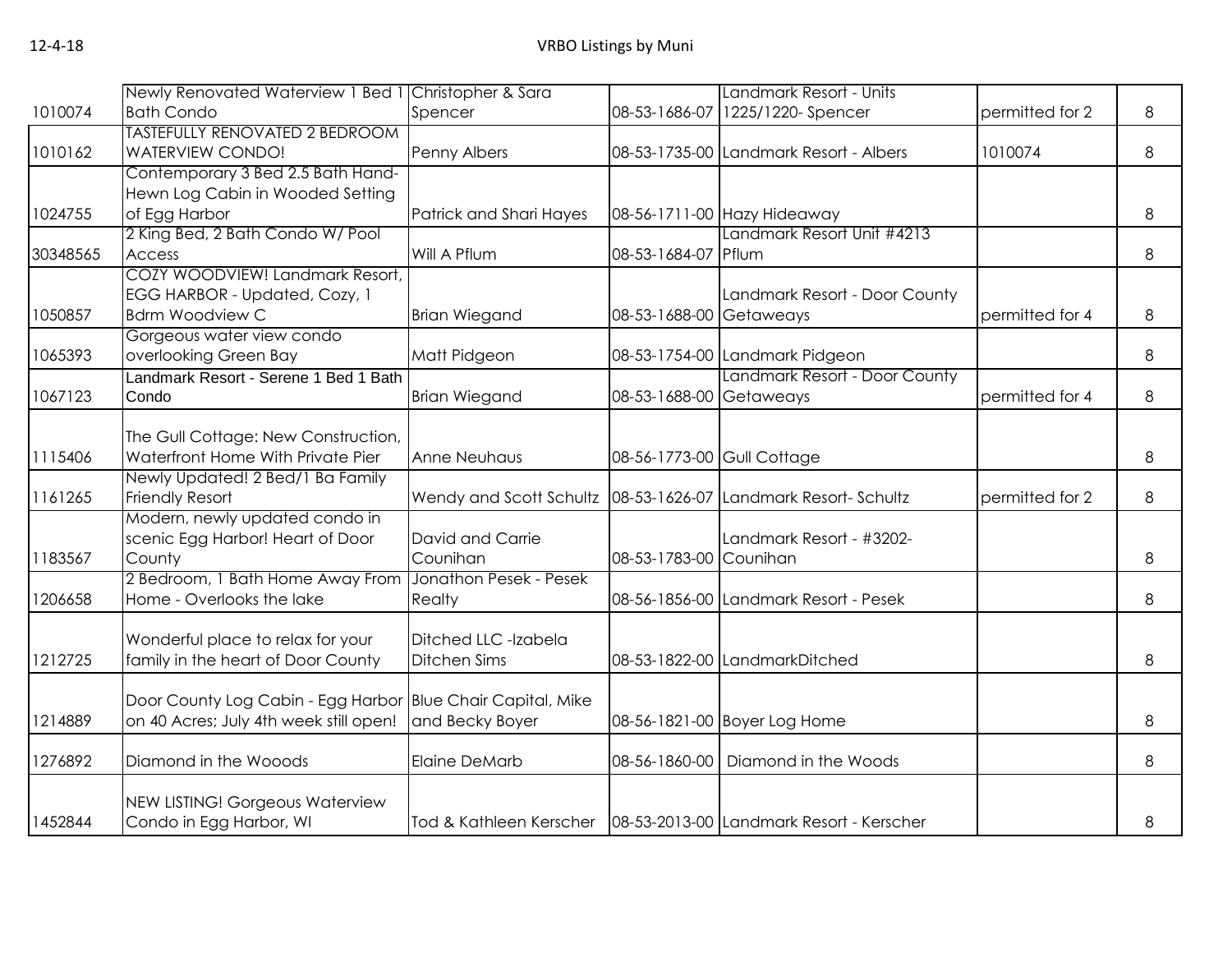| 1457421   | <b>Bay View Escape In Door County</b>                               | Zanky Properties LLC                            |                             | 08-53-2007-00 Ladmark Zanky            |                 | 8 |
|-----------|---------------------------------------------------------------------|-------------------------------------------------|-----------------------------|----------------------------------------|-----------------|---|
|           | Quaint Door County Haven at The                                     |                                                 |                             |                                        |                 |   |
|           | Landmark Resort (Family-friendly                                    |                                                 |                             | Quaint Door County Haven-              |                 |   |
| 1281266   | Condo)                                                              | Mark Lorenzo                                    |                             | 08-53-1832-00 Landmark Lorenzo         |                 | 8 |
| 1307342   | The Lodge - Relax In Quiet Seclusion                                | Dale La Violette                                |                             | 08-55-0133-00 Cottage Retreat          | permitted for 6 | 8 |
|           | Nautical Theme 1 Bed 1 Bath Condo                                   |                                                 |                             |                                        |                 |   |
| 30348557  | w/ Waterview                                                        | Michael White                                   |                             | 08-53-1834-07 Landmark Resort - White  |                 | 8 |
|           | A newly renovated cottage on the                                    |                                                 |                             |                                        |                 |   |
| 822530    | green bay waters                                                    | Daniel & Wanda Kupsco                           |                             | 08-56-1566-06 Sunset Sanctuary         |                 | 8 |
|           | <b>SUNSETS ON THE BLUFF! NEW</b>                                    |                                                 |                             |                                        |                 |   |
| 1319701   | CONSTRUCTION! WATERVIEW!                                            | Gail Bergman                                    |                             | 08-56-1874-00 Bluff Cottage Sunset LLC |                 | 8 |
|           | Treat yourself staying at this romantic                             |                                                 |                             |                                        |                 |   |
| 1372707   | retreat!                                                            | Natalia Luque                                   |                             | 08-53-1929-00 Landmark Luque #1232     |                 | 8 |
|           | Landmark Resort - 2 Bedroom, 1<br>Bath, Wood View - NEWLY AND FULLY |                                                 |                             | Landmark Rudy - units 1303, 4218       |                 |   |
| 3686164ha | REMODELED!!!                                                        | Curt Rudy                                       | 08-53-1346-00 & 2332        |                                        | permitted for 3 | 8 |
|           |                                                                     |                                                 |                             |                                        |                 |   |
|           | NEW LISTING! Charming Door County                                   |                                                 |                             |                                        |                 |   |
| 1454913   | Cabin on the Shores of Green Bay!                                   | <b>Jeff Garber</b>                              | 08-56-1396-01 Stones Throw  |                                        |                 | 8 |
|           | NEW LISTING! Go back in time to                                     |                                                 |                             |                                        |                 |   |
|           | Grandmas cottage! Quaint Door                                       |                                                 |                             |                                        |                 |   |
|           | County Cabin with sunset views over                                 |                                                 |                             |                                        |                 |   |
| 1454914   | the shores of Green Bay!                                            | <b>Jeff Garber</b>                              | 08-56-1395-01 Stoney Shore  |                                        |                 | 8 |
|           | Cozy 2 Bed Condo at Landmark                                        |                                                 |                             | Landmark Resort Good Faith             |                 |   |
| 1400318   | Resort - Many Amenities                                             | Good Faith Financial                            | 8-53-1970-07                | Financial Unit #2324                   |                 | 8 |
|           | NEW! 2BR Egg Harbor House on 2                                      |                                                 |                             |                                        |                 |   |
| 4647662ha | Acres!<br><b>JUST LISTED! Renovated Bay home</b>                    | Kerri Zergoski                                  | 08-56-1768-00 Lodge 42      |                                        |                 | 8 |
|           | w/200 feet of waterfront - 3.3 acres.                               |                                                 |                             |                                        |                 |   |
| 1453926   | Sleeps 10!                                                          | Kurt Schmelter                                  | 08-56-2033-00 Lulus Bayside |                                        |                 | 8 |
|           |                                                                     |                                                 |                             |                                        |                 |   |
| 7045122ha | Villa Royer - Waterfront home                                       | Villa Royer                                     |                             | 08-56-1029-00 Barbara-Widder Lowry     |                 | 8 |
|           |                                                                     |                                                 |                             |                                        |                 |   |
| 7080871ha | Gray Gull Cottage-Waterfront Home                                   | Monument Point Lane LLP 08-55-0797-00 Grey Gull |                             |                                        |                 | 8 |
|           | The Feathered Star Bed and                                          |                                                 |                             |                                        |                 |   |
|           | 4733687ha Breakfast - Room, 2 Twin Beds                             | Sandy Chlubna                                   |                             | 08-54-0678-00 Feathered Star           |                 | 8 |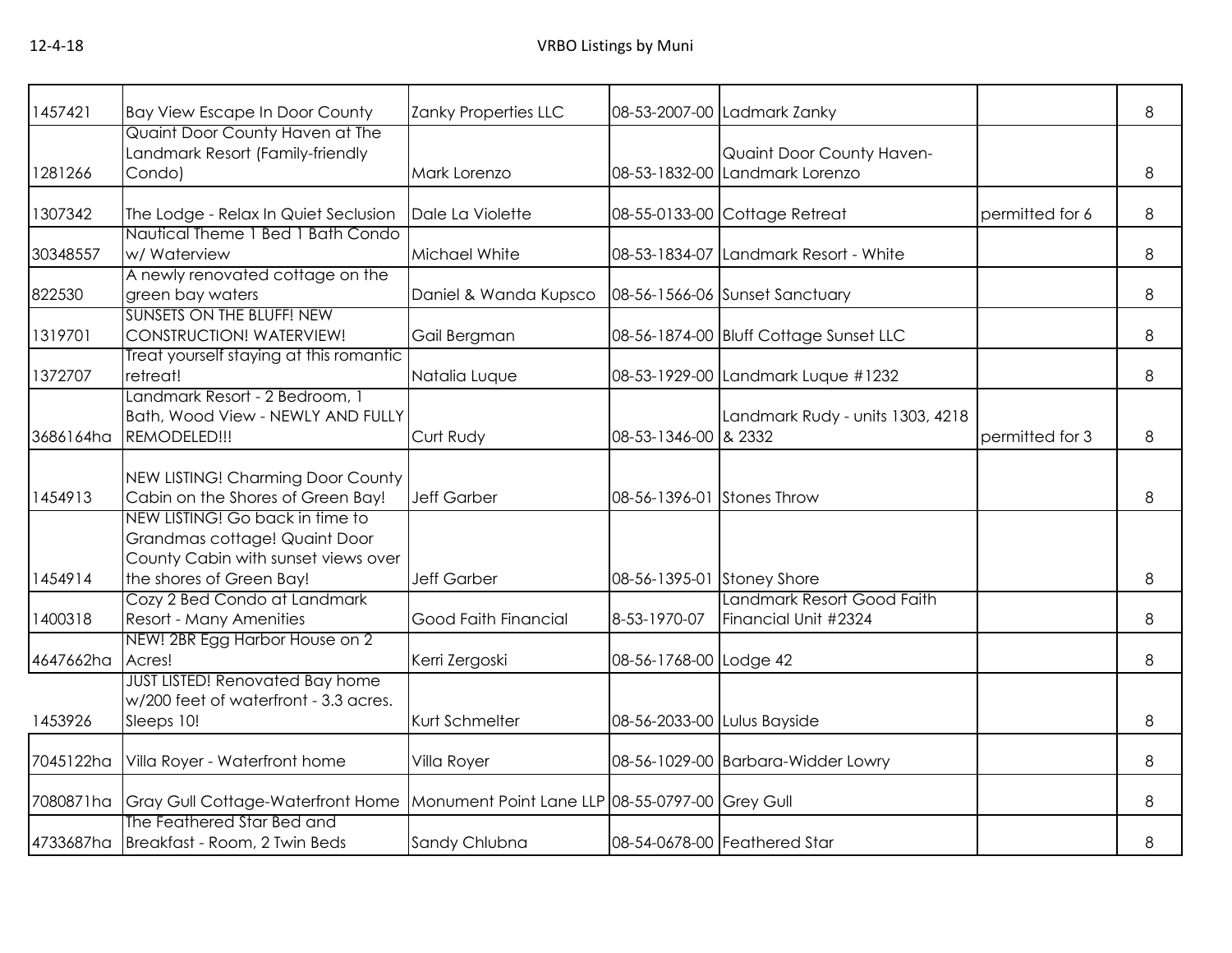|           | <b>Door County Luxurious</b>                                              | Kelly Tolomeo / Robert                                              |                            |                                                  |                 |   |
|-----------|---------------------------------------------------------------------------|---------------------------------------------------------------------|----------------------------|--------------------------------------------------|-----------------|---|
| /249533   | Accommodati                                                               | Tole                                                                |                            | 08-56-0474-00 Door County Bluff House            |                 | 8 |
|           | Landmark Resort, 2 bedroom, 1 bath                                        |                                                                     |                            |                                                  |                 |   |
| 7083628ha | sleeps 6. Lowest rates.                                                   | Harry & Sharon Achino                                               |                            | 08-53-1140-00 Achino - Landmark                  |                 | 8 |
|           |                                                                           |                                                                     |                            |                                                  |                 |   |
|           | Awesome Bluff Views of Green Bay in                                       |                                                                     |                            |                                                  |                 |   |
|           | Egg Harbor from your private 2nd                                          | Baudo - 7810 Ridgewood                                              |                            |                                                  |                 |   |
| 22662     | floor deck                                                                | Bluff                                                               | 09-53-0253-00 Robert Baudo |                                                  |                 | 9 |
|           |                                                                           |                                                                     |                            |                                                  |                 |   |
|           | Newport Resort - Near Alpine Beach - Newport Resort Condo                 |                                                                     |                            |                                                  |                 |   |
| 4595946ha | Standard Room, 2 Bedrooms                                                 | Ass'n Inc                                                           |                            | 09-51-0410-00 Newport Resort                     |                 | 9 |
|           | Newly furnished condo w/exquisite<br>sunset/water view from balcony. Wifi |                                                                     |                            |                                                  |                 |   |
|           | included.                                                                 |                                                                     |                            |                                                  | permitted for 2 | 9 |
| 56038     | Luxurios Large Condo - Great Water                                        | Angie Vandenavond                                                   |                            | 09-53-0640-00 Ridgewood Condo 2-B                |                 |   |
| 114019    | Views Ac & WI FI                                                          | Angie Vandenavond                                                   |                            | 09-53-0637-00 Eames Farm m6                      |                 | 9 |
|           | Larsen Log Cabin in the beautiful                                         |                                                                     |                            |                                                  |                 |   |
| 427036    | Village of Egg Harbor                                                     | Paul Larsen                                                         |                            | 09-55-0381-00 Larsen Log Cabin                   | permitted for 2 | 9 |
|           | NEW on the VRBO Market 6/21/14,                                           |                                                                     |                            |                                                  |                 |   |
| 427037    | The Larsen House                                                          | Paul Larsen                                                         |                            | 09-55-0381-00 Larson Log Cabin                   |                 | 9 |
|           | Summer of 2018 rentals-\$1350 per                                         | <b>Thomasan Christensen</b>                                         |                            |                                                  |                 |   |
| 309573    | week off season 140 per night                                             | Harnack                                                             |                            | 09-53-0498-00 Eames Farm, #S-3 - Christensen     |                 | 9 |
|           |                                                                           |                                                                     |                            |                                                  |                 |   |
| 429685    | Waterfront Town Home in Egg Harbor Arthur R. Derse                        |                                                                     |                            | 09-53-1100-05 Derse's White Cliff Condo - Unit 5 |                 | 9 |
|           | Door County three bedroom                                                 |                                                                     |                            |                                                  |                 |   |
| 449353    | vacation home                                                             | Shallows, Inc.                                                      | 09-56-0361-00 Bluffside    |                                                  |                 | 9 |
|           | Three bedroom cottage in Point                                            |                                                                     |                            |                                                  |                 |   |
| 827151    | Beach area of Egg Harbor                                                  | Bertschinger Investments   09-55-0317-00 Bertschinger Investments   |                            |                                                  | permitted for 8 | 9 |
|           | Spacious four bedroom house near                                          |                                                                     |                            |                                                  |                 |   |
|           | Alpine Golf Course and Egg Harbor                                         |                                                                     |                            |                                                  |                 |   |
| 452105    | beach.                                                                    | Bertschinger Investments   09-55-0317-00   Bertschinger Investments |                            |                                                  | permitted for 8 | 9 |
|           | White Cliff Water Front Home, the                                         |                                                                     |                            |                                                  |                 |   |
| 236719    | Finest in Door County!                                                    | Michael & Dawn McCole 09-56-0894-06 White Cliff Cottage             |                            |                                                  |                 | 9 |
|           | <b>Best Waterview of Egg Harbor -</b>                                     |                                                                     |                            |                                                  |                 |   |
|           | <b>Beautiful, Fully Appointed Ground</b>                                  |                                                                     |                            |                                                  |                 |   |
| 515418    | Level Condo<br>Roomy Two Bedroom House Near                               | JRCH, LLC                                                           |                            | 09-59-1345-00 Eames Farm Condo - #M5 - JRCH      |                 | 9 |
| 562683    | Egg Harbor Marina                                                         | <b>Bertschinger LLC</b>                                             |                            | 09-55-0316-00 Bertschinger LLC                   | permitted for 8 | 9 |
|           |                                                                           |                                                                     |                            |                                                  |                 |   |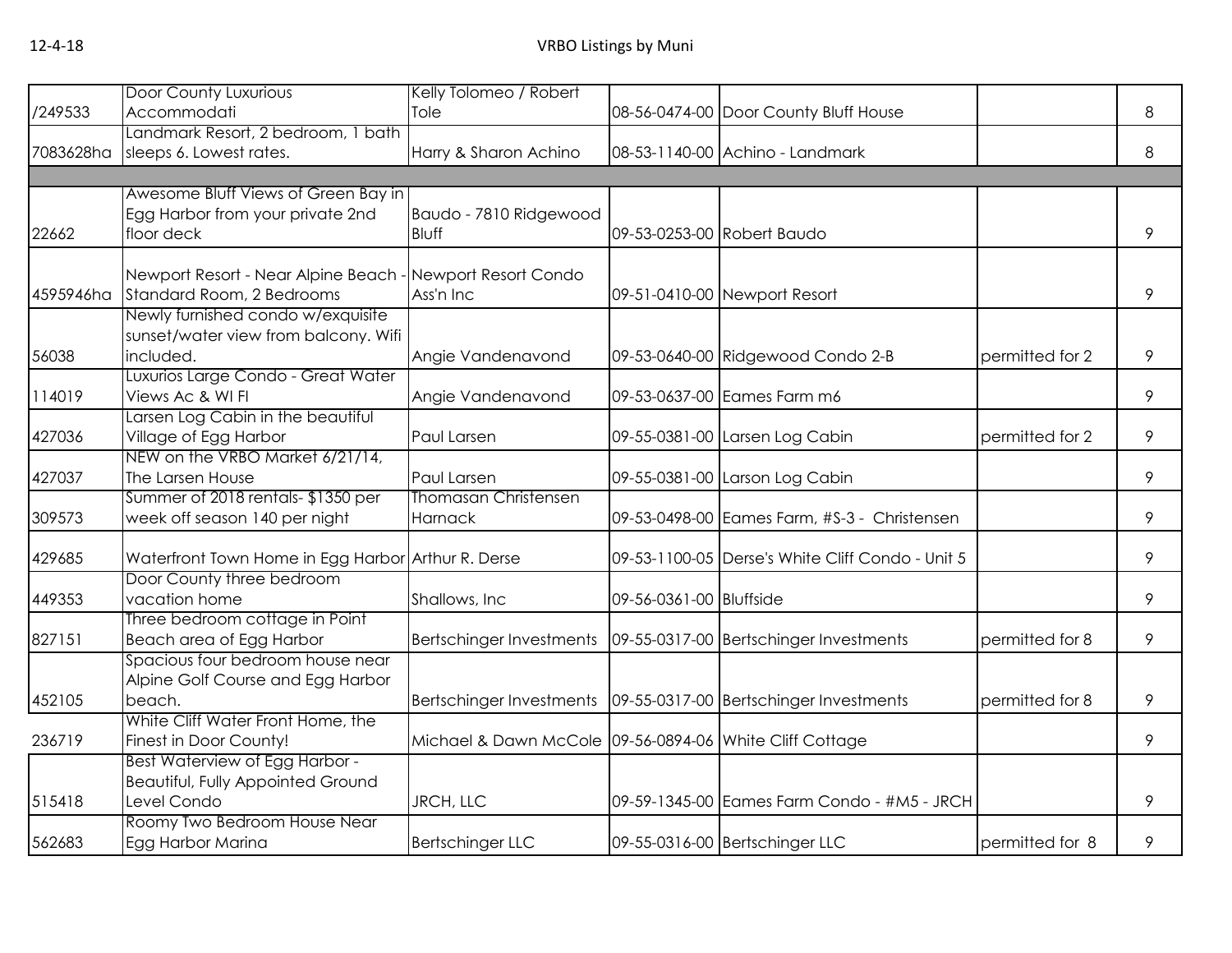|         | The Yellow House in Egg Harbor -                                  |                          |                           |                                                |                 |   |
|---------|-------------------------------------------------------------------|--------------------------|---------------------------|------------------------------------------------|-----------------|---|
|         | beautifully remodeled & ready for                                 |                          |                           |                                                |                 |   |
| 570970  | you!                                                              | R Lynn & Sandi Rowe      |                           | 09-56-1404-00 The Yellow House                 |                 | 9 |
| 571420  | Sleepy Hollow Cottage, the Perfect<br>Location                    | Paula W Peterson         |                           | 09-56-1349-00 Sleepy Hollow Cottage - Peterson |                 | 9 |
|         |                                                                   |                          |                           |                                                |                 |   |
|         | Luxurious Door County Waterfront                                  |                          |                           |                                                |                 |   |
| 591007  | Home with Private Beach                                           | <b>RPO Holdings</b>      | 09-56-1417-00 Mariner     |                                                |                 | 9 |
|         | Door County Waterfront Home with                                  |                          |                           |                                                |                 |   |
| 626232  | Private Beach                                                     | <b>RPO Holdings</b>      | 09-56-1460-00 Mariner II  |                                                |                 | 9 |
|         |                                                                   |                          |                           |                                                |                 |   |
| 647346  | 3 Bedroom, 2 Bath Ranch Home With<br>A Great Egg Harbor Location. | <b>Shallows Resort</b>   | 09-56-1453-00 Falun House |                                                |                 | 9 |
|         | Large Five Bedroom on the Water in                                |                          |                           |                                                |                 |   |
| 672228  | Egg Harbor.                                                       | Bertschinger Investments |                           | 09-55-0317-00 Bertschinger Investments         | permitted for 8 | 9 |
|         |                                                                   |                          |                           |                                                |                 |   |
| 672229  | One Bedroom Cottage on the Water Bertschinger LLC                 |                          |                           | 09-55-0316-00 Bertschinger LLC                 | permitted for 8 | 9 |
|         | Water Front Home With Spectacular                                 |                          |                           |                                                |                 |   |
| 660427  | Sunset View!                                                      | On the Water Escape      |                           | 09-55-0817-06 Jan and Craig Bilgen             |                 | 9 |
|         | 'YOUR PLACE" 3-bedroom, 2-bath                                    |                          |                           |                                                |                 |   |
| 705682  | ranch style home in the village of                                | Joe Nimmer               | 09-56-1537-00 Your Place  |                                                |                 | 9 |
|         | Egg Harbor<br>One Bedroom Cottage Near Central                    |                          |                           |                                                |                 |   |
| 827152  | Egg Harbor                                                        | Bertschinger Investments |                           | 09-55-0317-00 Bertschinger Investments         | permitted for 8 | 9 |
|         |                                                                   |                          |                           |                                                |                 |   |
| 881025  | Egg Harbor Log Cabin, Door County                                 | Karen Berndt             |                           | 09-56-1646-00 Egg Harbor Log Cabin             |                 | 9 |
|         | We offer "country-quiet" a short walk                             |                          |                           |                                                |                 |   |
|         | from the village center and town                                  |                          |                           |                                                |                 |   |
| 889272  | dock.                                                             | <b>Richard Woldt</b>     |                           | 09-55-0365-00 Woldts Intowm Farmette           |                 | 9 |
|         | Spacious four bedroom house on the                                |                          |                           |                                                |                 |   |
| 899706  | bay of Green Bay.                                                 | <b>Bertschinger LLC</b>  |                           | 09-55-0316-00 Bertschinger LLC                 | permitted for 8 | 9 |
| 1005094 | Secluded, water front home on the                                 | Julie Kowalkowski        |                           | Secluded Waterfront Home on                    |                 | 9 |
|         | Bay in Egg Harbor<br>3 Bedroom Cape Cod-style Cottage             |                          |                           | 09-56-1738-00 the Bay in Egg Harbor            |                 |   |
| 1008132 | in Egg Harbor, WI                                                 | <b>Bertschinger LLC</b>  |                           | 09-55-0316-00 Bertschinger LLC                 | permitted for 8 | 9 |
|         | Meadow Ridge of Door County                                       |                          |                           |                                                |                 |   |
| 1015419 | Resort                                                            | Peri Brown               |                           | 09-59-1717-00 Peri Jackson - Meadow Ridge      |                 | 9 |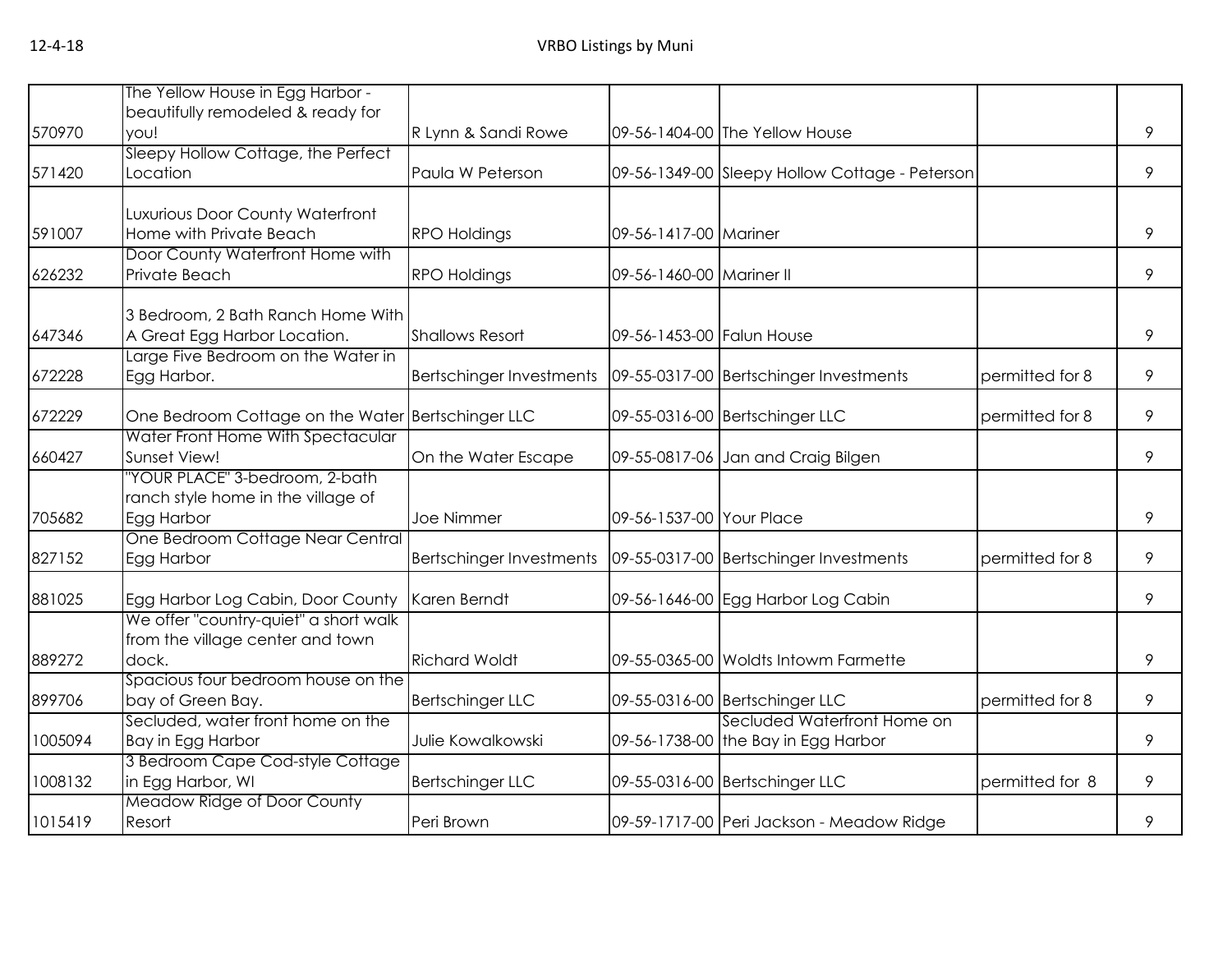|           | Roomy Two Bedroom House Near          |                                                         |                              |                                         |                 |    |
|-----------|---------------------------------------|---------------------------------------------------------|------------------------------|-----------------------------------------|-----------------|----|
| 1221143   | Central Egg Harbor                    | <b>Bertschinger LLC</b>                                 |                              | 09-55-0316-00 Bertschinger LLC          | permitted for 8 | 9  |
|           | Roomy Two Bedroom House Near          |                                                         |                              |                                         |                 |    |
| 1221144   | Egg Harbor Marina                     | <b>Bertschinger LLC</b>                                 |                              | 09-55-0316-00 Bertschinger LLC          | permitted for 8 | 9  |
|           | Spacious four bedroom house near      |                                                         |                              |                                         |                 |    |
|           | Alpine Golf Course and Egg Harbor     |                                                         |                              |                                         |                 |    |
| 1221145   | beach.                                | <b>Bertschinger LLC</b>                                 |                              | 09-55-0316-00 Bertschinger LLC          | permitted for 8 | 9  |
|           | Lighthouse Place is the perfect place |                                                         |                              |                                         |                 |    |
|           | to enjoy Egg Harbor and all of Door   |                                                         |                              |                                         |                 |    |
| 1341621   | County                                | Claire Murphy                                           |                              | 09-56-1830-16 Lighthouse Place          |                 | 9  |
|           | Breathtaking views of the bay         |                                                         |                              |                                         |                 |    |
| 1357071   | walking distance to town!             | Massoud Maleki                                          |                              | 09-56-1086-06 Scenic Home in Egg Harbor |                 | 9  |
| 1357675   | Sounds of the Bay                     | <b>Brian Fecteau</b>                                    |                              | 09-56-1725-06 Sounds of the Bay         |                 | 9  |
|           | Spacious waterfront home in Egg       |                                                         |                              |                                         |                 |    |
| 4728373ha | Harbor                                | Mary Zeller                                             |                              | 09-56-1882-00 Point Beach House         |                 | 9  |
|           | Majestic Sunsets and Incredible       |                                                         |                              |                                         |                 |    |
| 4916534ha | Views                                 | <b>Trevor Farell</b>                                    |                              | 09-56-1897-00 Majestic Sunsets          |                 | 9  |
|           | The 5th Hole- On a 36 hole golf       |                                                         |                              |                                         |                 |    |
| 7081743ha | course                                | Kevin Murphy                                            | 09-55-0753-00 The Fifth Hole |                                         |                 | 9  |
|           |                                       |                                                         |                              |                                         |                 |    |
|           | Modern Log Home In The Heart Of       |                                                         |                              |                                         |                 |    |
| 794986    | Ephraim                               | Kim Cassidy                                             |                              | 11-56-1574-00 Cassidy's Cottages        |                 | 11 |
|           | Adorable Cottage in the heart of      |                                                         |                              |                                         |                 |    |
| 795001    | Ephraim!                              | Kim Cassidy                                             |                              | 11-56-1574-00 Cassidy's Cottages        |                 | 11 |
|           | Kulma Cottage in the Heart of         |                                                         |                              |                                         |                 |    |
| 177706    | Ephraim, blocks away from beach       | Gregg & Janice Kulma                                    |                              | 11-55-0279-06 Kulma Cottages            | permitted for 3 | 11 |
|           | The beach across from public          |                                                         |                              |                                         |                 |    |
| 247187    | beach, views of eagle harbor          | Chris & Kirsten Bungener                                |                              | 11-56-0954-06 Beach - Bungener          |                 | 11 |
|           |                                       |                                                         |                              |                                         |                 |    |
|           | Door County Log Cabin in Ephraim,     |                                                         |                              |                                         |                 |    |
| 249849    | #1 Small Town in Midwest              | Steve & Susan Schroeder   11-56-1993-00 Log Cabin Place |                              |                                         | permitted for 2 | 11 |
|           |                                       |                                                         |                              |                                         |                 |    |
|           | Door County Log Cabin in Ephraim,     |                                                         |                              |                                         |                 |    |
| 424825    | #1 Small Town in Midwest              | Steve & Susan Schroeder   11-56-1993-00 Log Cabin Place |                              |                                         | permitted for 2 | 11 |
|           | Historic - Waterfront - Family/Pet    |                                                         |                              |                                         |                 |    |
| 307617    | Friendly                              | Brad & Amy Russell                                      |                              | 11-56-1265-00 Arbor Cottage             |                 | 11 |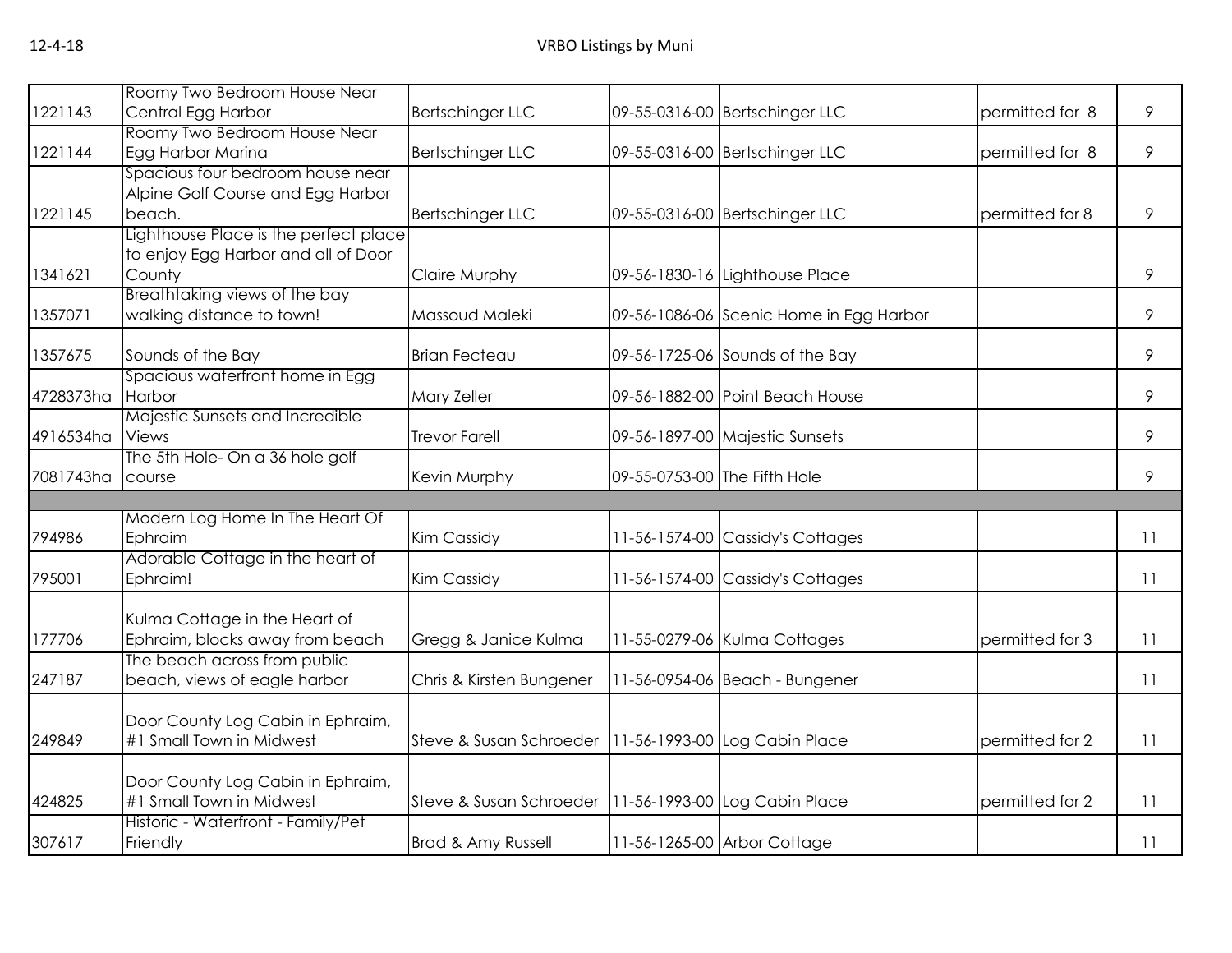|         | 5 Star Rating! Check Out Our                                                           |                                                             |                       |                                          |                            |    |
|---------|----------------------------------------------------------------------------------------|-------------------------------------------------------------|-----------------------|------------------------------------------|----------------------------|----|
| 309251  | Reviews! Pet Friendly, Too!                                                            | Kevin & Janell Hoey                                         |                       | 11-56-1381-00 mingary Cottage            |                            | 11 |
|         | Family getaway by the beach in                                                         |                                                             |                       |                                          |                            |    |
| 349721  | beautiful Ephraim                                                                      | Kathy & Glenn Pentler                                       |                       | 11-56-1119-00 Larson Lane LLC            |                            | 11 |
| 390442  | Waterfront Historic Home, Views,<br>Private Beach, Walk to Town                        | <b>Charles Falwell</b>                                      |                       | 11-56-1185-00 Yeoman Cottage             |                            | 11 |
| 442496  | Enjoy Door County at its finest!!                                                      | PKJ2 LLC - Jim Blair                                        |                       | 11-56-1373-00 Evans Woods                |                            | 11 |
| 475131  | Quaint and Quiet Cottage North of<br>Ephraim, Just of HWY 42 Easy to Find              | <b>Frances Richter</b>                                      |                       | 11-56-1386-00 Tuckaway Cottage/RBs House | permitted for two<br>units | 11 |
| 485111  | Experience True Door County Charm BD Thorp                                             |                                                             | 11-56-0809-06 Thorp   |                                          |                            | 11 |
| 502544  | Private Waterfront Property in the<br>Woods                                            | <b>Robert Beart/Beart Family</b><br><b>LLC</b>              |                       | 11-56-1072-00 All American Green House   |                            | 11 |
| 514956  | Private Sand Beach /5 Bedroom.<br>Harbor House & Guest Cottage                         | Randall & Elizabeth Frink                                   | 11-56-1383-00 Cottage | <b>Harbor House and Guest</b>            | permitted for 2            | 11 |
| 555709  | Beautiful Private, Modern Home,<br>Sleeps 12                                           | Patricia Sexton                                             |                       | 11-56-1448-00 Coral Hill Sexton          |                            | 11 |
| 617107  | Comfy Remodeled House a mile<br>north of downtown Ephraim on Hwy<br>42. Great Location | Fran Richter                                                |                       | 11-56-1386-00 Tuckaway Cottage           |                            | 11 |
| 677492  | Ephraim Home Away from Home                                                            | John Maher                                                  |                       | 11-56-1528-00 Ephraim Lodge              |                            | 11 |
| 690840  | Pine Cone Cottage, Ideal Location!                                                     | Pam Mache                                                   |                       | 11-56-1517-00 Pine Cone Cottage          |                            | 11 |
| 185458  | Cedar Glen, a fresh, ephraim<br>cottage, one block from water and<br>sunset            | John & Rachel Rothschild   1 1-55-0758-06   Cedar Glen      |                       |                                          |                            | 11 |
| 710960  | Enjoy Views Of Ephraim And Eagle<br>Harbor While Sitting On The Porch Of<br>Bayview    | Parks Edge Lakeshore LLC 11-55-0411-06 Park's Edge Cottages |                       |                                          |                            | 11 |
| 1025601 | Beautifully Appointed 4+ Bedroom,<br>Waterfront Home - Sleeps 12                       | Parks Edge Lakeshore LLC 11-55-0411-06 Park's Edge Cottages |                       |                                          |                            | 11 |
| 711105  | Location Location Location between<br>Sister Bay and Ephraim                           | Cynthia Bungert                                             |                       | 11-56-1515-00 Bungert Haven              |                            | 11 |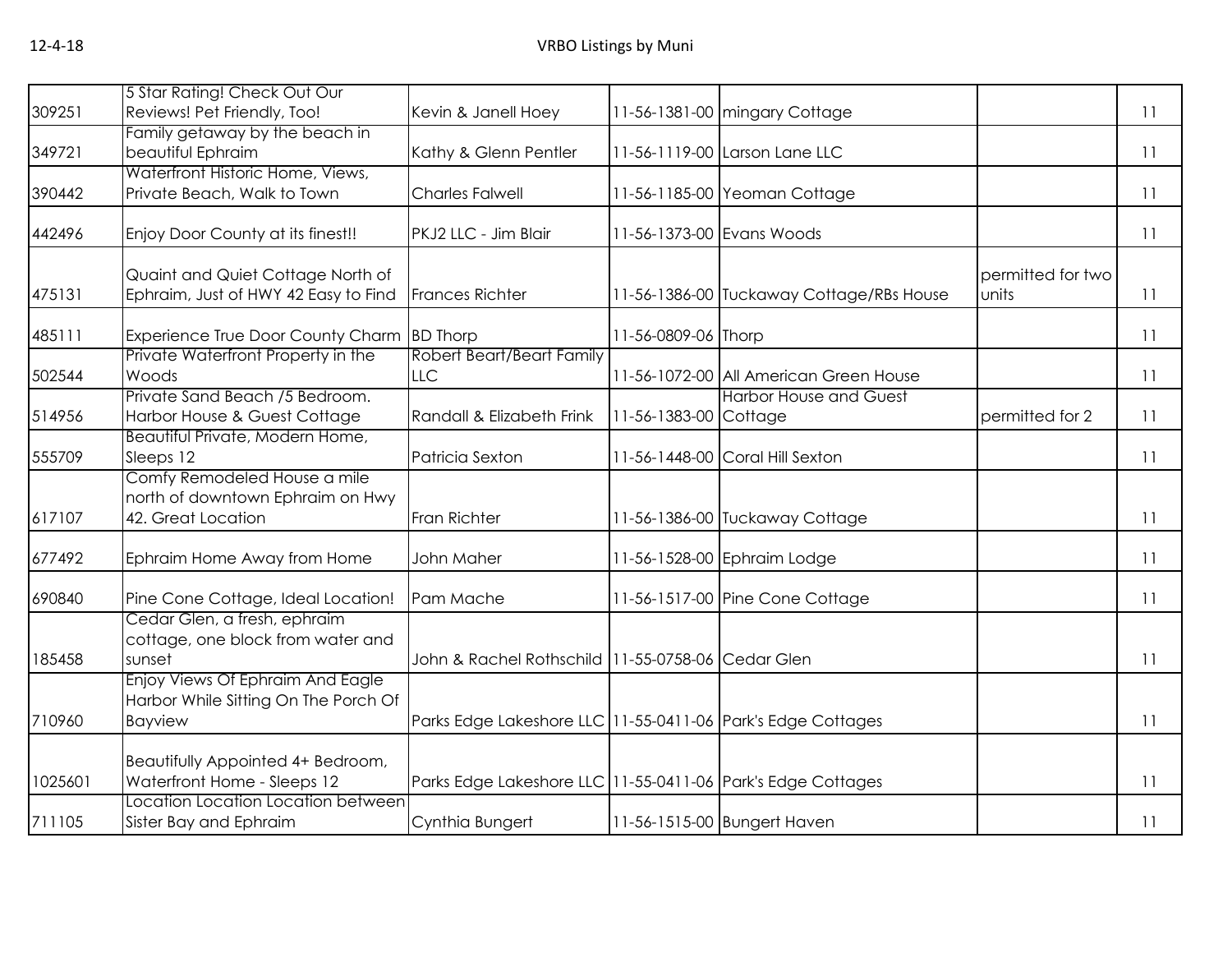|           | Cozy Cottage nestled on the bluff in             |                                                        |                           |                                            |                    |    |
|-----------|--------------------------------------------------|--------------------------------------------------------|---------------------------|--------------------------------------------|--------------------|----|
| 794087    | the heart of ephraim                             | Phil & Alison Tatlow                                   |                           | 11-56-1568-06 Moravia Bluff Nest           |                    | 11 |
|           | Spacious Home On 1.5 Acres                       |                                                        |                           |                                            |                    |    |
| 823896    | Overlooking The Bay In Ephraim                   | Sandy Van Sickle                                       | 11-55-0057-00 Hobby Horse |                                            |                    | 11 |
|           |                                                  |                                                        |                           |                                            |                    |    |
|           | Newly Remodeled And Only Blocks                  |                                                        |                           |                                            |                    |    |
| 879597    | From Public Beach And Town!                      | Jennifer & Bjorn Larson                                |                           | 11-56-1635-06 Cedar Barn Rental            |                    | 11 |
| 882561    | Professionally decorated home in<br>Ephraim!     | Daniel & Laurel Simons                                 |                           | 11-56-1656-00 Elegant Home Ephraim         |                    | 11 |
|           | <b>Ephraim Waterfront Cottage With</b>           |                                                        |                           |                                            |                    |    |
| 894251    | Private Dock On Green Bay                        | Jaco Mgmt                                              |                           | 11-56-1662-00 The Shore - Schmeltz         |                    | 11 |
|           |                                                  |                                                        |                           |                                            |                    |    |
| 926758    | Charming and Historic Log Home                   | Thomas & Donna Moretti                                 |                           | 11-56-1677-00 Moretti - 10438 Water St     |                    | 11 |
|           | <b>Beach Access /2BR/ Harbor House</b>           | Randal and Elizabeth                                   |                           |                                            |                    |    |
| 982888    | Guest Cottage                                    | Frink                                                  |                           | 11-56-1383-00 Harbor House & Guest Cottage | permitted for 2    | 11 |
|           | Newly renovated in the heart of                  |                                                        |                           |                                            |                    |    |
| 1427259   | Ephraim, one block from water!                   | Collins                                                |                           | 11-56-1708-06 Ephraim Boat House Cottage   |                    | 11 |
|           |                                                  |                                                        |                           | <b>Blue Shutter and Mooring</b>            |                    |    |
| 1003855   | Ephraim waterfront with sand beach Tony Schmeltz |                                                        | 11-56-1718-00 Cottage     |                                            |                    | 11 |
|           |                                                  |                                                        |                           | <b>Blue Shutter and Mooring</b>            |                    |    |
| 1003860   | <b>Mooring Cottage</b>                           | <b>Tony Schmeltz</b>                                   | 11-56-1718-00 Cottage     |                                            |                    | 11 |
|           | NEW! Ephraim Cottage w/Green Bay                 |                                                        |                           | <b>Blue Shutter and Mooring</b>            |                    |    |
|           | 7353778ha View - Near Beach                      | <b>Tony Schmeltz</b>                                   | 11-56-1718-00 Cottage     |                                            | new evolve listing | 11 |
|           | NEW! Lakefront Ephraim Cottage -                 |                                                        |                           | <b>Blue Shutter and Mooring</b>            |                    |    |
| 7353874ha | Walk to Beach!                                   | <b>Tony Schmeltz</b>                                   | 11-56-1718-00 Cottage     |                                            | new evolve listing | 11 |
|           | 4 bedroom home on the water with                 |                                                        |                           |                                            |                    |    |
| 1050003   | westerly views of sunset                         | Windsor McCutcheon                                     |                           | 11-56-1724-06 Harbor View on Northshore    |                    | 11 |
|           | Enjoy gorgeous lakeviews from both               |                                                        |                           |                                            |                    |    |
| 1076803   | bedrooms and the screened-in<br>porch!           | Jacob and Greta Odders 11-56-1818-06 House             |                           | Parks Edge Lakeshore Beach                 |                    | 11 |
|           | New Listing: Unequaled Door County               |                                                        |                           |                                            |                    |    |
|           | Harborview Location For Family Or                |                                                        |                           |                                            |                    |    |
| 1221684   | Couples                                          | Tim Christofferson                                     |                           | 11-56-1595-00 Heritage House               |                    | 11 |
|           | Newly renovated in the heart of                  |                                                        |                           |                                            |                    |    |
| 1427259   | Ephraim, one block from water!                   | Robert & Nicole Collins                                |                           | 11-56-1708-06 Ephraim Boat House, The      |                    | 11 |
|           |                                                  |                                                        |                           |                                            |                    |    |
| 1323313   | Natures Window                                   | Bill and Heather Anderson 11-56-1958-00 Natures Window |                           |                                            |                    | 11 |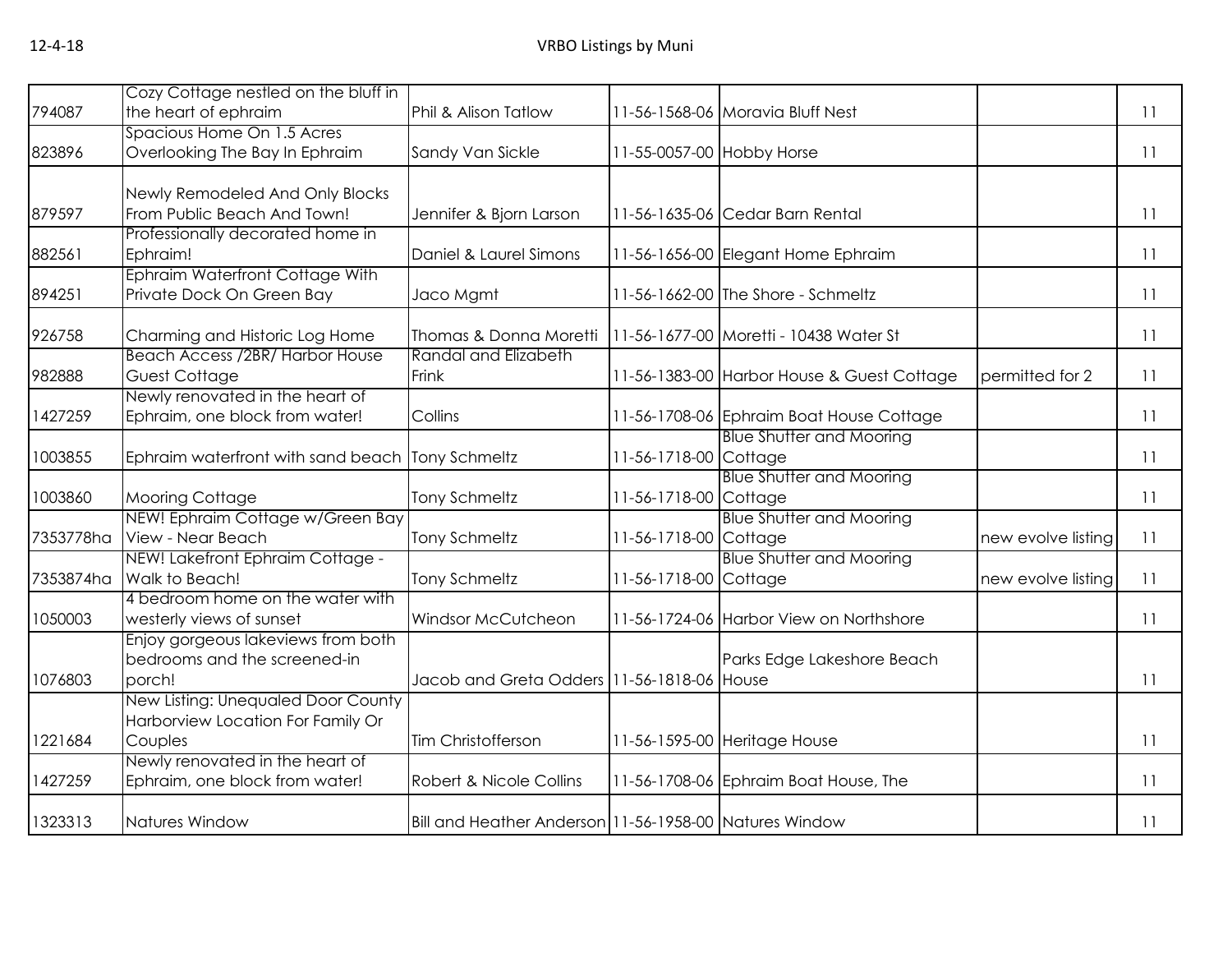|           | Family Retreat in Heart of Door                           |                            |                          |                                             |                  |    |
|-----------|-----------------------------------------------------------|----------------------------|--------------------------|---------------------------------------------|------------------|----|
| 7339901ha | County - Norra Skogen                                     | Brian & Amanda Jenkins     |                          | 11-56-1407-02 Norra Skogen                  |                  | 11 |
|           | Experience the feel of staying in a                       |                            |                          |                                             |                  |    |
|           | century old farm house with modern                        |                            |                          |                                             |                  |    |
| 1371859   | amenities                                                 | Roy Elquist                |                          | 11-56-1069-06 Townline - 9895 Townline Rd   |                  | 11 |
|           | NEW! 3BR Ephraim House w/ Harbor                          |                            |                          |                                             |                  |    |
| 4712540ha | Views!                                                    | Carol Corbet               |                          | 11-56-1806-00 Harbor View Ephraim - Corbett |                  | 11 |
|           | Ideally located between the towns                         | Leslee and Morrie          |                          |                                             |                  |    |
| 836338    | of Ephraim and Sister Ba                                  | Goldman                    |                          | 11-56-1258-06 Coral Hill Cottage            |                  | 11 |
|           | NEW! 'Butternut Cottage' in Central                       |                            |                          |                                             |                  |    |
| 7181473ha | Door County!                                              | Deborah Eckert             |                          | 11-55-0680-00 Park's Place Cottages         | permitted for 5  | 11 |
|           | NEW! Cozy Ephraim 'Cedar Cottage'                         |                            |                          |                                             |                  |    |
| 7181476ha | w/Private Deck!                                           | Deborah Eckert             |                          | 11-55-0680-00 Park's Place Cottages         | permitted for 5  | 11 |
|           | NEW! 'Cherry Cottage' near                                |                            |                          |                                             |                  |    |
| 7181482ha | Peninsula State Park!                                     | Deborah Eckert             |                          | 11-55-0680-00 Park's Place Cottages         | permitted for 5  | 11 |
|           | NEW! Updated Ephraim 'Pine                                |                            |                          |                                             |                  |    |
| 7181486ha | Cottage' w/Deck!                                          | Deborah Eckert             |                          | 11-55-0680-00 Park's Place Cottages         | permitted for 5  | 11 |
|           | NEW 'The Carriage House' Walk to                          |                            |                          |                                             |                  |    |
| 7181525ha | Peninsula St Park                                         | Deborah Eckert             |                          | 11-55-0680-00 Park's Place Cottages         | permitted for 5  | 11 |
|           |                                                           |                            |                          |                                             |                  |    |
|           | Gingerbread Cottage - Forest                              |                            |                          |                                             |                  |    |
| 42183     | Setting - Available Winter Too!                           | <b>Gingerbread Cottage</b> |                          | 12-56-1266-00 Daryle Capelle                |                  | 12 |
|           | The Perfect Year-Round Vacation                           |                            |                          |                                             |                  |    |
| 90461     | Home for All to Enjoy                                     | <b>Fish Creek Retreat</b>  |                          | 12-56-0645-00 Donald Rubin                  |                  | 12 |
|           |                                                           | <b>Birch Grove Condo</b>   |                          |                                             |                  |    |
| 224945    | Down town Fish Creek                                      | Stanton                    |                          | 12-53-0929-12   Kathleen & Danny Stanton    |                  | 12 |
|           | Country Chalet, Sleeps 6 Adults, Book                     |                            |                          |                                             |                  |    |
| 118184    | Your Mid-week Getaway!!                                   | Country Chalet             |                          | 12-55-0830-00 Dennis & Marla Sunstrom       |                  | 12 |
|           | A deluxe vacation rental home in fish Hasenjagers Country |                            |                          |                                             |                  |    |
| 144492    | creek area open all year                                  | Home                       |                          | 12-56-0588-00 Leon Hasenjager               |                  | 12 |
|           | Cedarwood, Rent 3 Nights & Get                            |                            |                          |                                             |                  |    |
| 182426    | One Night Free through June 1                             | Cedarwood Marr             | 12-55-0778-00 Carla Marr |                                             |                  | 12 |
|           | Quiet Cottage in the Woods - Door                         | Eckhardt - 3003 Sugar      |                          |                                             |                  |    |
| 223983    | County Remote Seclusion                                   | <b>Bush Rd</b>             |                          | 12-56-0910-00 Charlie Eckhardt              |                  | 12 |
|           | Settlement Courtyard Inn &                                |                            |                          |                                             |                  |    |
|           | Lavender Spa - Room, 1 King Bed                           |                            |                          |                                             |                  |    |
| 4401790ha | with Sofa bed (Courtyard)                                 | Marise Redman              |                          | 12-50-0287-00 Settlement Courtyard Inn      | permitted for 34 | 12 |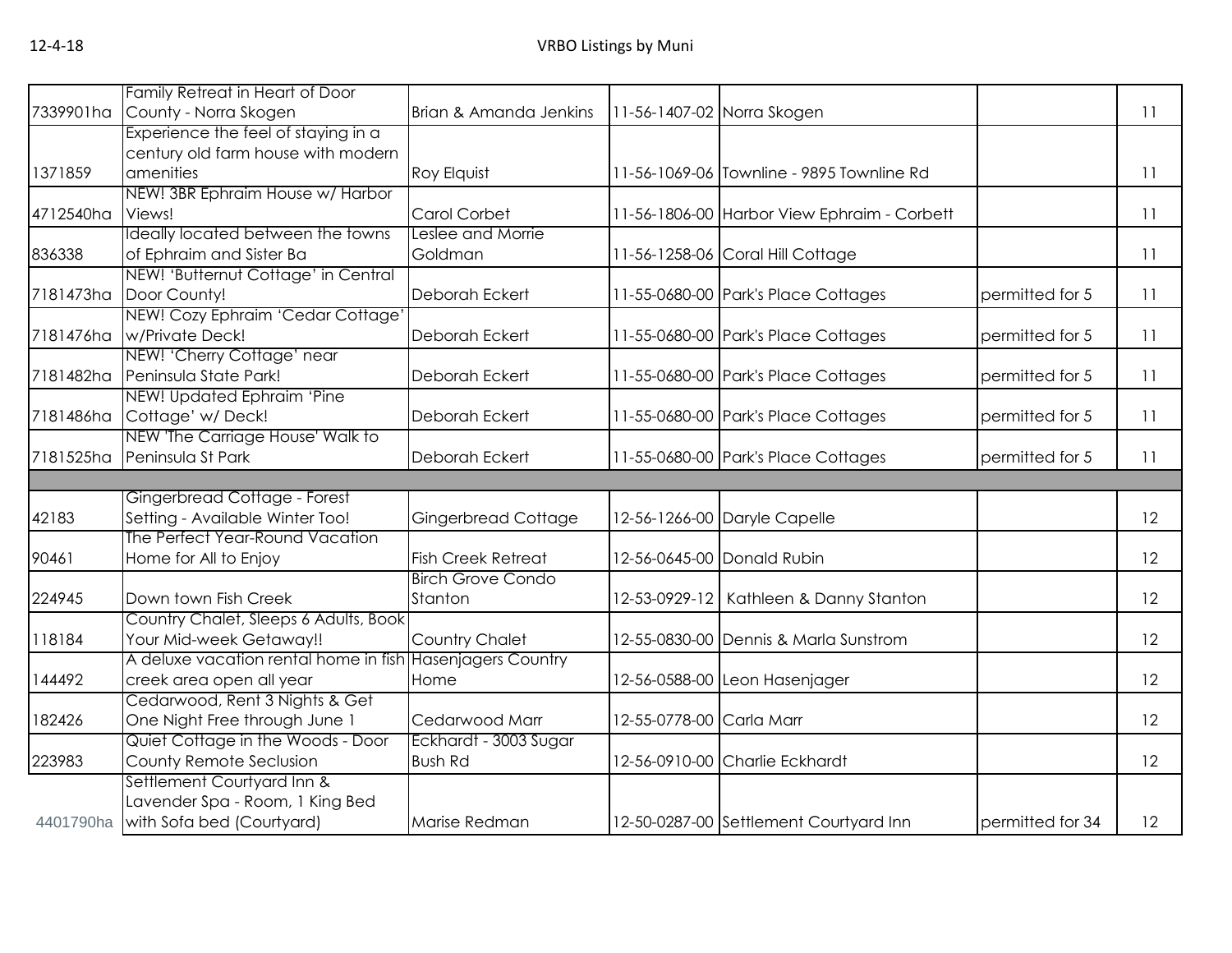| 238110 | Unique Setting - Built on Quarry Bed                        | <b>Quarry House</b>        |                           | 12-56-0805-00 Mitchel & Mary Heinrichs                              | permitted for 2 | 12 |
|--------|-------------------------------------------------------------|----------------------------|---------------------------|---------------------------------------------------------------------|-----------------|----|
|        | <b>Heart of Fish Creek!- Newer</b>                          |                            |                           |                                                                     |                 |    |
|        | Construction - 4BR, 4.5BA Condo-                            |                            |                           |                                                                     |                 |    |
| 257802 | Sleeps 8-10                                                 | Jason Martone              |                           | 12-53-1989-00 Bluffs at Cottage Row Court                           |                 | 12 |
|        | The Log Home at Fish Creek-In the                           | The Log Home at Fish       |                           |                                                                     |                 |    |
| 272736 | <b>Heart of Door County</b>                                 | Creek                      |                           | 12-56-1023-00 David & Linda Horne                                   |                 | 12 |
|        | Fish Creek, 4 Bed, Near Ymca/                               | Ripley - 3802 & 3806       |                           |                                                                     |                 |    |
| 347567 | Peninsula State Park.                                       | Gibraltar Rd               |                           | 12-56-1114-00 Ripley Properties, LLC                                | permitted for 2 | 12 |
|        | Modernized Classic Log Home Close                           | <b>Modern Classic Log</b>  |                           |                                                                     |                 |    |
| 348054 | to Shopping and Sunset Walks                                | Home                       |                           | 12-56-1294-00 James Graham                                          |                 | 12 |
|        | This is the best place we have ever                         |                            |                           |                                                                     |                 |    |
| 353378 | stayed at by far!'                                          | R & R                      |                           | 12-53-0424-00 Jennifer & Michael Briggs                             |                 | 12 |
|        | Walking distance to everything in                           |                            |                           |                                                                     |                 |    |
|        | Heart of Fish Creek! 3BR/4BA Sleeps 8-Bluffs at Cottage Row |                            |                           |                                                                     |                 |    |
| 354913 |                                                             | Court                      |                           | 12-53-0898-00 Kurt Doman et al                                      |                 | 12 |
|        | Wooded Chalet in Fish Creek - Pet                           |                            |                           |                                                                     |                 |    |
|        | Friendly, small dogs only, no more                          |                            |                           |                                                                     |                 |    |
| 365869 | then $40$ #                                                 | <b>High Ridge Chalet</b>   |                           | 12-55-0021-00 Allen & Emelie Franke                                 |                 | 12 |
|        | <b>Great Family Vacation Spot! Across</b>                   |                            |                           |                                                                     |                 |    |
|        | from Fish Creek Beach. Sept/Oct                             | Marlin Volz Jr.-Karen Volz |                           |                                                                     |                 |    |
| 385243 | Available!                                                  | Campbell                   | 12-56-0321-00 Louisvilla  |                                                                     |                 | 12 |
|        | Water View in Downtown Fish Creek                           | Cookery Suites &           |                           |                                                                     |                 |    |
| 391901 | The Cookery's Lodging.                                      | Cottages                   | 12-55-0122-00 Cookery Inc |                                                                     | permitted for 2 | 12 |
|        | Cozy Cabin in the Woods: Between                            |                            |                           |                                                                     |                 |    |
|        | Fish Creek and Ephraim-- Perfect                            |                            |                           |                                                                     |                 |    |
| 396135 | location!                                                   |                            |                           | Cozy Cabin in the Woods   12-56-1206-00 Michelle and Kurt Van Thiel |                 | 12 |
|        | Brook Point Luxurious 2 Bedroom 2                           | Don Jr & Rosemarie         |                           |                                                                     |                 |    |
| 402228 | 1/2 Bath Home in Fish Creek                                 | Tschannon                  |                           | 12-53-0593-10 Brook Point Condo Unit 1 -BRK1                        |                 | 12 |
|        | Remodeled Cottage in Downtown                               | Cookery Suites &           |                           |                                                                     |                 |    |
| 410989 | Fish Creek-the Cookery's Lodging                            | Cottages                   |                           | 12-55-0122-00 Richard Skare                                         | permitted for 2 | 12 |
|        | Perfect for Family Reunions &                               | Kenneth and Maxine         |                           |                                                                     |                 |    |
| 418193 | Weekend Getaways, sleeps 12                                 | Riche                      |                           | 12-56-1241-00 Riche - 9419 Tree Top                                 |                 | 12 |
|        |                                                             |                            |                           | Coffee & Crossbones LLC/Carina                                      |                 |    |
| 424315 | The Java Hut, a cottage with 'perks'                        | Java Hut, The              | 12-56-1188-00 Helm        |                                                                     |                 | 12 |
|        |                                                             |                            |                           |                                                                     |                 |    |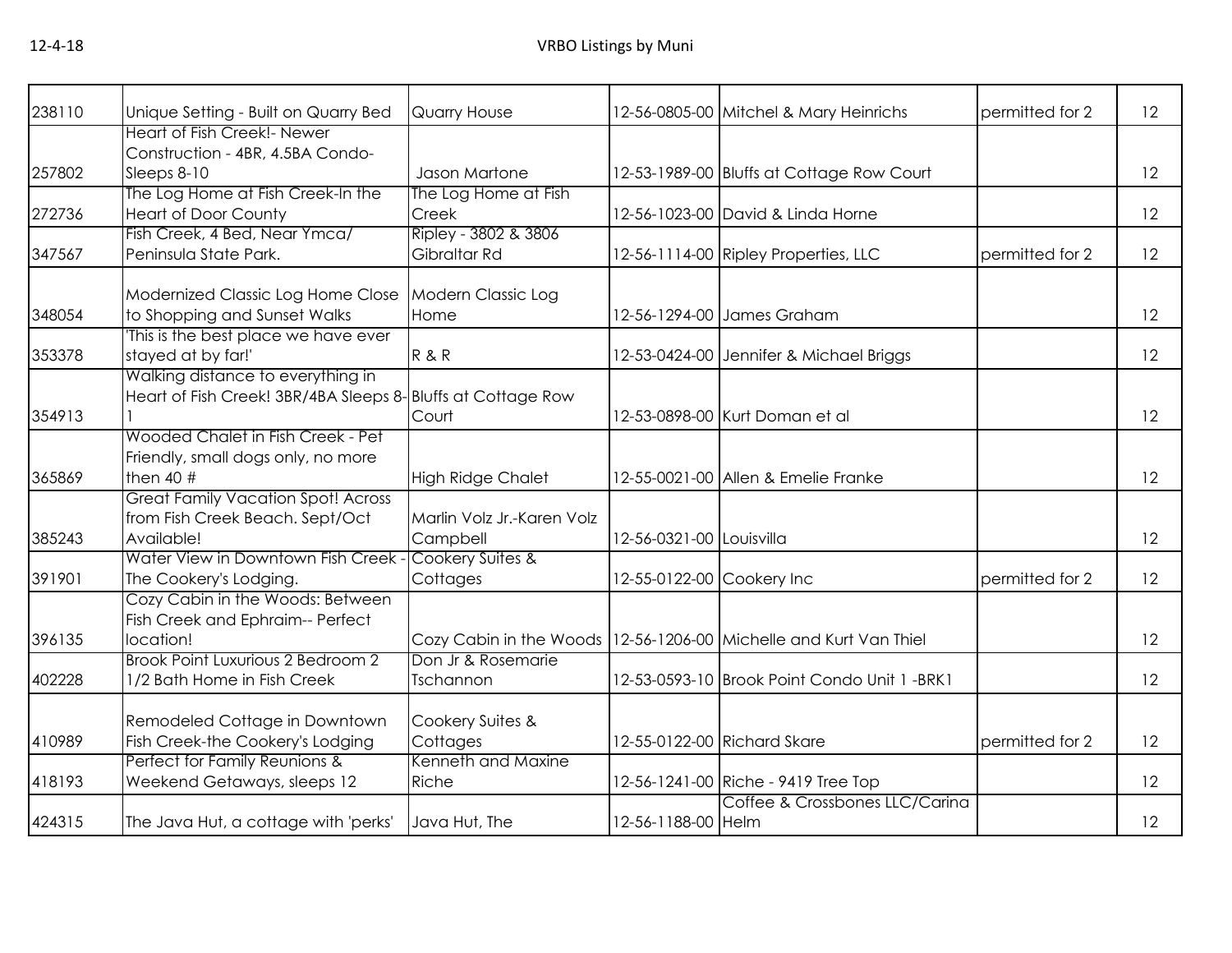| 426335    | Log Retreat At Fish Creek                                                  | Log Retreat at Fish Creek   12-56-1225-06   Bill Anderson |                            |                                            |                          | 12 |
|-----------|----------------------------------------------------------------------------|-----------------------------------------------------------|----------------------------|--------------------------------------------|--------------------------|----|
| 431472    | Bay View Lodge - Log Home<br><b>Overlooking Harbor</b>                     | <b>Bayview Lodge</b>                                      |                            | 12-56-0476-00 Bay Breeze Resort Deb Krause |                          | 12 |
|           |                                                                            |                                                           |                            |                                            |                          |    |
|           | As seen in Door County Magazine!                                           |                                                           |                            |                                            |                          |    |
| 453464    | Private, Family Friendly, Sat TV, WIFI                                     | Todd and Lisa Mion                                        | 12-56-1261-00 Five Birches |                                            |                          | 12 |
| 4961062ha | Cliff Cottage' Door County Home -<br>Walk to Bay!                          | Cliff Cottage LLC                                         |                            | 12-56-1979-00 Jennifer Ciesar              |                          | 12 |
|           |                                                                            |                                                           |                            |                                            |                          |    |
| 469264    | Irish Hospitality In County Door!                                          | O'Meara's Cottage Loft                                    |                            | 12-54-0685-00 Megan O'Meara                |                          | 12 |
| 473918    | SPRING ROAD HOME, JUST MINUTES<br>FROM FISH CREEK                          | Herbst Spring Road                                        | 12-56-1318-00 Jeff Herbst  |                                            |                          | 12 |
|           |                                                                            | Ripley - 3802 & 3806                                      |                            |                                            |                          |    |
| 503056    | Fish Creek- Near Peninsula State Park                                      | Gibraltar Rd                                              | 12-56-1114-00 Rick Ripley  |                                            | permitted for 2          | 12 |
|           |                                                                            |                                                           |                            |                                            |                          |    |
| 503970    | Perfect Location for Family, spotlessly<br>clean sleeps 18 friendly owners | Michael Servais                                           |                            | 12-56-1357-00 Cedar Creek Lodge II         |                          | 12 |
| 559794    |                                                                            | 30+ day rental - no permit needed                         |                            |                                            |                          | 12 |
|           |                                                                            |                                                           |                            |                                            |                          |    |
|           | Great vacation property with                                               |                                                           |                            |                                            |                          |    |
| 569210    | PrivacyExactly What We Wanted!                                             | <b>Fish Creek Beginnings</b>                              |                            | 12-56-1719-00 Mark Schneider               |                          | 12 |
|           |                                                                            |                                                           |                            |                                            |                          |    |
|           | Immaculate, spacious 3 bedroom, 2                                          | Northhaven #39004-                                        |                            |                                            |                          |    |
| 587031    | full bath condo. Family friendly.<br>Walk to downtown Fish Creek and       | Gunderson                                                 |                            | 12-53-1423-00 Mary & Bryan Gunderson       |                          | 12 |
| 587050    | Peninsula State Park!                                                      | Birch Grove II - Unit #2                                  |                            | 12-56-1410-00 Michael & Diane Cotter       |                          | 12 |
|           | 4 Bedroom home fully furnished                                             |                                                           |                            |                                            | permitted for 3          |    |
| 602669    | wooded lot                                                                 | Troy and Carolee Lasecki                                  | 12-56-1450-00 The Treeport |                                            | units                    | 12 |
|           | Home on 5 acres just 1 mile from                                           |                                                           |                            |                                            |                          |    |
| 614537    | town                                                                       | Gibraltar House                                           |                            | 12-56-1439-06 Paul & Amy Devine            |                          | 12 |
| 619373    | 2 bedroom, Across from the YMCA                                            | Troy and Carolee Lasecki                                  | 12-56-1450-00 The Treeport |                                            | permitted for 3<br>units | 12 |
|           | Cozy, Comfortable, Quiet Cottage in                                        |                                                           |                            |                                            |                          |    |
| 642394    | <b>Fish Creek</b>                                                          | Little Spring Cottage                                     |                            | 12-56-1275-00 Pam Olafsson/ Beth Collins   |                          | 12 |
|           |                                                                            |                                                           |                            |                                            |                          |    |
| 698240    | Enjoy picture perfect sunsets on the<br>deck of Cottage Row On the Rocks   | Cottage Row on the<br>Rocks                               |                            | 12-56-1494-06 Apfelbach Family Trust, LLC  |                          | 12 |
|           |                                                                            |                                                           |                            |                                            |                          |    |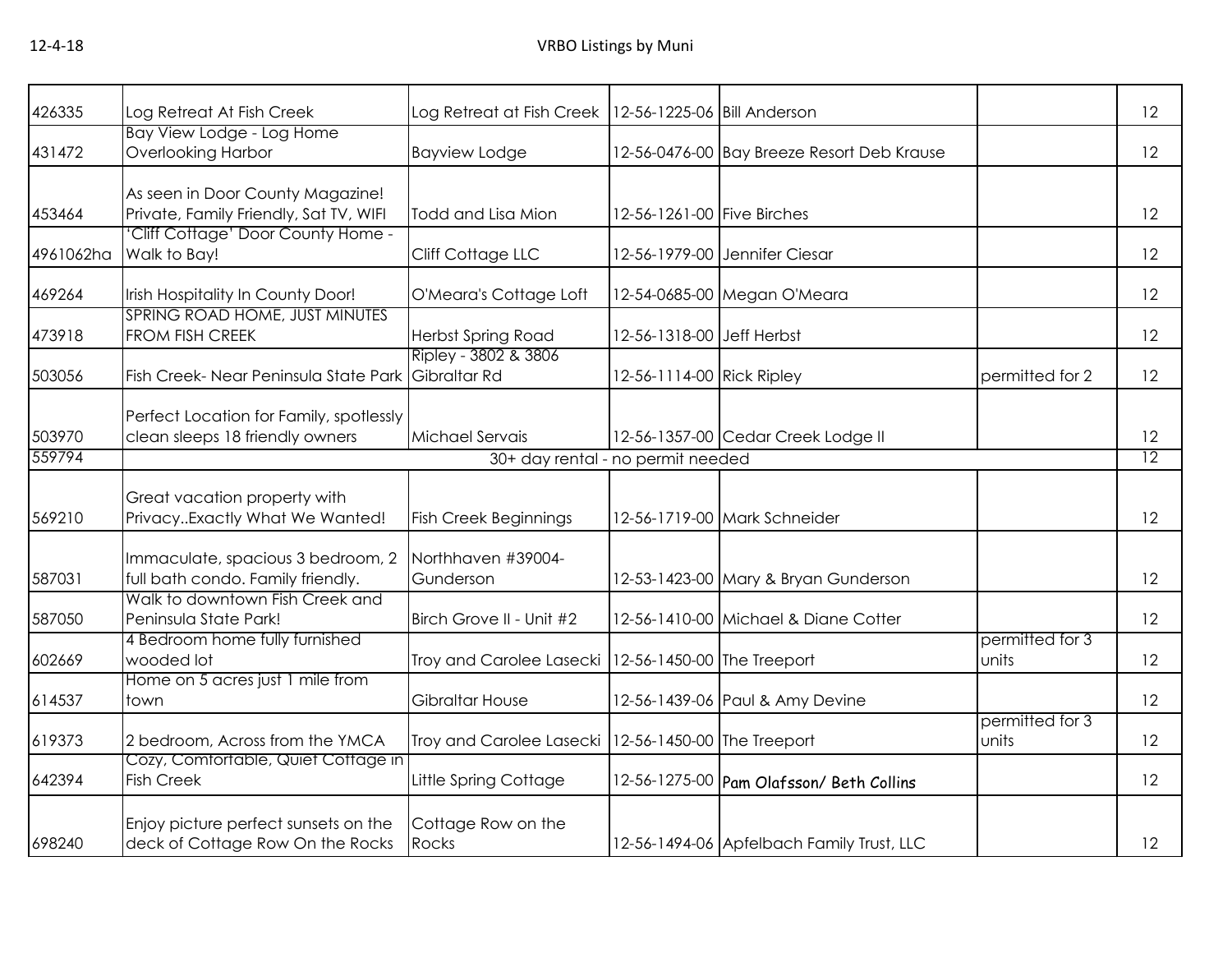| 707952  | Absolute Delight! Private wooded lot<br>in downtown Fish Creek                                     | A Rileys Retreat                                      |                           | 12-56-1482-06 Bryan and Traci Bigari                         | 12 |
|---------|----------------------------------------------------------------------------------------------------|-------------------------------------------------------|---------------------------|--------------------------------------------------------------|----|
| 710547  | Fish Creek/Northhaven-3bd/2.5bt -<br>in/Outdr Pools! - Like New-Great<br>Location-Wifi             | <b>Heather Paulis</b>                                 |                           | Door County Retreat -<br>12-53-1511-00 Northhaven Unit 17006 | 12 |
| 715374  | Woodlands 3 Bedroom, 1 1/2 Bath<br><b>Fish Creek, Vacation Getaway</b>                             | Tim & Bonnie Mirkiewicz                               | 12-56-1363-00 Woodlands   |                                                              | 12 |
| 723814  | Pine Cone Guest House                                                                              | Pine Cone Guest House                                 |                           | 12-56-0525-00 Minerva & Armando Mejia                        | 12 |
| 813262  | Fish Creek- Gibraltar Rd.- Near YMCA                                                               | <b>Gibraltar Road Ripley</b>                          |                           | 12-56-1618-00 Roger & Jeni Ripley                            | 12 |
| 824134  | Spectacular Views of Eagle Harbor<br>and Ephraim                                                   | Eagle Harbor View                                     |                           | 12-56-1570-06 Nancy Claypool                                 | 12 |
| 833837  | Large Guest House located within<br>the town of Fish Creek                                         | Lawler Guest House                                    | 12-56-1573-00 Greg Lawler |                                                              | 12 |
| 882273  | Northhaven - Great Family Value<br>Retreat! Free WiFi                                              | Northhaven Fountain<br>View                           |                           | 12-53-1643-00 Carolyn Ahmad                                  | 12 |
| 896105  | Family Friendly Cabin With Modern<br>Kitchen, Working Fireplace, Wrap<br>Around Porch!             | <b>DC Thunder</b>                                     |                           | 12-56-1572-00 Eric Simonson                                  | 12 |
| 920769  | Walking distance to downtown Fish<br><b>Creek and Minutes From Peninsula</b><br><b>State Park!</b> | Top of the Hills Shops -<br>Holzman                   |                           | 12-53-1687-00 Jack & Diane Holzman                           | 12 |
| 946469  | Fish Creek Condo/Town Home at<br><b>Brook Point, Door County</b>                                   | Brook Point Condo - Unit<br>5 - Berndt                |                           | 12-53-1681-00 Karen Berndt                                   | 12 |
| 976203  | <b>DOOR COUNTY HOME RETREAT IN</b><br><b>FISH CREEK</b>                                            | DC Home - Pachonphai                                  |                           | 12-56-1692-00 Steven and Lisa Pachonphai                     | 12 |
| 1444826 | Nicely located Near Fish Creek,<br>Ranch home, 4 bedroom, 2 bath.<br>NEW OWNERSHIP.                | Klems Investment<br>Properties LLC - Mary<br>Klimczyk | 12-56-2027-00 STH 42      | Klems Investments - Klimczyk 8580                            | 12 |
| 997318  | Spacious Custom 4bedroom a Mile<br>from Fish Creek                                                 | Gibraltar Lodge                                       | 12-56-1033-00 Ross Lunn   |                                                              | 12 |
| 997926  | Fish Creek/Northhaven - Beautiful,<br>newly furnished 3 bed, 2.5 bath<br>condo                     | Northhaven Condo -<br>Peiffer                         |                           | 12-53-1703-00 Nicholas M Peiffer                             | 12 |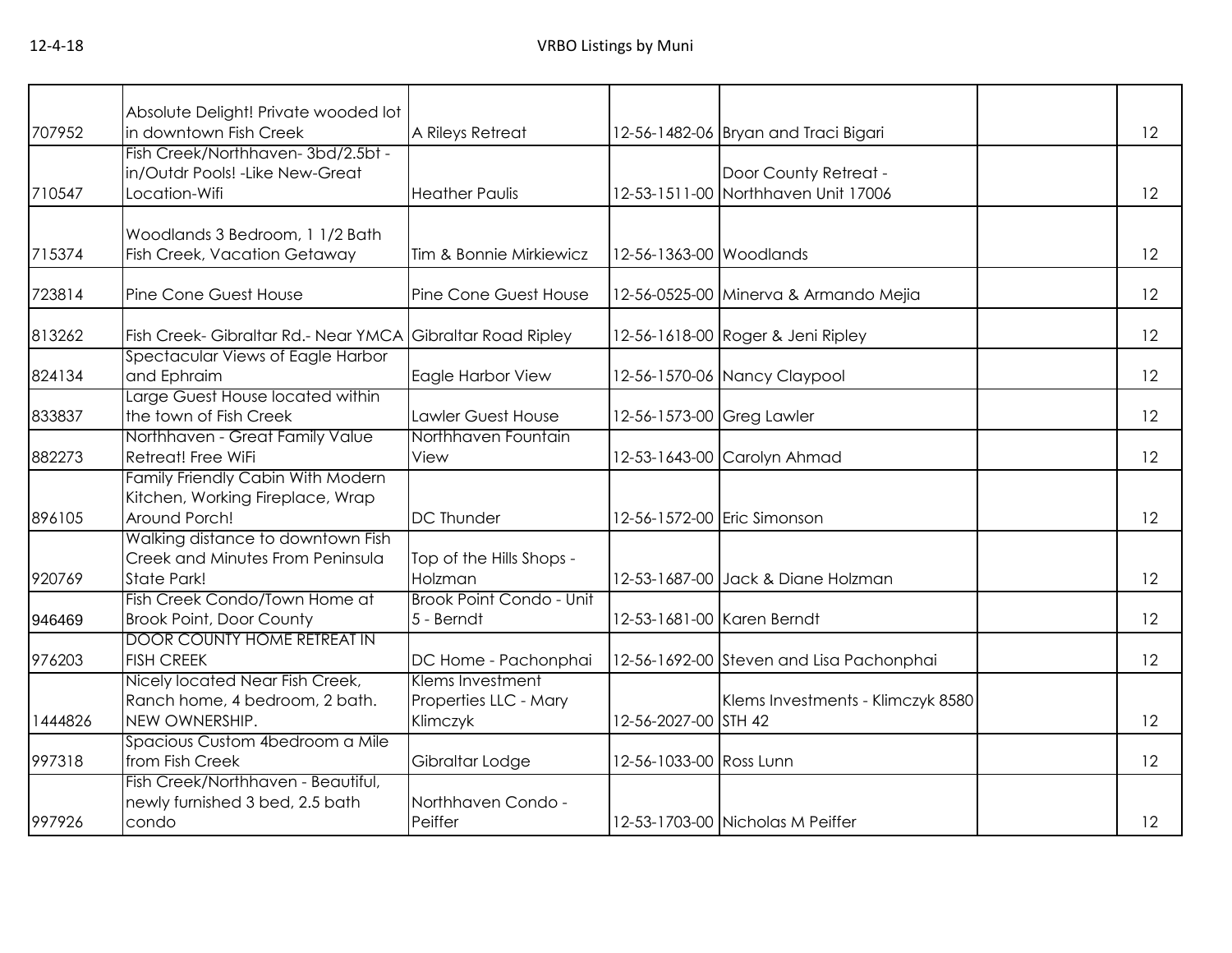|         | Retro, Cozy Cottage - Peninsula St.<br>Park, Family/Pet Friendly - Open year<br>around              |                                                        |                            |                                           |                          |    |
|---------|-----------------------------------------------------------------------------------------------------|--------------------------------------------------------|----------------------------|-------------------------------------------|--------------------------|----|
| 1060002 |                                                                                                     | Lille Cottage                                          | 12-56-1744-00 Brad Russell |                                           |                          | 12 |
| 1071057 | Fish Creek WIFI Fire Pit                                                                            | Manistique Stone<br>Cottage                            |                            | 12-56-1743-13 Ryan and Karilyn Dayton     |                          | 12 |
| 1080095 | Private 3 BR 3 Bath condo on the Fish Creekside Cove Unit 11 -<br>Creek, overlooking private harbor | <b>RRRP LLC</b>                                        |                            | 12-53-1712-00 Peter C Diltz, Sole Member  |                          | 12 |
| 1127055 | NEW home. GREAT location across<br>from YMCA. Can accommodate<br>LARGE groups                       | Troy and Carolee Lasecki   12-56-1450-00 The Treeport  |                            |                                           | permitted for 3<br>units | 12 |
| 1141807 | Quiet condo in heart of Fish Creek                                                                  | Cedar Court Condo #17                                  |                            | 12-53-1657-10 Richard Rupiper             |                          | 12 |
| 1151019 | Luxury Tri-Level Condo Downtown<br><b>Fish Creek</b>                                                | Luxury Tri-Level Fish Creek -<br>Glapa                 |                            | 12-53-1791-00 Jon and Katie Glapa         |                          | 12 |
| 1216466 | New Construction - 2 Story - 4<br>bedroom, 3.5 bath                                                 | <b>DCLife LLC</b>                                      |                            | 12-56-1840-00 DCLife LLC - Pamela Hoppe   |                          | 12 |
| 1219104 | Cozy Cottage in the woods: perfect<br>location fish creek                                           | Cozy Cabin in the Woods                                |                            | 12-56-1206-00 Michelle and Kurt Van Thiel |                          | 12 |
| 1219483 | Country Farm House With 38 Acres.                                                                   | Country Farm House -<br>Ripley                         | 12-56-1833-00 Rick Ripley  |                                           |                          | 12 |
| 1262366 | Charming Cape Cod in Fish Creek                                                                     | <b>Eckert Vacation Home</b><br>Cape House              | 12-56-0679-00 Deb Eckert   |                                           | S                        | 12 |
| 1292282 | <b>Island View! Beautiful View Of The</b><br>Bay! Perfect Location. Hot Tub and<br><b>Boat Too!</b> | <b>Island View Vacation</b><br>Home - 8750 Island View |                            | 12-56-1894-00 Charles Paschke             |                          | 12 |
| 1328037 | Guest Bedroom at the Quarry House                                                                   | <b>Quarry House</b>                                    |                            | 12-56-0805-00 Mitchel & Mary Heinrichs    | permitted for 2          | 12 |
| 1329353 | Newly Furnished Home Close to<br>Everything, 5 Acres with majestic<br>woods & meadows               | <b>Highland House</b>                                  |                            | 12-56-1887-00 Chris Warecki               |                          | 12 |
| 1351038 | A Truly Luxurious Door County Retreat Carraig Cottages LLC                                          |                                                        | 12-56-1277-00 Carruag Nua  |                                           |                          | 12 |
| 1351075 | Exceptional Home in Tranquil Door<br>County Setting                                                 | Carraig Cottages LLC                                   | 12-56-1276-00 Carriag Dale |                                           |                          | 12 |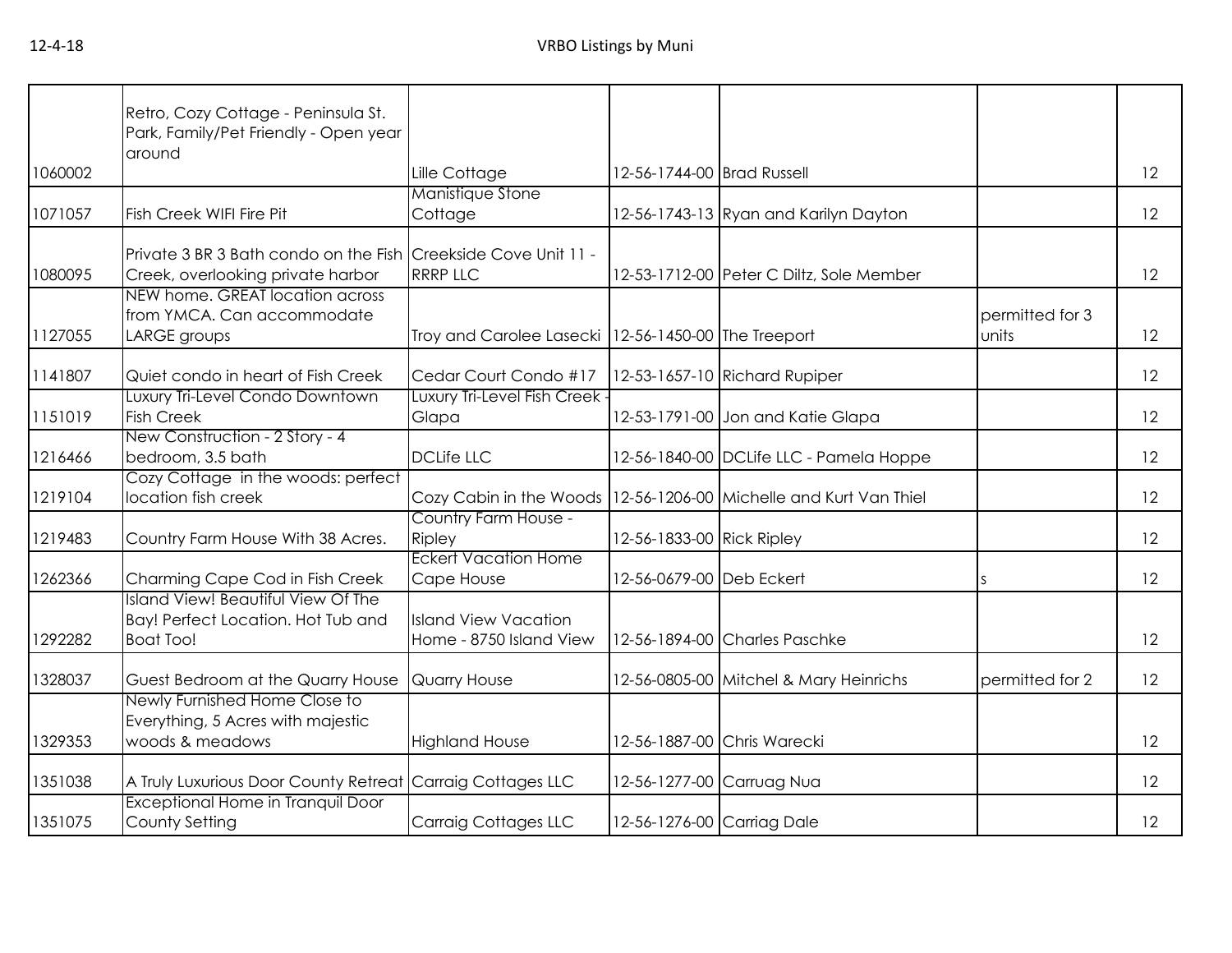|           | 4190 Cottage Row Ct. - New                                             |                                |                            |                                                                   |                   |                 |
|-----------|------------------------------------------------------------------------|--------------------------------|----------------------------|-------------------------------------------------------------------|-------------------|-----------------|
|           | Contruction Downtown Fish Creek -                                      |                                |                            |                                                                   |                   |                 |
| 1360182   | Walk Everywhere!                                                       |                                |                            | 12-53-1981-00 Kurt Doman et al                                    |                   | 12              |
|           | 4188 Cottage Row Ct. - Beautiful                                       |                                |                            |                                                                   |                   |                 |
|           | New Construction Condo Downtown                                        |                                |                            |                                                                   |                   |                 |
| 1361191   | <b>Fish Creek</b>                                                      |                                |                            | 12-56-0898-00 Kurt Doman et al                                    |                   | 12              |
|           | Button Marsh Farm is a 75 acre,                                        |                                |                            |                                                                   |                   |                 |
| 1371664   | private wooded retreat                                                 | <b>Button Marsh Farm</b>       | 12-56-1919-06 David Harris |                                                                   |                   | 12              |
|           |                                                                        |                                |                            |                                                                   |                   |                 |
| /993369   | 30+ day rental - no permit needed                                      |                                |                            |                                                                   |                   | 12              |
|           |                                                                        |                                |                            |                                                                   |                   | 12              |
| 1444754   | 30+ day rental - no permit needed<br>Water view from Beach House! Walk |                                |                            |                                                                   |                   |                 |
| 3010889ha | anywhere in town.                                                      | Fish Creek Beach House,<br>The |                            | 12-53-1764-00 Scott Schmitz & Karin Skare                         |                   | 12              |
| 1451363   | <b>Fish Creek Farmhouse</b>                                            |                                |                            |                                                                   |                   | $\overline{12}$ |
|           | Stunning 3800 square penthouse                                         |                                |                            |                                                                   |                   |                 |
| 7453010ha | condo                                                                  |                                |                            | Little Sweden Condo Assc 12-51-0298-00 Little Sweden Condominiums |                   | 12              |
|           | The Hilltop Inn - Near Peninsula                                       | Hilltop Inn Condo Owners       |                            |                                                                   |                   |                 |
| 7219834ha | School of Art                                                          | Assn Inc                       | 12-51-0234-00 Hilltop INN  |                                                                   |                   | 12              |
|           | Evergreen Hill Condominiums -                                          |                                |                            |                                                                   |                   |                 |
|           | Premium Condo, 2 Bedrooms (2                                           | Evergreen Hill Condo           |                            |                                                                   |                   |                 |
| 7317643ha | Bathrooms, 2 Full Flights of Stairs)                                   | Assoc                          |                            | 12-53-0357-00 Evergreen Hill Condo                                |                   | 12              |
|           | NEW-GREAT LOCATION-SLEEPS 14-                                          |                                |                            |                                                                   |                   |                 |
| 4713533ha | <b>INDOOR &amp; OUTDOOR POOLS</b>                                      | Park House                     |                            | 12-56-1801-00 PDW Rentals LLC                                     |                   | 12              |
|           |                                                                        | Downtown Fish Creek            |                            | <b>Magnificent Memories - Stacey</b>                              |                   |                 |
| 4840082ha | Downtown Fish Creek with a view                                        | with a view - Berndt           | 12-53-1855-00 Berndt       |                                                                   |                   | 12              |
|           | NEW! Custom 3BR Home 3 Min from                                        |                                |                            |                                                                   |                   |                 |
| 4841776ha | <b>Fish Creek Harbor</b>                                               | <b>Bluff Barn</b>              |                            | 12-56-1858-00 Beth and Karen Ciesar                               |                   | 12              |
|           | NEW Family-Friendly Fish Creek 'Cape Eckert Vacation Home              |                                |                            |                                                                   |                   |                 |
| 7181479ha | House' w/Yard                                                          | Cape House                     | 12-56-0679-00 Deb Eckert   |                                                                   | duplicate listing | 12              |
|           |                                                                        |                                |                            |                                                                   |                   |                 |
|           | Quintessential Door County Cabin on                                    |                                |                            |                                                                   |                   |                 |
| 34399     | Lake Michigan                                                          | Carolyn Brzezinski             |                            | 15-56-0713-00 Killasonna Lodge - Brzezinski                       |                   | 15              |
|           | Book Summer '18 Now! - Prime Weeks                                     |                                |                            |                                                                   |                   |                 |
| 97026     | <b>Book Quickly!</b>                                                   | Jump Inn                       |                            | 15-56-1263-04 Mary Jo Jump                                        | permitted for 2   | 15              |
|           | Sand beach retreat. Play in the sand                                   |                                |                            |                                                                   |                   |                 |
|           | or just look at the water. Great                                       |                                |                            |                                                                   |                   |                 |
| 114970    | location!                                                              | <b>Emerald Surf</b>            |                            | 15-56-0501-00 Eugene Takle                                        |                   | 15              |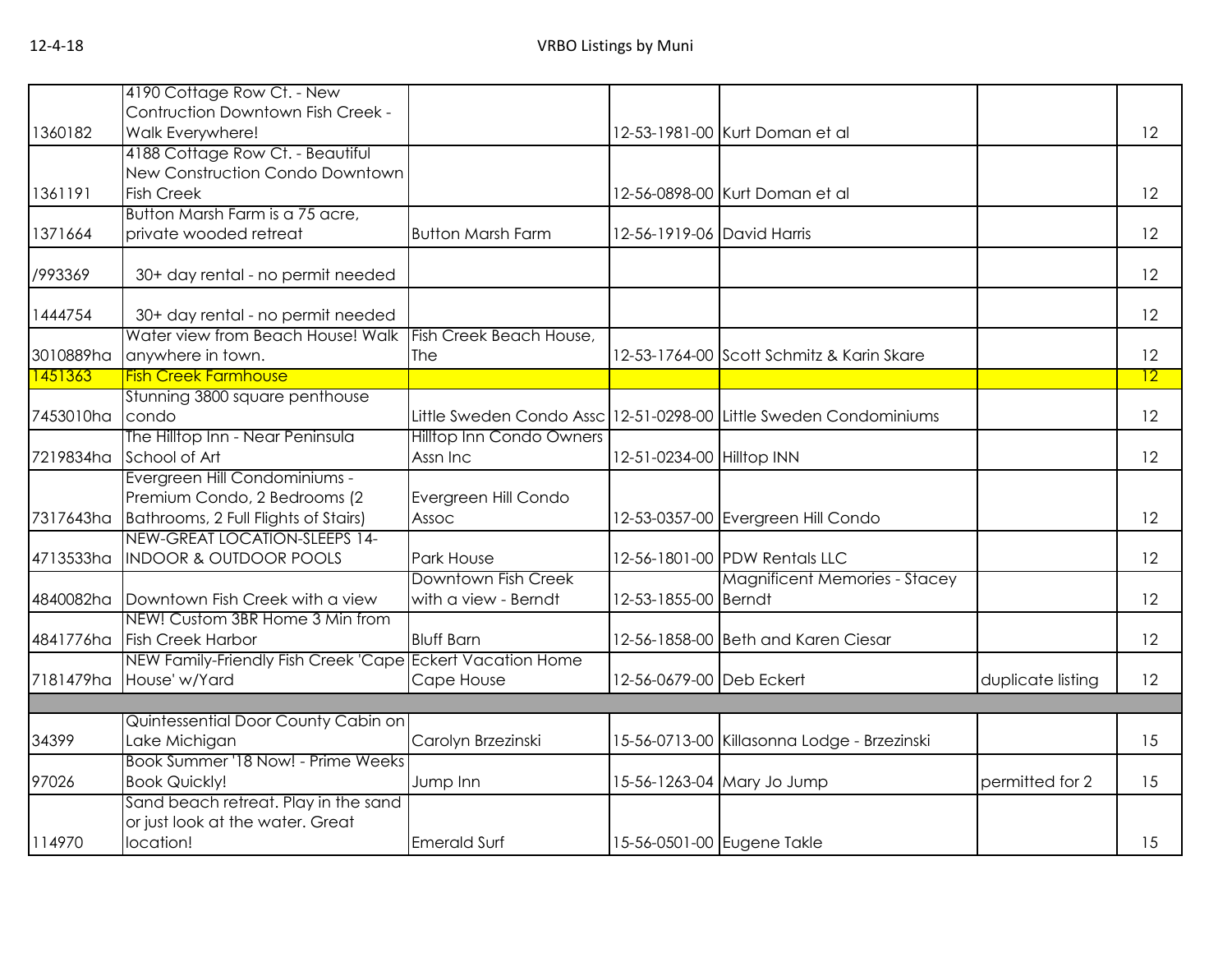|         | Door County June 1-8 2 bedroom 2                             |                                                       |                          |                                                                    |                 |    |
|---------|--------------------------------------------------------------|-------------------------------------------------------|--------------------------|--------------------------------------------------------------------|-----------------|----|
|         | bath Condo at The Rushes Baileys                             |                                                       |                          |                                                                    |                 |    |
| 1335047 | <b>Harbor</b>                                                |                                                       |                          | owner info unfound                                                 |                 | 15 |
|         |                                                              |                                                       |                          | <b>Beautiful Waterfront Cottage on</b>                             |                 |    |
| 1432604 | <b>Beautiful Clark Lake Cottage</b>                          | Scot and Kerri Hunt                                   | 15-56-1998-00 Clark Lake |                                                                    |                 | 15 |
|         | Newer Log Home on Clarks Lake with                           |                                                       |                          |                                                                    |                 |    |
| 333509  | Dock and Boats                                               | Vans Log Home                                         |                          | 15-56-0308-06 Vans Log Home on Clark Lake                          |                 | 15 |
| 125749  | Sunrise Shores Condo 3, Beautiful<br>Sand Beach, CLEAN condo | Sunrise Shores ASH                                    | 15-53-0492-00 Mark Ash   |                                                                    |                 | 15 |
|         | Special \$150/nt Thru 6/17:                                  |                                                       |                          |                                                                    |                 |    |
|         | Beautiful, Clean, Sand Beach Condo,                          |                                                       |                          |                                                                    |                 |    |
| 171303  | Amazing Views, Wifi                                          | Sunrise Shores #4                                     |                          | 15-53-1153-00 Jeanne & Paul Wiesner                                |                 | 15 |
|         | 4 Bedroom, 4 Bath, 2 Story Home,                             |                                                       |                          |                                                                    |                 |    |
|         | Sand Beach, Handicapped Access,                              | Sunrise Shores #7 -                                   |                          |                                                                    |                 |    |
| 585337  | Wifi, sleeps 12                                              | <b>DCRMAALLC</b>                                      |                          | 15-53-1431-00 DCRMAA LLC                                           |                 | 15 |
|         | CEDAR SHORES IS EXPANDING!-ON                                |                                                       |                          |                                                                    |                 |    |
|         | SCHEDULE! I Aug Wk Open. Book                                | Cedar Shores - Beach                                  |                          |                                                                    |                 |    |
| 216654  | CHOICE FALL DATES.                                           | Front                                                 |                          | 15-55-0831-00 Linda Schaap                                         |                 | 15 |
|         |                                                              |                                                       |                          |                                                                    |                 |    |
|         | Lakefront Home, Architect Designed                           |                                                       |                          |                                                                    |                 |    |
| 244227  | for His Family and Friends                                   | Lakeside Paradise - Slater 15-56-1085-00 Janet Slater |                          |                                                                    |                 | 15 |
| 346952  | SAND BEACH on Lake Michigan                                  | Sandy Beach Lake House                                |                          | 15-56-0340-12 Carrington Family Trust c/o Fergus                   |                 | 15 |
|         | Beachfront Cottage, Spring 2018                              | Quietside Cottages "the                               |                          |                                                                    |                 |    |
| 352035  | Special 3 nights w/ 4th night free                           | beach house"                                          |                          | 15-55-0398-00 Quietside Leadership LLC                             | permitted for 2 | 15 |
|         |                                                              |                                                       |                          | Stella Maris Beach House/Stella                                    |                 |    |
| 369476  | <b>Stella Maris Beach House</b>                              | Michael & Valerie Schierl                             |                          | 15-56-1170-00 Vista Beach House                                    | permitted for 2 | 15 |
|         | Prime Time Going Fast! May/June                              | Shoreline Ventures Inc &                              |                          |                                                                    |                 |    |
| 414043  | Dates Still Available!                                       | Jump Inn                                              |                          | 15-56-1263-04 Kris Zeile et al & Mary Jo Jump                      | permitted for 2 | 15 |
|         | Updated A-Frame Cottage with                                 |                                                       |                          |                                                                    |                 |    |
| 418651  | <b>Great Swimming</b>                                        | Kangaroo South Shore                                  |                          | 15-56-1157-06 Michael K & Mary Lou H Serchen                       |                 | 15 |
|         |                                                              |                                                       |                          |                                                                    |                 |    |
| 432667  | Stella Vista Beach House                                     | Michael & Valerie Schierl                             |                          | Stella Maris Beach House/Stella<br>15-56-1170-00 Vista Beach House | permitted for 2 | 15 |
|         | Fantastic Sandy Beach Condo for                              |                                                       |                          |                                                                    |                 |    |
|         | Family and Friends. Spectacular                              |                                                       |                          |                                                                    |                 |    |
| 505152  | Sunrises!                                                    | Sanata & Catherine Lau                                |                          | 15-53-1362-00 Sunrise Shores #6 - Lau                              |                 | 15 |
|         |                                                              |                                                       |                          |                                                                    |                 |    |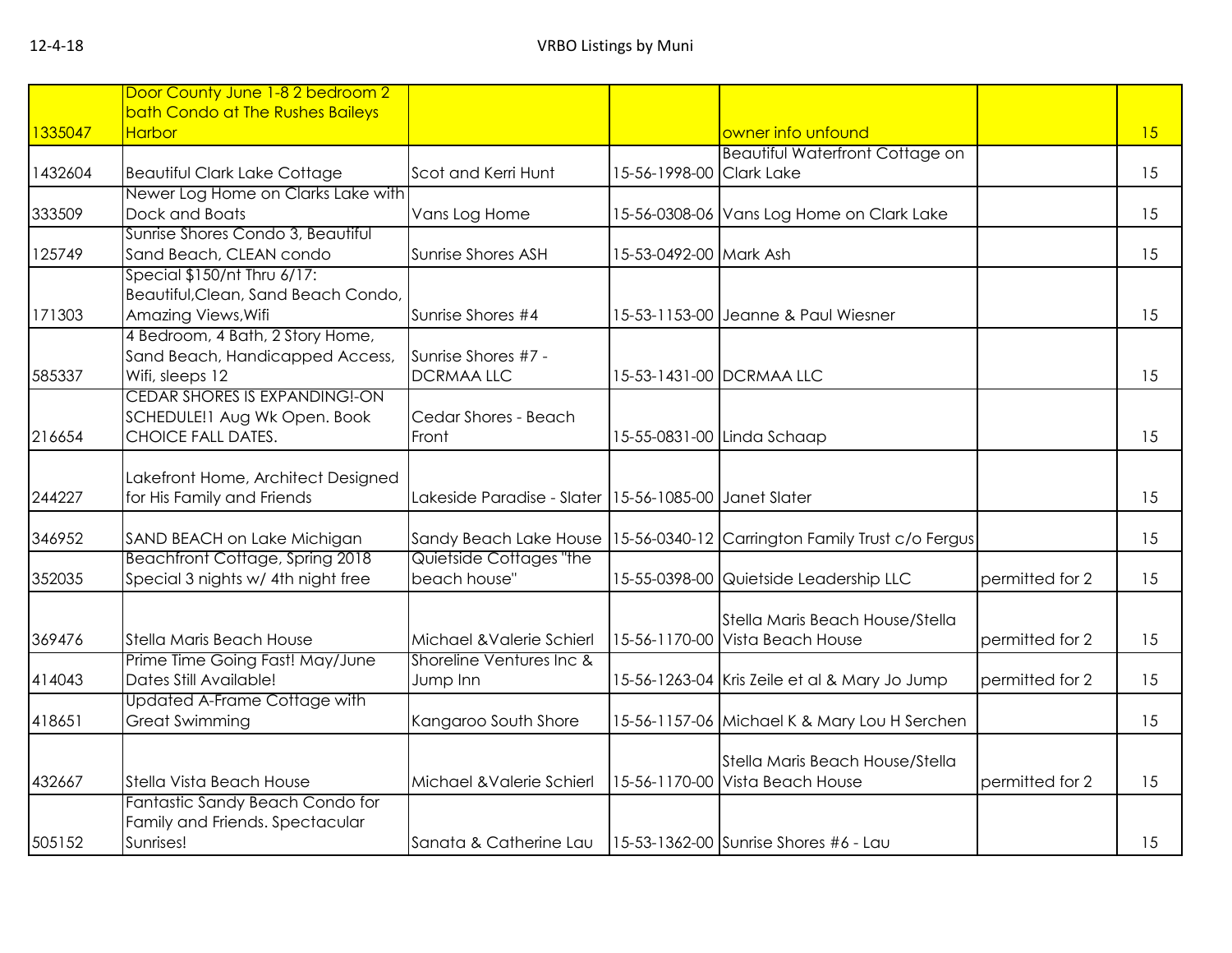|         |                                                                                         | The Beach at Lakeside                                   |                           |                                                      |                                                                                   |    |
|---------|-----------------------------------------------------------------------------------------|---------------------------------------------------------|---------------------------|------------------------------------------------------|-----------------------------------------------------------------------------------|----|
| 717637  | Lake Michigan Sand Beach!!                                                              | Park                                                    | 15-56-1531-12 Les Kiehnau |                                                      |                                                                                   | 15 |
|         | <b>Beautiful Sunsets On Clark Lake</b>                                                  | Kaufman - 5543 Clark                                    |                           |                                                      |                                                                                   |    |
| 744695  | Located in Door County, Wi                                                              | Lake Dr                                                 | 15-56-1536-00 Kaufman     |                                                      |                                                                                   | 15 |
|         | Www.Door-County-Rentals.Com Best                                                        |                                                         |                           |                                                      | permitted for 3:<br>1)Shadow of<br>Seagulls 2) It's All<br>About the<br>Lakeshore |    |
|         | Info-Three Cottages on the Lake                                                         | Sommer Property Mgmt                                    |                           | All about the lake shore Door                        | 3) same time                                                                      |    |
| 746483  | Michigan Shore                                                                          | <b>LLC</b>                                              |                           | 15-56-0023-00 County Cottages                        | next year                                                                         | 15 |
| 825405  | New Rental w/Lake & Beach Access                                                        | Cottage at Trails End                                   |                           | Dan Rehberg - Rehberg<br>15-56-1593-12 Boathouse LLC |                                                                                   | 15 |
| 848144  | Lakefront Cottage with Sensational<br>Sunsets!                                          | Kaye Cottage                                            |                           | 15-56-1621-00 Paul & Tricia Kaye                     |                                                                                   | 15 |
| 852534  | Lake Michigan Beachfront Cottage<br>Springl Special 3 Nights/4th free                   | Quietside Cottages "the<br>beach house"                 |                           | 15-55-0398-00 Quietside Leadership LLC               | permitted for 2                                                                   | 15 |
| 1055782 | Neat Cottage Getaway On The Lake<br>Michigan Rugged Shore=relax-<br>romantic-restore-ah | All about the lakeshore<br>Door County Cottages         |                           | 15-56-0023-00 Sommer Property Mgmt LLC               |                                                                                   | 15 |
| 1055804 | Romantic Classic Cedar Cottage-<br>door-county-rentals.com//-<br>Brochure.pdf           | All about the lakeshore<br><b>Door County Cottages</b>  |                           | 15-56-0023-00 Sommer Property Mgmt LLC               |                                                                                   | 15 |
| 414415  | Arts & Crafts Masterpiece                                                               | Craig Nelson                                            |                           | 15-56-0235-00 Nelson House                           |                                                                                   | 15 |
| 1361580 | NEW LISTING: Spacious Cottage<br>Close to Lake Michigan with Heated<br>Pool!            | Cottage at Cave Point,<br>The                           |                           | 15-56-1948-00 Michael and Amanda Warecki             |                                                                                   | 15 |
|         |                                                                                         |                                                         |                           |                                                      |                                                                                   |    |
| 112606  | Country setting just outside the city!!!                                                | <b>Terry Kinney</b>                                     |                           | 27-55-0737-00 Door County Country Home               |                                                                                   | 27 |
| 6594591 | Tranquil Timbers Camping Resort -<br>Deluxe Cabin, 1 Bedroom (Linens<br>inlcuded)       | MHC Tranquil Timbers LLC 27-55-0162-00 Tranquil Timbers |                           |                                                      | permitted for 8                                                                   | 27 |
|         | Waterfront Swedish-style Log Cabin<br>on Sand Bay, Door County -                        |                                                         |                           |                                                      |                                                                                   |    |
| 135683  | Moonlight Magic                                                                         | Tammy M Leemon                                          |                           | 27-56-1014-00 Moonlight Magic                        |                                                                                   | 27 |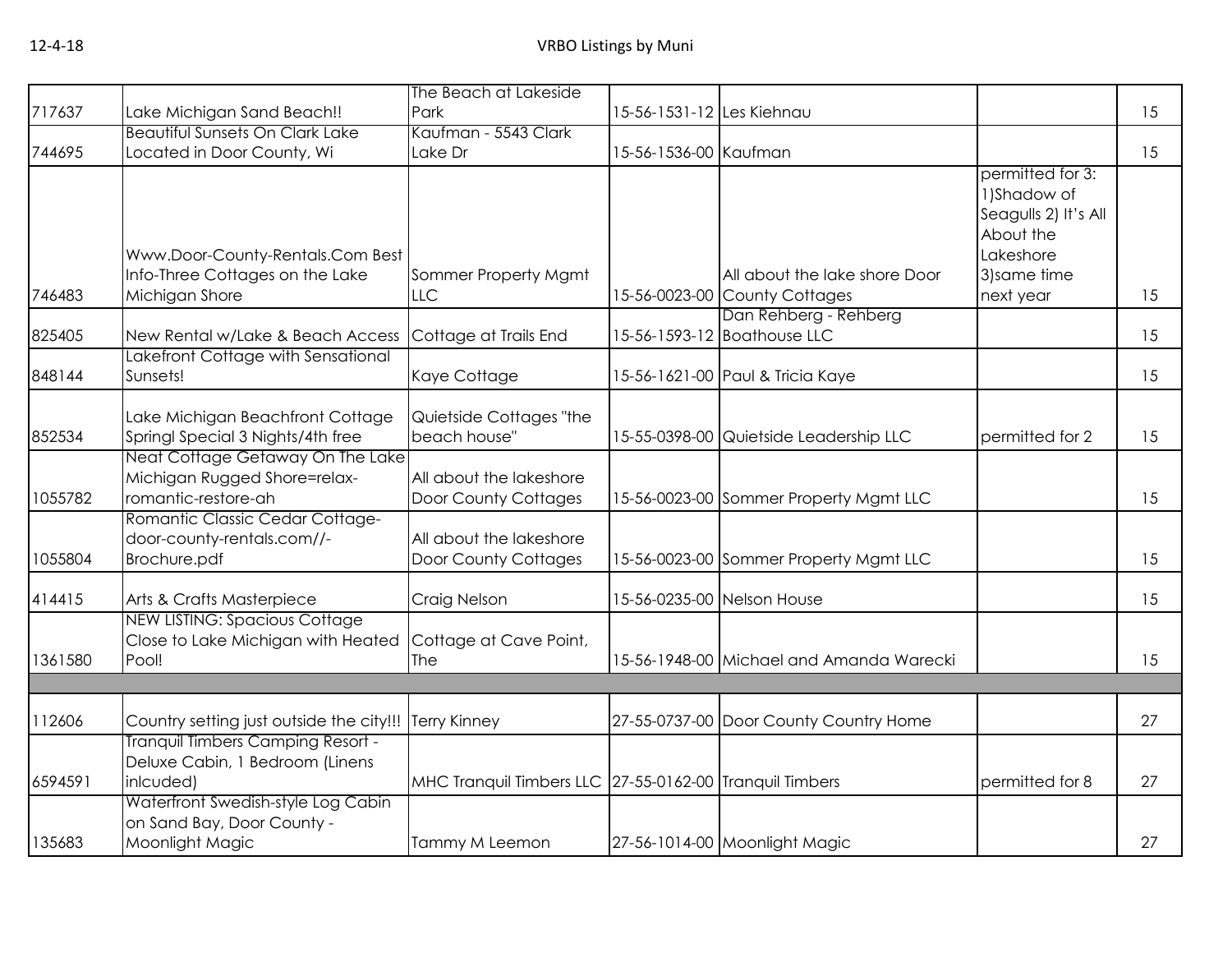|         | Waterside Retreat -- Swedish Stuga                        |                                                               |                          |                                            |    |
|---------|-----------------------------------------------------------|---------------------------------------------------------------|--------------------------|--------------------------------------------|----|
| 154010  | (Cottage)                                                 | Barbro & Glen Wilson                                          |                          | 27-56-0948-00 Wilson Sherwood Point        | 27 |
|         |                                                           |                                                               |                          |                                            |    |
|         | Family friendly updated home in                           | <b>Richard and Judith</b>                                     |                          |                                            |    |
| 1405853 | Idlewild Peninsula, Door County, WI                       | Laessig                                                       |                          | 27-56-1995-00 Uncle Bob's Guest House      | 27 |
|         | One of a Kind Door County                                 |                                                               |                          | One of a kind Door County Boat             |    |
| 267726  | <b>Boathouse Waiting for Your Visit</b>                   | Deb Robinson                                                  | 27-56-1050-00 House      |                                            | 27 |
|         | Eagle View a Year-Round Country                           |                                                               |                          |                                            |    |
| 409619  | Home Sleeps 8                                             | Lisa B Goldney                                                | 27-56-1228-00 Eagleview  |                                            | 27 |
| 735264  | Spectacular Water View                                    | Karen Hyttel                                                  |                          | 27-56-1540-00 Bay House - Hyttel           | 27 |
|         | Trinity Retreat - Family Friendly                         |                                                               |                          |                                            |    |
|         | Cottage On Sand Bay Point in Door                         |                                                               |                          |                                            |    |
| 743964  | County                                                    | <b>Trinity Retreat</b>                                        |                          | 27-56-1538-00 Leo and Holly Michael        | 27 |
|         | Newly updated cottage on 12 acres                         |                                                               |                          |                                            |    |
|         | only minutes from Potawatomi State                        | <b>Bungalow at Potawatomi</b>                                 |                          |                                            |    |
| 1450867 | Park!                                                     | Park-Isaacson                                                 |                          | 27-56-2011-00 Andrew and Erin Isaacson     | 27 |
|         | Waterfront 4 b.r./3                                       |                                                               |                          |                                            |    |
|         | ba/beaches/fishing/sunsets/wineries                       |                                                               |                          |                                            |    |
| 642598  | /lighthouses/state parks                                  | Sand Bay Lodge                                                | 27-55-0667-00 Dan Farah  |                                            | 27 |
|         | Sand Bay Lodge And Cottages                               |                                                               |                          |                                            | 27 |
| 312662  | <b>Waterfront Sleeps 23</b><br>Waterfront 2 b.r. Bay View | Sand Bay Lodge                                                | 27-55-0667-00 Dan Farah  |                                            |    |
|         | Cottage/sunsets/wineries/lighthouses                      |                                                               |                          |                                            |    |
| 642597  | /beaches/fishing                                          | Sand Bay Lodge                                                | 27-55-0667-00 Dan Farah  |                                            | 27 |
|         |                                                           | <b>Hideaway Cottage</b>                                       |                          |                                            |    |
| 747958  | Cozy retreat Off the beaten path.                         | Smola                                                         | 27-56-1542-0             | Connel Smola                               | 27 |
|         | Waterfront Cottage: 2 bedroom, 1.5                        | McComb's= 4143 Snake                                          |                          |                                            |    |
| 802382  | bathrooms                                                 | <b>Island Road</b>                                            |                          | 27-56-1598-00 John McCombs                 | 27 |
|         | <b>Beach House Cottage with Water</b>                     |                                                               |                          |                                            |    |
| 921026  | View                                                      | <b>Beach Harbor Resort</b>                                    | 27-51-0807-00 Jon Hanson |                                            | 27 |
| 921123  | Cozy Studio Cottage Near Water                            | <b>Beach Harbor Resort</b>                                    | 27-51-0807-00 Jon Hanson |                                            | 27 |
|         | Located at the end of the road,                           |                                                               |                          |                                            |    |
|         | waterfront home with quiet feel of                        |                                                               |                          |                                            |    |
| 1062307 | northwoods!                                               | Cabot's Point                                                 |                          | 27-56-1729-06 Cabot's Point Properties LLC | 27 |
|         | NEW LISTING • Great Getaway with                          |                                                               |                          |                                            |    |
| 1449030 | Lots of Comfort and Charm!                                | Steve and Joan Rockwell 27-56-2008-00 The Doorstop - Rockwell |                          |                                            | 27 |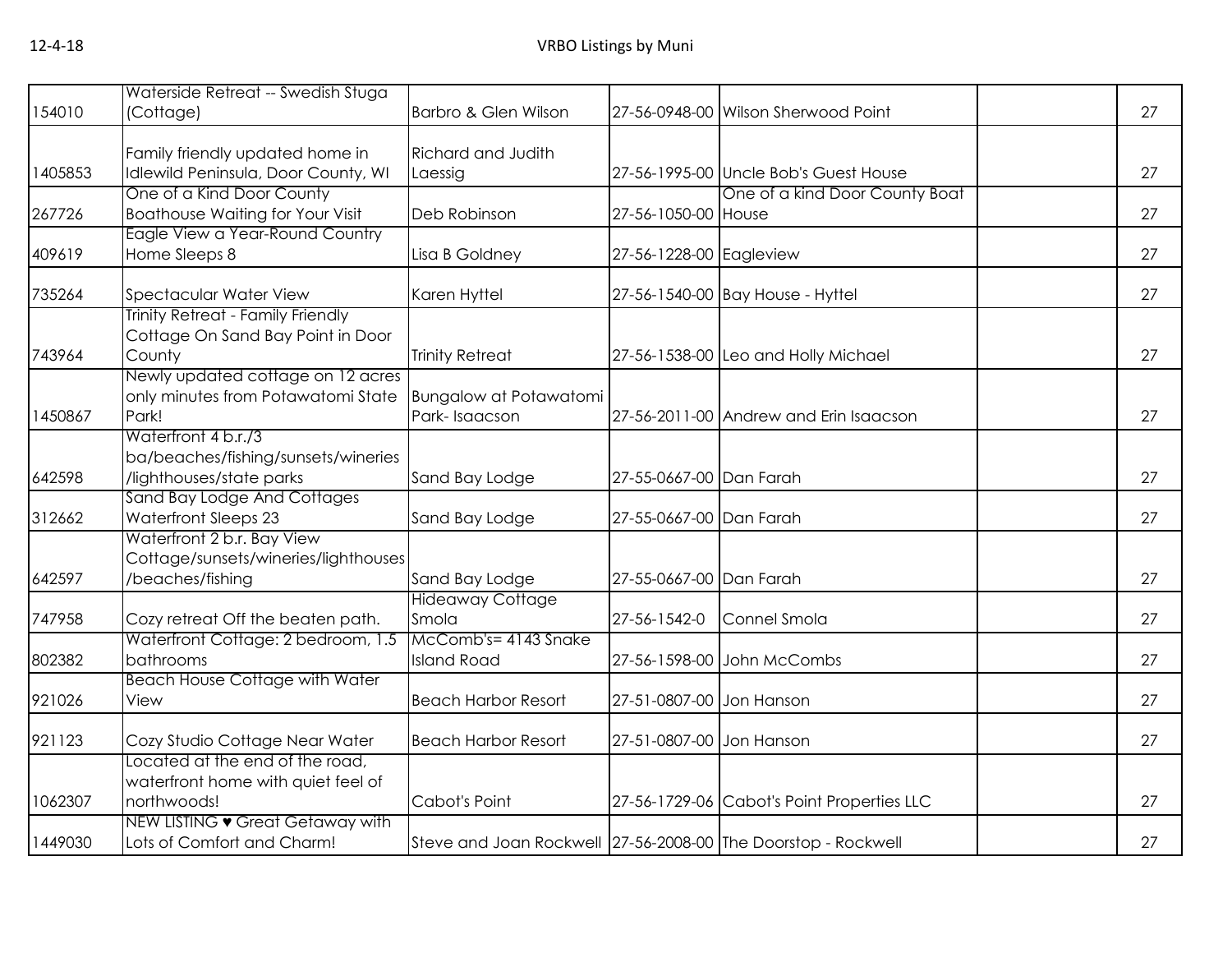| 1493156 | Water   175' dock                                                      | <b>Steve Sullivan</b>                      |                            | 27-55-0471-17 Merdith House                   |                 | $\overline{27}$ |
|---------|------------------------------------------------------------------------|--------------------------------------------|----------------------------|-----------------------------------------------|-----------------|-----------------|
| 1368363 | Nasewaupee Trail Log Home                                              | Nasewaupee Trail Log<br>Home react 5/29/18 | 27-56-1841-00 Terry Kinney |                                               |                 | 27              |
|         |                                                                        |                                            |                            |                                               |                 |                 |
| 51415   | Classic Waterfront Estate,<br>Spectacular Sunset Views, Sleeps 20      | Shadow Lawn                                |                            | 32-56-0190-06 John Peterson                   |                 | 32              |
| 724130  | Enjoy Your Own Private View Of Sister<br>Bay Sunsets on the Waterfront | The Nest                                   |                            | 32-56-1514-06 Paul O'Keeffe & Tiffany Hubbard |                 | 32              |
| 84278   | Great Waterview Home in Door<br>County. Fabulous Home Sleeps 14!!      | Hale - 1615 Big Pine Ln                    | 32-53-0717-00 Lyn Hale     |                                               |                 | 32              |
| 116351  | Beautiful Log Home on 5 quiet acres                                    | The Refuge/Appleport<br>Enterprises        |                            | 32-55-0623-00 Marc & Lori Maillefer           |                 | 32              |
| 133165  | <b>Beautiful Cottage on the Green Bay</b><br>Waterfront                | Schwandt Cottage                           |                            | 32-55-0177-00 Georgina Schwandt               |                 | 32              |
| 141874  | Secluded Cape Cod Home in Ellison<br>Bay, Door County                  | <b>Brooke Haven</b>                        |                            | 32-56-0265-00 Jim & Nadine Brooke             |                 | 32              |
| 181532  | Marina Breeze, Spectacular Ellison<br>Bay View & Dbl Master Suites     | Marina Breeze                              |                            | 32-55-0759-00 Robert & Sherry Stein           |                 | 32              |
| 241353  | Waterfront Cottage Nestled in<br>Picturesque Setting, Gills Rock       | <b>Teskies Cottage</b>                     | 32-56-0962-00 Lyle Teskie  |                                               |                 | 32              |
| 254081  | Historic Log Cabin (winter rate)                                       | Docs Hideaway                              |                            | 32-55-0770-00 Terry & Kermit Bott             |                 | 32              |
| 1459031 | Lovely Moonbird Cottage                                                | Moonbird                                   |                            | 32-56-2015-00 Desire Bromstad                 |                 | 32              |
| 271720  | Wisconsin - Door County - Very<br>Special Home with Bay Views          | Villa Villekulla                           |                            | 32-55-0691-00   Kathryn Brown                 |                 | 32              |
| 340765  | Cappy Cottage, Over 300 Ft. of<br>Private Shoreline on North Bay       | Cappy Cottage                              |                            | 32-56-1132-06 Hakes Family Trust              |                 | 32              |
| 340966  | The Hideaway: New Construction<br>walk to Beach and Town               | Hideaway the Herman                        |                            | 32-53-0955-06 Greg Herman                     |                 | 32              |
| 343690  | <b>Charming Traditional Cottages</b><br>Affordable and Travel Green    | <b>Terra Cottages</b>                      |                            | 32-55-0124-00 Deborah Taubert Gehan           | permitted for 5 | 32              |
| 350098  | Waterfront Cottage with Views of<br>Deaths Door, New Kitchen           | Bells Cottage - 12748 N<br>Port Des Mortes |                            | 32-56-1131-06 Matt & Ryan Bell                |                 | 32              |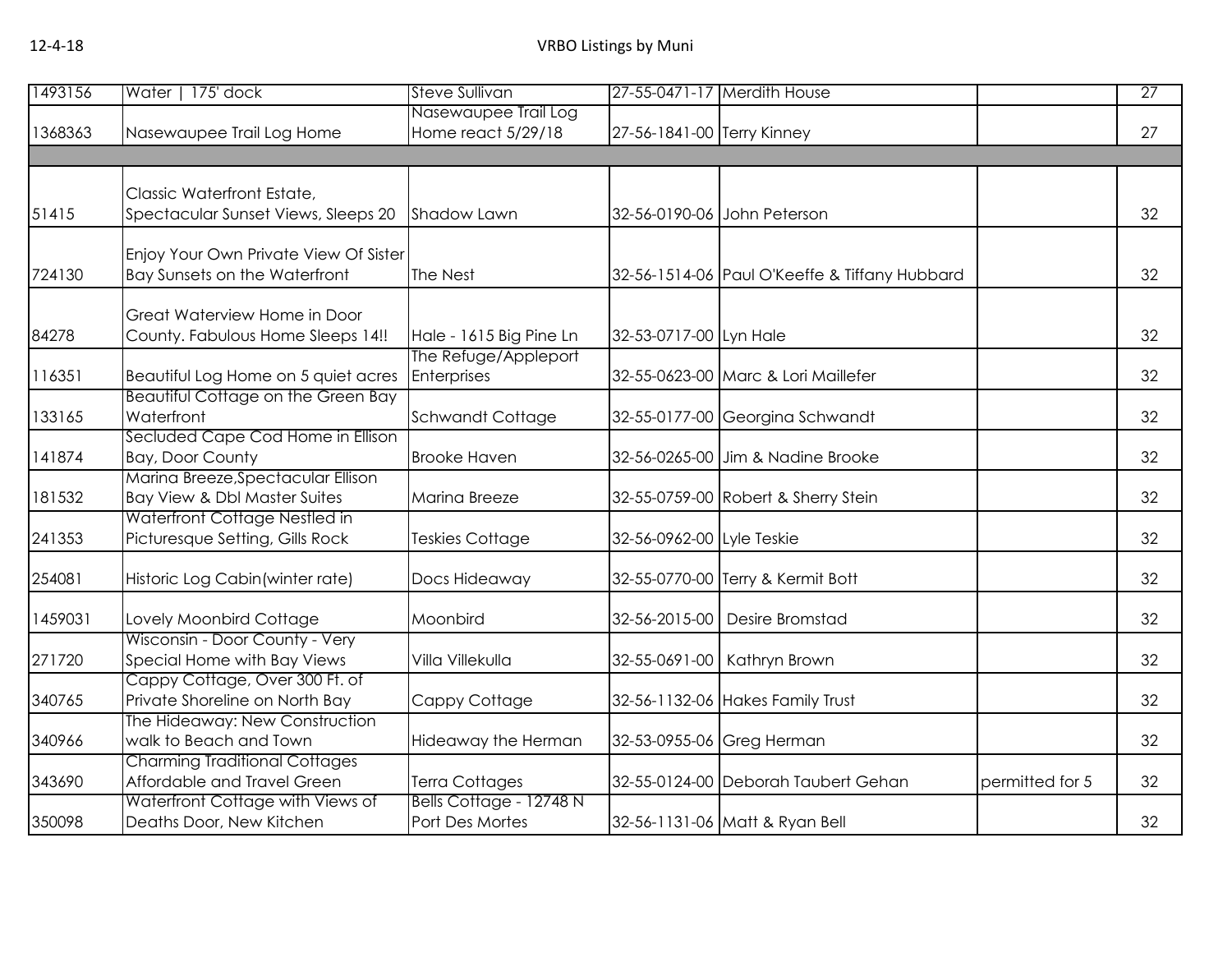| 403462  | Waterfront Dream Cottage with a<br>Million Dollar View (Apple)                        | Dan's Fish, Inc. d/b/a                              |                             | Hedgehog Harbor Rental 32-56-1195-00 Daniel and Sherrie Schwarz |                 | 32 |
|---------|---------------------------------------------------------------------------------------|-----------------------------------------------------|-----------------------------|-----------------------------------------------------------------|-----------------|----|
|         |                                                                                       |                                                     |                             |                                                                 |                 |    |
| 403817  | Romantic Waterfront Suite with<br>amazing water views (Cherry)                        | Dan's Fish, Inc. d/b/a<br>Hedgehog Harbor Rental    |                             | 32-56-1195-00 Daniel and Sherrie Schwarz                        |                 | 32 |
| 431068  | Two person efficiency cottage on<br>green bay                                         | <b>Door County Vacation</b><br>Cottage              |                             | 32-56-0932-00 John Finn & Carol Molepske                        | permitted for 2 | 32 |
| 567511  | 2500 sq ft open floor plan short walk<br>to water!                                    | Arnies Sanctuary                                    |                             | 32-56-1352-06 James Arneson                                     |                 | 32 |
| 482130  | Summer Joy Cottage in Sister Bay,<br>WIYou Can't Get Any Closer to the<br>Water       | Northern Lights Properties<br>Summer Joy & Windsong | 32-56-1325-00 Alan Frisoni  |                                                                 | permitted for 2 | 32 |
| 571419  | Classic 1927 Shore Log Home. Sleeps<br>8. Enjoy water views from 7 of 9<br>rooms!     | Northern Lights Properties<br>Summer Joy & Windsong | 32-56-1325-00 Alan Frisoni  |                                                                 | permitted for 2 | 32 |
| 571451  | Ellison Bay bluff retreat with water<br>views                                         | The Refuge/Appleport<br>Enterprises                 |                             | 32-55-0623-00 Marc & Lori Maillefer                             |                 | 32 |
| 601468  | Cedar Dell Chalet is the<br>quintessential Door county cabin                          | Cedar Dell Chalet                                   |                             | 32-56-1203-06 Vicky Kalscheur                                   |                 | 32 |
| 611204  | Totally Remodeled 2012 Brenner<br>Tower!                                              | <b>Brenner Tower</b>                                |                             | 32-56-1227-06 Brenner Tower, LLC                                |                 | 32 |
| 706539  | Charming, Warm, and Naturally Well- Wagon Trail #26 Lengh-<br>Lit with Wooded Privacy | Little House in the Woods                           |                             | 32-56-1589-00 Carolyn Lengh                                     |                 | 32 |
| 59435   | Sister Bay Door County Private<br><b>Vacation Paradise</b>                            | Dovetail Acres                                      | 32-55-0422-00 Terry Wurster |                                                                 |                 | 32 |
| 468070  | Lake Front Home At The End Of The<br>Road On Peninsula                                | Point, The                                          |                             | 32-56-1292-06 Heather Erickson                                  |                 | 32 |
| 1409799 | NEW! DOOR 42- minutes away from<br>the hustle and bustle of Sister Bay!               | Door 42                                             |                             | 32-56-1976-00 Shawn and Kim Marshall                            |                 | 32 |
| 738760  | Sunny Cottage in Ellison Bay                                                          | <b>Terra Cottages</b>                               |                             | 32-55-0124-00 Deborah Taubert Gehan                             | permitted for 5 | 32 |
| 788481  | Beautiful, Newly Renovated Peaceful<br>Place                                          | <b>Beach Road Rentals</b>                           |                             | 32-56-1541-00 Alma Vaicekauskas                                 |                 | 32 |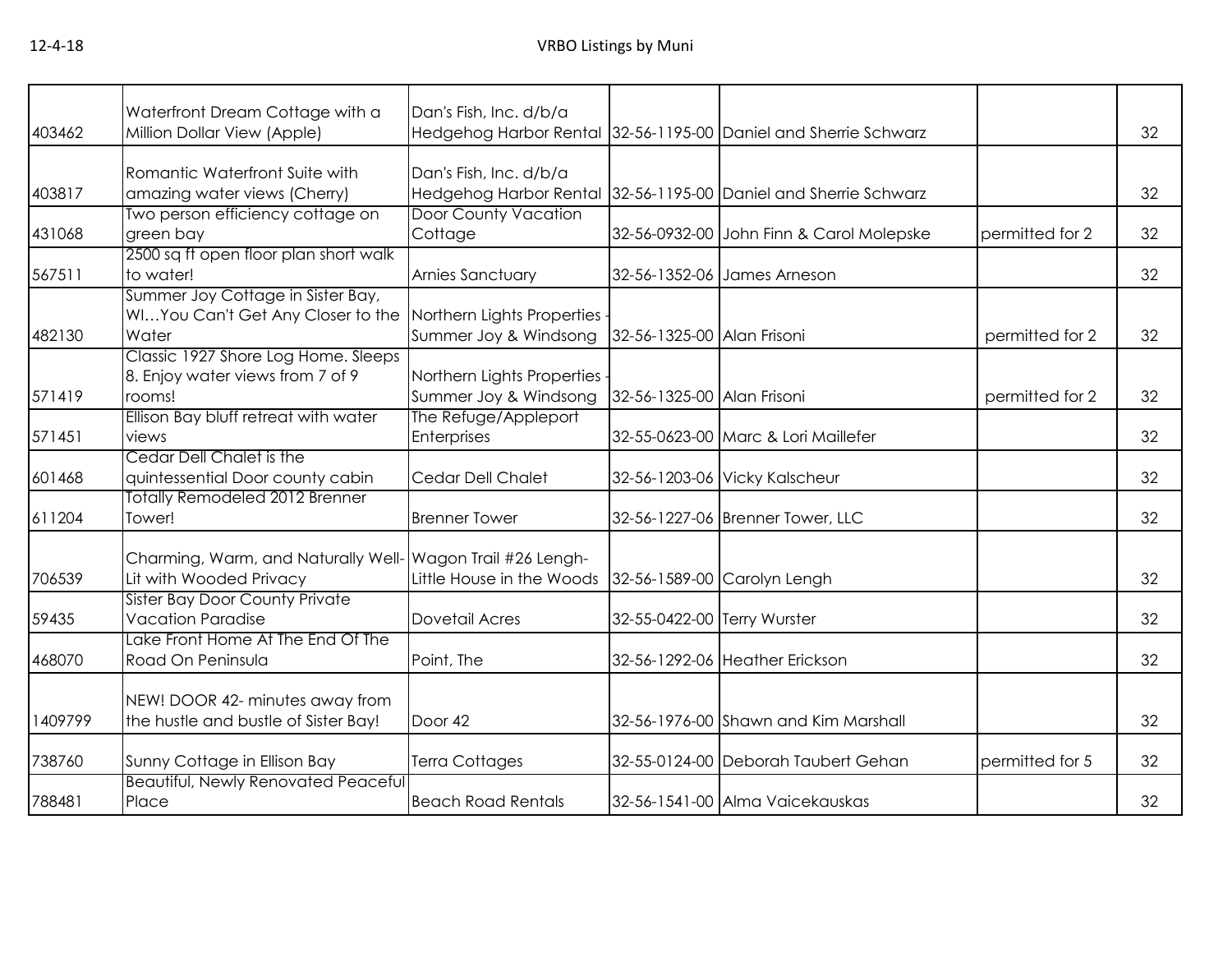|                                           |                                                                                                                                                                                                                                                                                                                                                                                                                                                                                                                                                                                                                                                                                                                                                             |                                                                                                                                                                                                             |                                                                                                                                                                                                                                                                                                                                                                                                                                                                                                                                     | 32                                                                                          |
|-------------------------------------------|-------------------------------------------------------------------------------------------------------------------------------------------------------------------------------------------------------------------------------------------------------------------------------------------------------------------------------------------------------------------------------------------------------------------------------------------------------------------------------------------------------------------------------------------------------------------------------------------------------------------------------------------------------------------------------------------------------------------------------------------------------------|-------------------------------------------------------------------------------------------------------------------------------------------------------------------------------------------------------------|-------------------------------------------------------------------------------------------------------------------------------------------------------------------------------------------------------------------------------------------------------------------------------------------------------------------------------------------------------------------------------------------------------------------------------------------------------------------------------------------------------------------------------------|---------------------------------------------------------------------------------------------|
|                                           |                                                                                                                                                                                                                                                                                                                                                                                                                                                                                                                                                                                                                                                                                                                                                             |                                                                                                                                                                                                             |                                                                                                                                                                                                                                                                                                                                                                                                                                                                                                                                     |                                                                                             |
|                                           |                                                                                                                                                                                                                                                                                                                                                                                                                                                                                                                                                                                                                                                                                                                                                             |                                                                                                                                                                                                             |                                                                                                                                                                                                                                                                                                                                                                                                                                                                                                                                     |                                                                                             |
|                                           |                                                                                                                                                                                                                                                                                                                                                                                                                                                                                                                                                                                                                                                                                                                                                             |                                                                                                                                                                                                             |                                                                                                                                                                                                                                                                                                                                                                                                                                                                                                                                     | 32                                                                                          |
| Water Front Log Cabin!                    | East Haven                                                                                                                                                                                                                                                                                                                                                                                                                                                                                                                                                                                                                                                                                                                                                  |                                                                                                                                                                                                             |                                                                                                                                                                                                                                                                                                                                                                                                                                                                                                                                     | 32                                                                                          |
|                                           |                                                                                                                                                                                                                                                                                                                                                                                                                                                                                                                                                                                                                                                                                                                                                             |                                                                                                                                                                                                             |                                                                                                                                                                                                                                                                                                                                                                                                                                                                                                                                     |                                                                                             |
|                                           |                                                                                                                                                                                                                                                                                                                                                                                                                                                                                                                                                                                                                                                                                                                                                             |                                                                                                                                                                                                             |                                                                                                                                                                                                                                                                                                                                                                                                                                                                                                                                     |                                                                                             |
| To Town!                                  | Parkside Inn                                                                                                                                                                                                                                                                                                                                                                                                                                                                                                                                                                                                                                                                                                                                                |                                                                                                                                                                                                             |                                                                                                                                                                                                                                                                                                                                                                                                                                                                                                                                     | 32                                                                                          |
|                                           |                                                                                                                                                                                                                                                                                                                                                                                                                                                                                                                                                                                                                                                                                                                                                             |                                                                                                                                                                                                             |                                                                                                                                                                                                                                                                                                                                                                                                                                                                                                                                     |                                                                                             |
| View And Access To The Water              | Porcupine Shores                                                                                                                                                                                                                                                                                                                                                                                                                                                                                                                                                                                                                                                                                                                                            |                                                                                                                                                                                                             |                                                                                                                                                                                                                                                                                                                                                                                                                                                                                                                                     | 32                                                                                          |
| Serenity House located in quiet           |                                                                                                                                                                                                                                                                                                                                                                                                                                                                                                                                                                                                                                                                                                                                                             |                                                                                                                                                                                                             |                                                                                                                                                                                                                                                                                                                                                                                                                                                                                                                                     |                                                                                             |
| Rowleys Bay offering water, woods         |                                                                                                                                                                                                                                                                                                                                                                                                                                                                                                                                                                                                                                                                                                                                                             |                                                                                                                                                                                                             |                                                                                                                                                                                                                                                                                                                                                                                                                                                                                                                                     |                                                                                             |
| and beauty                                | Serenity House                                                                                                                                                                                                                                                                                                                                                                                                                                                                                                                                                                                                                                                                                                                                              |                                                                                                                                                                                                             |                                                                                                                                                                                                                                                                                                                                                                                                                                                                                                                                     | 32                                                                                          |
| <b>Beautiful Home With Water Views in</b> | <b>Hedgehog Harbor House</b>                                                                                                                                                                                                                                                                                                                                                                                                                                                                                                                                                                                                                                                                                                                                |                                                                                                                                                                                                             |                                                                                                                                                                                                                                                                                                                                                                                                                                                                                                                                     |                                                                                             |
| <b>Peaceful Gills Rock</b>                | & Cottage                                                                                                                                                                                                                                                                                                                                                                                                                                                                                                                                                                                                                                                                                                                                                   |                                                                                                                                                                                                             |                                                                                                                                                                                                                                                                                                                                                                                                                                                                                                                                     | 32                                                                                          |
|                                           |                                                                                                                                                                                                                                                                                                                                                                                                                                                                                                                                                                                                                                                                                                                                                             |                                                                                                                                                                                                             |                                                                                                                                                                                                                                                                                                                                                                                                                                                                                                                                     |                                                                                             |
|                                           |                                                                                                                                                                                                                                                                                                                                                                                                                                                                                                                                                                                                                                                                                                                                                             |                                                                                                                                                                                                             |                                                                                                                                                                                                                                                                                                                                                                                                                                                                                                                                     | 32                                                                                          |
|                                           |                                                                                                                                                                                                                                                                                                                                                                                                                                                                                                                                                                                                                                                                                                                                                             |                                                                                                                                                                                                             |                                                                                                                                                                                                                                                                                                                                                                                                                                                                                                                                     |                                                                                             |
|                                           |                                                                                                                                                                                                                                                                                                                                                                                                                                                                                                                                                                                                                                                                                                                                                             |                                                                                                                                                                                                             |                                                                                                                                                                                                                                                                                                                                                                                                                                                                                                                                     | 32                                                                                          |
|                                           |                                                                                                                                                                                                                                                                                                                                                                                                                                                                                                                                                                                                                                                                                                                                                             |                                                                                                                                                                                                             |                                                                                                                                                                                                                                                                                                                                                                                                                                                                                                                                     |                                                                                             |
|                                           |                                                                                                                                                                                                                                                                                                                                                                                                                                                                                                                                                                                                                                                                                                                                                             |                                                                                                                                                                                                             |                                                                                                                                                                                                                                                                                                                                                                                                                                                                                                                                     | 32                                                                                          |
|                                           |                                                                                                                                                                                                                                                                                                                                                                                                                                                                                                                                                                                                                                                                                                                                                             |                                                                                                                                                                                                             |                                                                                                                                                                                                                                                                                                                                                                                                                                                                                                                                     |                                                                                             |
|                                           |                                                                                                                                                                                                                                                                                                                                                                                                                                                                                                                                                                                                                                                                                                                                                             |                                                                                                                                                                                                             |                                                                                                                                                                                                                                                                                                                                                                                                                                                                                                                                     | 32                                                                                          |
|                                           |                                                                                                                                                                                                                                                                                                                                                                                                                                                                                                                                                                                                                                                                                                                                                             |                                                                                                                                                                                                             |                                                                                                                                                                                                                                                                                                                                                                                                                                                                                                                                     |                                                                                             |
|                                           |                                                                                                                                                                                                                                                                                                                                                                                                                                                                                                                                                                                                                                                                                                                                                             |                                                                                                                                                                                                             |                                                                                                                                                                                                                                                                                                                                                                                                                                                                                                                                     |                                                                                             |
|                                           |                                                                                                                                                                                                                                                                                                                                                                                                                                                                                                                                                                                                                                                                                                                                                             |                                                                                                                                                                                                             |                                                                                                                                                                                                                                                                                                                                                                                                                                                                                                                                     | 32                                                                                          |
|                                           |                                                                                                                                                                                                                                                                                                                                                                                                                                                                                                                                                                                                                                                                                                                                                             |                                                                                                                                                                                                             |                                                                                                                                                                                                                                                                                                                                                                                                                                                                                                                                     |                                                                                             |
|                                           |                                                                                                                                                                                                                                                                                                                                                                                                                                                                                                                                                                                                                                                                                                                                                             |                                                                                                                                                                                                             |                                                                                                                                                                                                                                                                                                                                                                                                                                                                                                                                     | 32                                                                                          |
|                                           |                                                                                                                                                                                                                                                                                                                                                                                                                                                                                                                                                                                                                                                                                                                                                             |                                                                                                                                                                                                             |                                                                                                                                                                                                                                                                                                                                                                                                                                                                                                                                     |                                                                                             |
|                                           |                                                                                                                                                                                                                                                                                                                                                                                                                                                                                                                                                                                                                                                                                                                                                             |                                                                                                                                                                                                             |                                                                                                                                                                                                                                                                                                                                                                                                                                                                                                                                     |                                                                                             |
| in a 1969 Lakefront A-Frame               | Hazen Cabbage                                                                                                                                                                                                                                                                                                                                                                                                                                                                                                                                                                                                                                                                                                                                               |                                                                                                                                                                                                             |                                                                                                                                                                                                                                                                                                                                                                                                                                                                                                                                     | 32                                                                                          |
|                                           | Located in Ellison Bay, less than $\frac{1}{4}$<br>mile from a public boat launch on<br>beautiful<br>Premier Vacation Rental, Pet<br>Friendly, Walk to Water, Restaurant,<br>Shopping, WiFi<br>Ideally Located Across Form The<br><b>Beach And Park! Walking Distance</b><br>Porcupine Shores Has An Elevated<br>Great water view in peaceful<br>Northern Door<br>Family Retreat Lake Front Wifi Bikes<br>Grill Lakeshore Fire Pits<br>Enjoy Water Views from this Luxurious<br>4 bedroom home!<br>On the Shore of Deaths Door<br>Family Retreat Lake View Wifi Cable<br>Tv Grill Lakeshore Fire Pits Dog<br>Friendly<br><b>Beautiful 3 Bedroom Door County,</b><br>Heavily Wooded, Pet Friendly, NOW<br>OFFERS WIFI<br>New! Enjoy sunrise on Lake Michigan | <b>Beechers Cabin</b><br>Door Stop<br><b>Hedgehog Harbor House</b><br>& Cottage<br><b>Sunset Shore Cottages</b><br>Le Jardin<br>On the Shore of Deaths<br>Door<br><b>Sunset Shore Cottages</b><br>Door Stop | 32-56-1571-06 Susan Szabo & Mark Beecher<br>32-56-1612-00 Terrence Rogers<br>32-56-1592-06 Barbara Moline<br>32-50-0050-00 Andy & Erin Isaacson<br>32-56-1603-06 Brian Bartell & Kim Winburn<br>32-56-0438-00 James K Larson<br>32-56-1506-00 David & Patricia Bernhard<br>32-56-1506-00 David & Patricia Bernhard<br>32-56-1720-00 David & Deborah Cresto<br>32-56-1705-06 Marianne Roppuld<br>32-56-1745-00 Todd Frisoni<br>32-56-1720-00 David & Deborah Cresto<br>32-56-1612-00 Terrence Rogers<br>32-56-1496-00 Kimberly Hazen | permitted for 2<br>permitted for 2<br>permitted for 2<br>permitted for 2<br>permitted for 2 |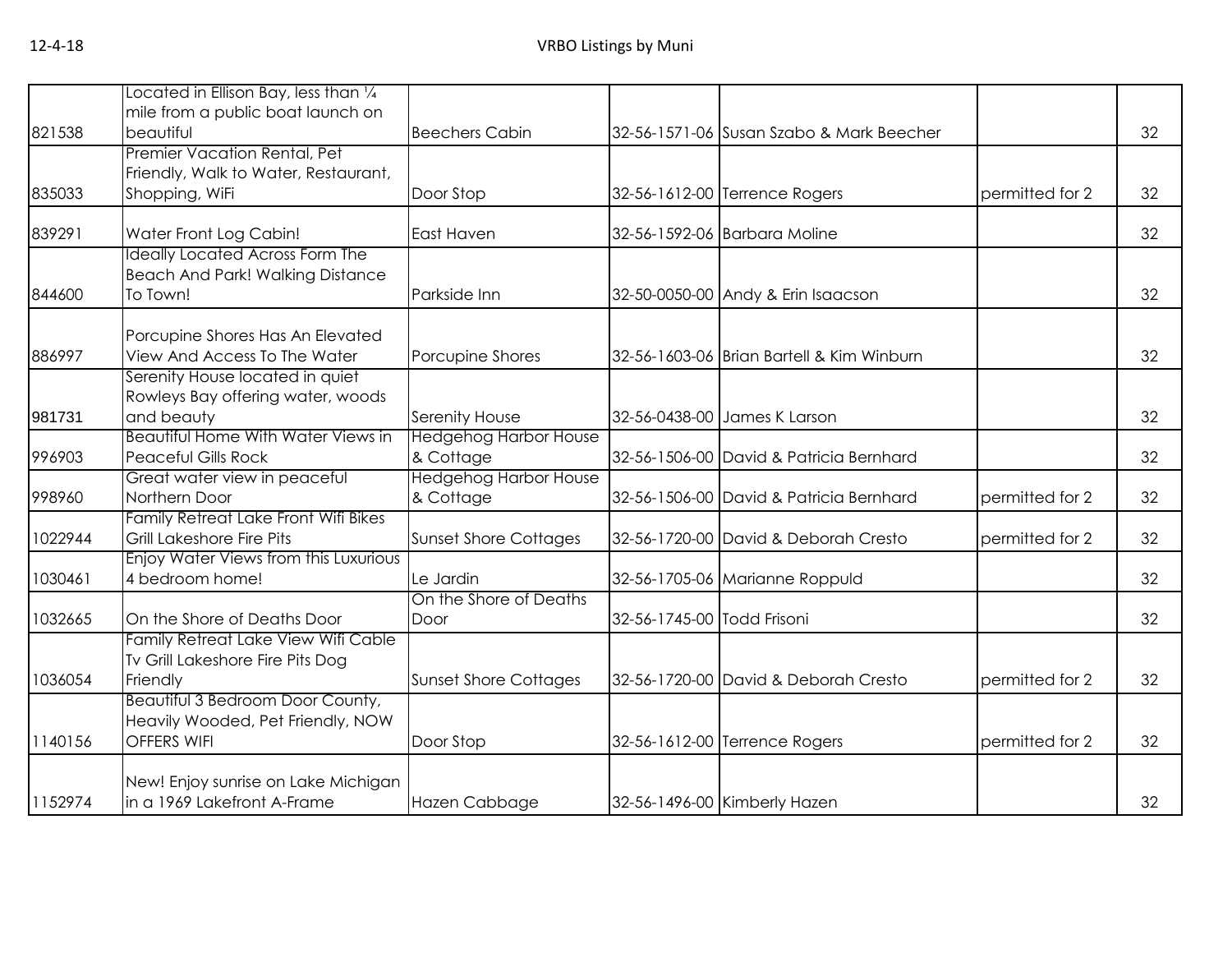| 581649    | Nestled amongst the trees with<br>commanding views of Green Bay! | A Pearl                                                         |                             | 32-56-1409-06 Jeffrey & Allison Ockwood  | 32 |
|-----------|------------------------------------------------------------------|-----------------------------------------------------------------|-----------------------------|------------------------------------------|----|
|           |                                                                  |                                                                 |                             |                                          |    |
| 1153343   | Spacious Lakefront Home Minutes<br>From Sister Bay               | Wagon Trail #20 - DiSalvo 32-56-1786-08 Michah & August DiSalvo |                             |                                          | 32 |
|           |                                                                  |                                                                 |                             |                                          |    |
|           | Premier Vacation Rental Just a Short                             |                                                                 |                             |                                          |    |
|           |                                                                  |                                                                 |                             |                                          |    |
| 1177141   | Walk to The Heart of Sister Bay!!                                | Sister Bay Respite                                              |                             | 32-56-1838-00 Todd and Michelle Cox      | 32 |
|           | 4 Bedrm, 3 Bath! Between Sister Bay                              |                                                                 |                             |                                          |    |
|           | & Ellison Bay. New on VRBO, Spring,                              |                                                                 |                             |                                          |    |
| 1161665   | 2018.                                                            | Woodfield House                                                 |                             | 32-56-1710-00 Susanne Beaumont           | 32 |
|           |                                                                  |                                                                 |                             |                                          |    |
| 1185191   | Murphy's "KipDee" Cottage                                        | Murphy's Kipdee Cottage 32-56-1827-00 Jon Murphy                |                             |                                          | 32 |
|           |                                                                  |                                                                 |                             |                                          |    |
|           | Beautiful log home on 5 acres just                               |                                                                 |                             | Hoffman's Up North LLC - Matthel         |    |
| 659326    | steps away from Lake Michigan                                    | Hoffmans Up North                                               | 32-56-1463-06 Hoffman       |                                          | 32 |
|           | Charming cedar log cabin nestled in                              |                                                                 |                             |                                          |    |
|           | the woods, footsteps from Rowley's                               | Wagon Trail Dombrowski -                                        |                             |                                          |    |
| 1217459   | Bay                                                              | Unit 1                                                          |                             | 32-56-1831-00 Edward and Jill Dombrowski | 32 |
|           |                                                                  |                                                                 |                             |                                          |    |
|           |                                                                  |                                                                 |                             |                                          |    |
|           | Your own sandy shore on the most                                 |                                                                 |                             |                                          |    |
| 1351557   | pleasant bay in Door County!                                     | <b>Vandelay Shore</b>                                           |                             | 32-56-1870-06 Matthew P Shumway          | 32 |
|           |                                                                  |                                                                 |                             |                                          |    |
|           | NEW IN 2018! Serendipity Meadow:                                 |                                                                 |                             |                                          |    |
| 1362190   | Family-friendly, 7-acre oasis                                    | Serendipity Meadow                                              |                             | 32-56-1963-00 Cecilia & Dennis Lindell   | 32 |
|           | Ellison Bay Condominium at the                                   |                                                                 |                             |                                          |    |
| 1373547   | heart of town.                                                   | Hideaway Condos, The                                            | 32-53-1904-00 Bruce Peissig |                                          | 32 |
|           | Beach @ Sky Ledge - Spectacular                                  |                                                                 |                             |                                          |    |
| 177327ha  | <b>Water Views</b>                                               | Beach at Sky Ledge                                              |                             | 32-56-0403-00 Daniel & Cynthia Schaulis  | 32 |
|           | Ellison Bay Bluff Waterview Condo                                |                                                                 |                             | Daniel & Cynthia Shaulis                 |    |
| 3915169ha | Retreat                                                          | Ellison Bay Bluff Retreat                                       |                             | 32-53-1533-00 Revocable Trust            | 32 |
|           | Little House on the Bay---Door                                   |                                                                 |                             | Schaulis & Schaulis & Werdeard &         |    |
| 396817ha  | County Retro Style/ Comfortable--                                | Little House on the Bay                                         | 32-56-1142-00 Schaulis      |                                          | 32 |
|           |                                                                  | On the Rocks - Gills Rock-                                      |                             |                                          |    |
|           |                                                                  |                                                                 |                             |                                          | 32 |
| 4039459ha | Beautiful Bayfront Sunset Views                                  | Steeno                                                          |                             | 32-56-1464-00 David and Susan Steeno     |    |
|           | The Cro's Nest - The Rat Race Stops                              |                                                                 |                             |                                          |    |
| 245293ha  | here!                                                            | The Cros Nest                                                   |                             | 32-56-0486-00 Nicholas J Kerpan          | 32 |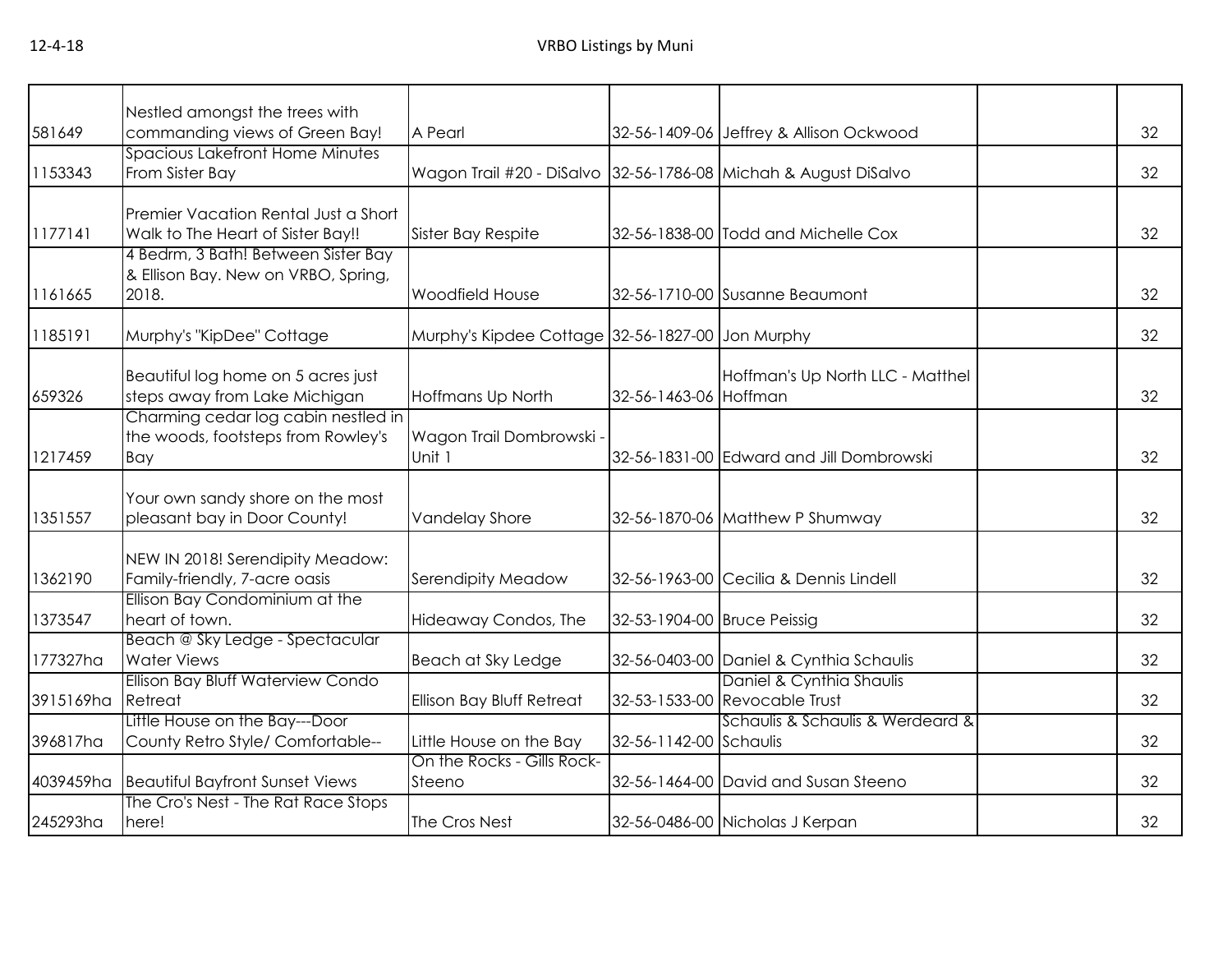| 45293ha   | <b>Beautiful Home with specatcular</b><br>views of Garrett Bay and Gills Rock!     | Garret Bay Bluff                                | 32-56-1641-06 William Berry |                                          |                 | 32 |
|-----------|------------------------------------------------------------------------------------|-------------------------------------------------|-----------------------------|------------------------------------------|-----------------|----|
| 4555418ha | Ellison Bay tranquility close to Europe<br>Lake and Newport State Park!            | Country Comfot                                  |                             | 32-56-1753-00 Daniel & Valerie Austgen   |                 | 32 |
| 7064918ha | Country Haven on Mink River Road                                                   | Country Haven                                   |                             | 32-55-0329-00 Myron & Andrea Beard       | permitted for 2 | 32 |
| 482895    | Charming Cottage On The Shore Of<br>Lake Michigan!                                 | <b>Appleport Sunrise</b>                        |                             | 32-56-1913-06 Kathleen & Edward Callahan |                 | 32 |
|           |                                                                                    |                                                 |                             |                                          |                 |    |
| 26252     | <b>Hidden Glidden Cottage Now</b><br>Booking 2016 dates                            | Kevin & Laura Forrest                           |                             | 35-55-0619-00 Hidden Glidden             |                 | 33 |
| 1370751   | Door County Bayside Waterfront<br>Home                                             | Scott & Tammy Duncan                            |                             | 33-56-2018-00 Duncan - 5092 Bay Shore Dr |                 | 33 |
| 113217    | Featured in Door County Magazine<br>Luxuy                                          | Travis & Jolyn Boland                           | 33-56-0620-00 Boland        |                                          |                 | 33 |
| 114234    | <b>Beachfront Cottage with Rustic</b><br>Charm and Beautiful Sunsets               | BayShore Sunset Cottage 33-55-0240-00 Paul Peot |                             |                                          |                 | 33 |
| 137311    | A Waterfront Home for All-Seasons in<br>Door County!                               | Killkare                                        | 33-55-0483-00 Tom Nebel     |                                          | 369083ha        | 33 |
| 371719    | At-The-Lake Lake Michigan Cape<br>Cod Home with Sand Beach Access<br>to Lake Mich. | At the Lake                                     | 33-56-0350-00 Sally Jilot   |                                          |                 | 33 |
| 433696    | Enjoy the best of Door County with<br>waterfront Lake Michigan Views               | Lakeside Haven                                  |                             | 33-56-1240-06 Kathy Richmond             |                 | 33 |
| 476585    | On the Water. In the Woods. Close to<br>Everything. Perfect for Two.               | <b>Gmamas Place</b>                             |                             | 33-56-1246-00 Diane Knutson              |                 | 33 |
| 480899    | Waterfront with a great beach,<br>fireplace and large yard                         | <b>Thenells Cottage</b>                         | 33-55-0063-13 John Thenell  |                                          |                 | 33 |
| 567961    | <b>Family Friendly Glidden Drive Beach</b><br>Retreat on Lake Michigan             | Glidden Drive Beach<br>Retreat                  |                             | 33-56-1405-00 Jill Parak & Ryan Cantzler |                 | 33 |
| 569474    | Country Charm- North Of Sturgeon<br>Bay On Hwy 42                                  | Country Charm                                   | 33-56-1436-00 Nancy Raye    |                                          |                 | 33 |
| 579668    | Cozy Fireplace, Waterfront Grill,<br><b>Campfires &amp; Gorgeous Sunsets</b>       | Jon Hanson / Snug<br>Harbor                     |                             | 33-56-0906-00 Little Harbor Cottages     |                 | 33 |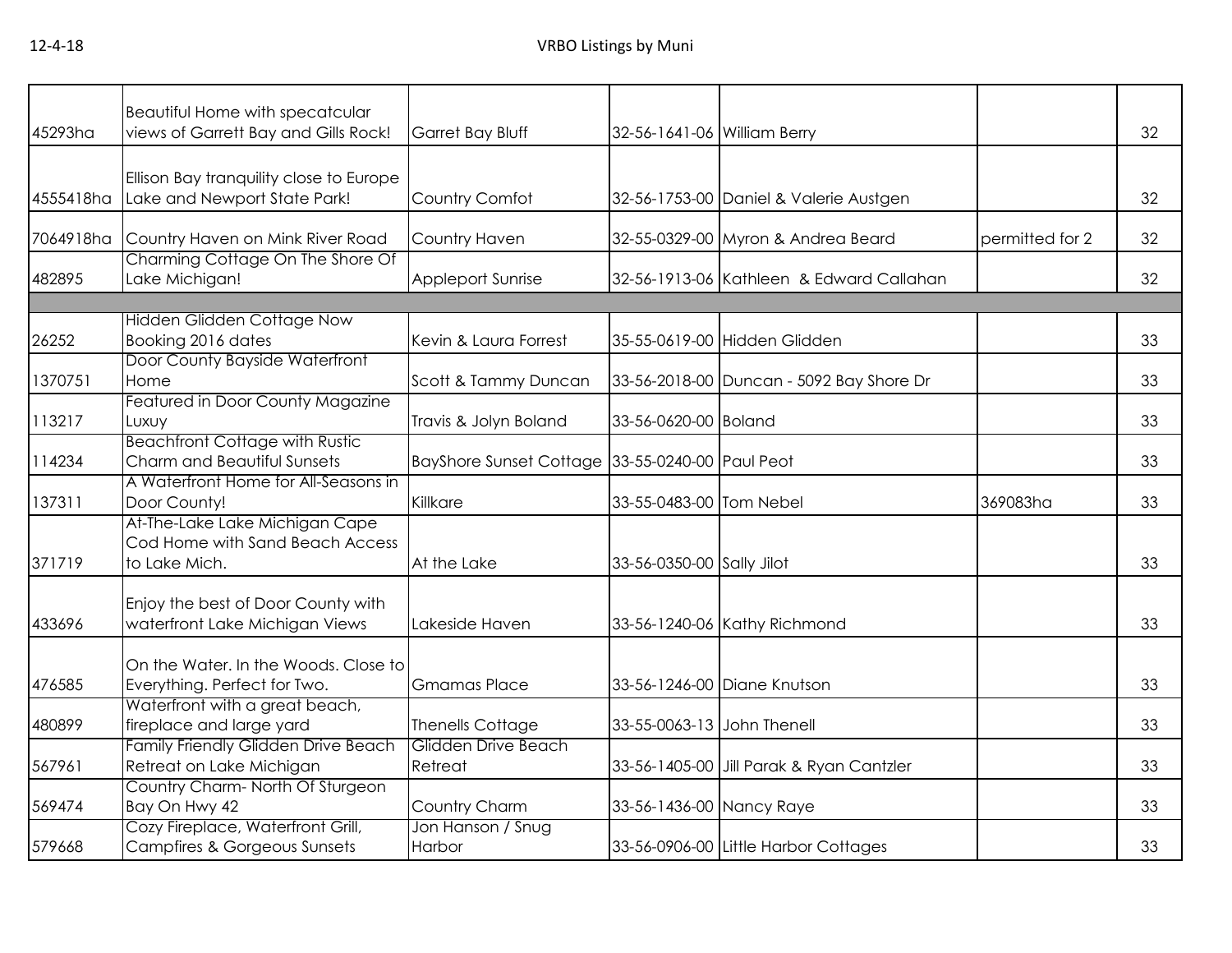|         | Sit on the Dock of the Bay, Watching                      |                                                      |                      |                                                               |                |    |
|---------|-----------------------------------------------------------|------------------------------------------------------|----------------------|---------------------------------------------------------------|----------------|----|
|         | Boats Float by, Sunsets Sizzle on the                     | Jon Hanson / Snug                                    |                      |                                                               |                |    |
| 580389  | Water                                                     | Harbor                                               |                      | 33-56-0906-00 Little Harbor Cottages                          |                | 33 |
|         | Waterfront+Grill+Campfire+S'Mores+                        | Jon Hanson / Snug                                    |                      |                                                               |                |    |
| 580438  | Sunsets = Starboard Cottage                               | Harbor                                               |                      | 33-56-0906-00 Little Harbor Cottages                          | pemitted for 3 | 33 |
| 1469978 | <b>Door County Waterfront</b>                             | <b>Shirley Becker Trust</b>                          |                      | 33-56-1492-17 Lodge on Laurie Lane                            |                | 33 |
|         | Prancing Pony - Norwegian                                 |                                                      |                      |                                                               |                |    |
|         | Timberframe Home in Whitefish                             |                                                      |                      |                                                               |                |    |
| 676548  | <b>Bay/Family Friendly</b>                                | Laura Siebert                                        |                      | 33-56-0283-00 Prancing Pony                                   |                | 33 |
|         | Clark Lanke - Door County's Best                          |                                                      |                      |                                                               |                |    |
| 804324  | Kept Secret                                               | Chuck & Kathy Steinmetz 33-56-1581-12 Steinmetz Home |                      |                                                               |                | 33 |
|         |                                                           |                                                      |                      |                                                               |                |    |
|         | Enjoy beautiful sunset on the bay in                      |                                                      |                      |                                                               |                |    |
| 813345  | this large lakefront family retreat                       | Ian & Lindsey Kazian                                 |                      | 33-56-1584-00 Camp Sunset                                     |                | 33 |
|         | 240' of Lake Michigan Sandy Beach                         |                                                      |                      |                                                               |                |    |
|         | awaits! Have some fun in the sun                          |                                                      |                      |                                                               |                |    |
| 847672  | and sand!                                                 | Linzmeier's on Glidden                               |                      | 33-56-1604-00 Mark & Margaret Linzmeier                       |                | 33 |
|         | Newly Constructed 1900 sq foot                            |                                                      |                      |                                                               |                |    |
|         | home, located on Private road and                         |                                                      |                      |                                                               |                |    |
| 983613  | 6 wooded acres                                            | Serenity in the Woods                                |                      | 33-56-1691-06 Jeffrey & Lana Pray                             |                | 33 |
|         | <b>Camelot Cliffs- Making Magical</b>                     |                                                      |                      |                                                               |                |    |
| 1024399 | Memories                                                  | <b>Brian Dougal</b>                                  |                      | 33-56-1740-00 Camelot Cliffs                                  |                | 33 |
|         | Fantastic Family Cottage on Sand                          |                                                      |                      |                                                               |                |    |
| 194419  | Beach                                                     | Nicola Kaftan                                        | 33-55-0777-00 Kaftan |                                                               |                | 33 |
|         |                                                           | Beautiful Home on the                                |                      |                                                               |                |    |
|         | Beautiful home on the best sand                           | Best Sand Beach in Do                                |                      |                                                               |                |    |
| 1437885 | beach in Door County<br>Just a short walk or bike ride to | Co - Ciepluch                                        |                      | 33-56-2009-00 Gary and Marion Ciepluch                        |                | 33 |
| 705536  | downtown Sturgeon Bay.                                    | The Green House                                      |                      |                                                               |                | 33 |
|         |                                                           |                                                      |                      | 33-56-1493-06 A&J Properties, LLC                             |                |    |
| 1070197 | New Rental! SAND BEACH!                                   | Quinn's Crescent Beach                               |                      | 33-56-1750-12 Tami and Brian Quinn                            |                | 33 |
|         | Coastal Cottage Resort. Comfy Cozy                        |                                                      |                      |                                                               |                |    |
|         | Cottage. Sleeps upto 5, Free WiFi,                        | Andropolis Waterfront                                |                      |                                                               |                |    |
| 1108105 | secluded                                                  | Cottages                                             |                      | 33-55-0030-00 Andrew J & Annette J Andropolis permitted for 4 |                | 33 |
|         | Clean Cozy Door County Cottage.                           |                                                      |                      |                                                               |                |    |
|         | Waterfront Property, Free row boat                        | Andropolis Waterfront                                |                      |                                                               |                |    |
| 1123981 | use + WiFi.                                               | Cottages                                             |                      | 33-55-0030-00 Andrew J & Annette J Andropolis Permitted for 4 |                | 33 |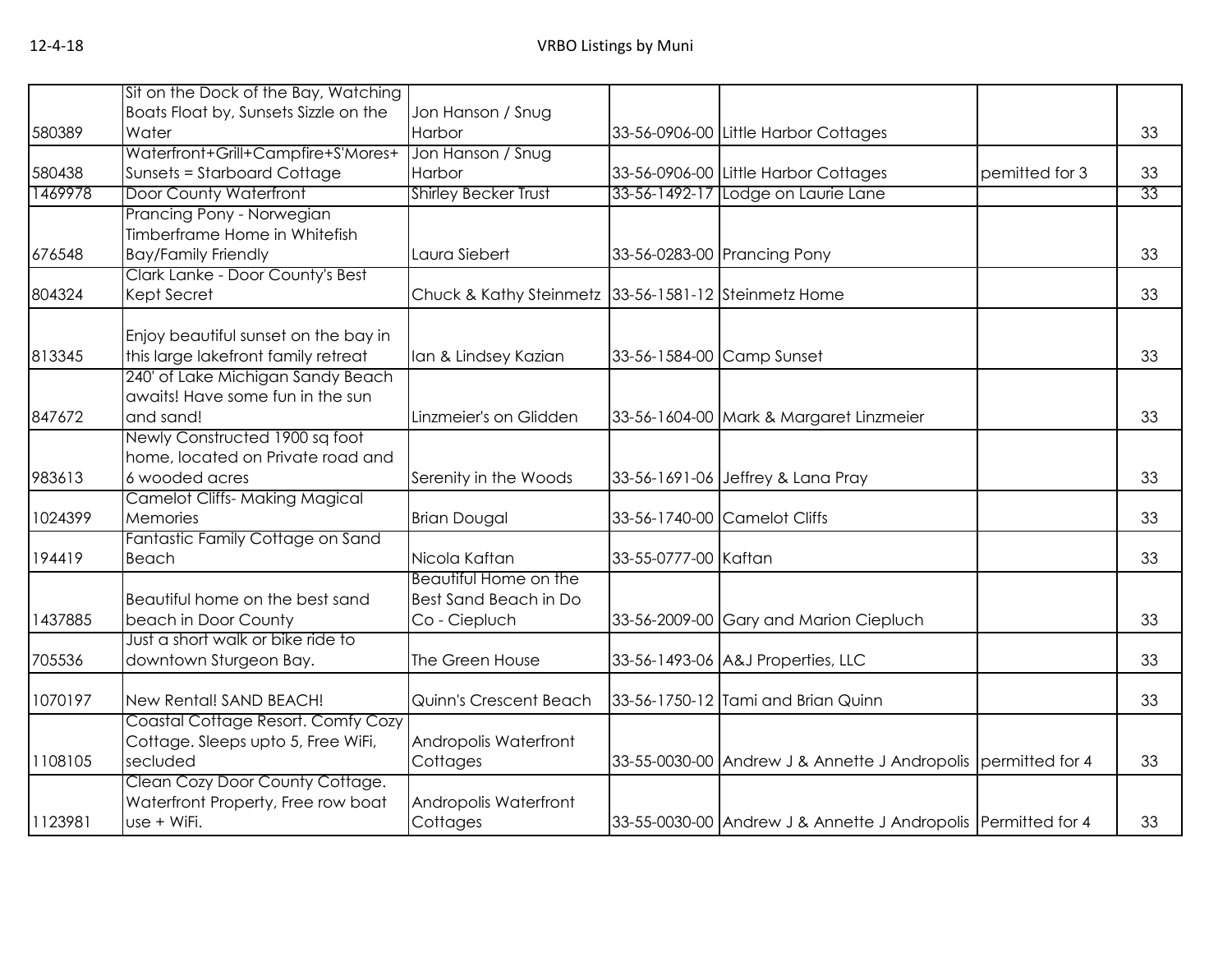| 1154198   | Clean Cozy Door County Cottage<br>On A Quiet Resort Property                          | Andropolis Waterfront<br>Cottages    |                          | 33-55-0030-00 Andrew J & Annette J Andropolis permitted for 4    |                   | 33 |
|-----------|---------------------------------------------------------------------------------------|--------------------------------------|--------------------------|------------------------------------------------------------------|-------------------|----|
| 1154220   | Clean Cozy Cottage On Waterfront<br>Property Privacy Yet Close To Town                | Andrew J & Annette J<br>Andropolis   |                          | Andropolis Waterfront Cottages -<br>33-55-0030-00 4309 Bay Shore | permitted for 4   | 33 |
| 1326854   | Lake House - Spacious Newly<br>Renovated with Relaxing Wave<br>Ambiance               | Garth Kolterjahn & Greg<br>Powlowski | 33-56-1380-04 Lake House |                                                                  |                   | 33 |
| 1331712   | New Listing! Sand beach and<br>Amazing views on Lake Michigan                         | Sand Beach Cottage -<br>Anderson     | 33-56-1942-00 Anderson   | Greg, Mary, Nick and Jennelle                                    |                   | 33 |
| 1352380   | New As Of June '18 - Sunrise Cove -<br>Sandy Beach                                    | Sunrise Cove - Cecchini              |                          | 33-56-1871-04 Jill and Tony Cecchini                             |                   | 33 |
| 130307ha  | 8 miles of Sand Beach and 1/2 price<br>rates Monday - Thurs                           | Mary Spangler                        |                          | 33-56-0400-00 Mary's Beach House                                 |                   | 33 |
| 235306ha  | 'Dream Home' Borders Whitefish<br>Dunes Park, Private Sand Beach - Wifi Fred Suchy    |                                      |                          | 33-56-0695-00 Door County Dream Home                             |                   | 33 |
| 236281ha  | The Cottage on Lake Michigan-sand<br>beach, wooded lot, family friendly               | <b>Stehling Cottage</b>              |                          | 33-56-0970-00 Susan M Stehling                                   |                   | 33 |
| 241956ha  | Log Cabin on the Water- Best Beach<br>in Door County - Wifi                           | Fred Suchy                           |                          | 33-56-1447-00 Log Cabin on the Water                             |                   | 33 |
| 327497ha  | Borders the Whitefish Dunes State<br>Park, Private Sand Beach - Best<br>Beach in Dc!! | <b>William Thornton</b>              |                          | 33-55-0726-00 Door County Beach Retreat                          |                   | 33 |
| 3554564ha | Big Sully's Bay Shore House! July is<br>Booked. August Has Limited<br>Availability.   | Tim Sullivan                         |                          | 33-55-0829-00 Hidden Gem Cottages                                |                   | 33 |
| 369083ha  | A Waterfront Home for All-Seasons in<br>Door County!                                  | Killkare                             | 33-55-0483-00 Tom Nebel  |                                                                  | duplicate listing | 33 |
|           |                                                                                       |                                      |                          |                                                                  |                   |    |
| 127227    | An inn all your own                                                                   | Sweetbriar                           | 34-55-0743-00 Deb Homan  |                                                                  |                   | 34 |
| 1022700   | Walk to town! Newly furnished 4<br>bedrooom home in Sister Bay                        | Hidden Gem on Trillium               |                          | 34-56-1702-06 Julie & Nathan Slovin                              |                   | 34 |
| 188785    | Copper Moon Cottage                                                                   | Copper Moon Cottage                  |                          | 34-55-0761-06 Donald & Linda Denny                               |                   | 34 |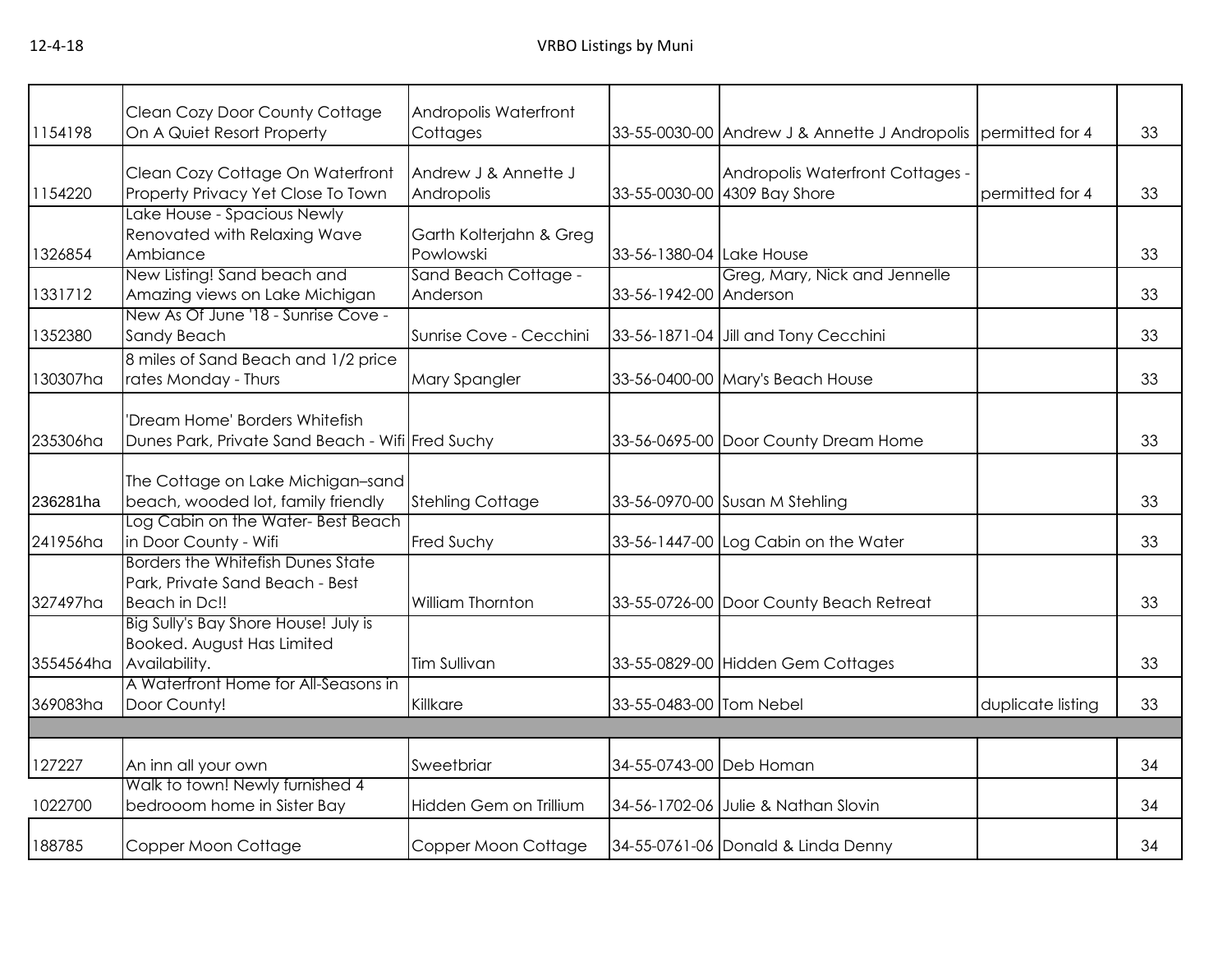|           | New for 2016, Luxuriously Renovated,                  |                            |                            |                                           |    |
|-----------|-------------------------------------------------------|----------------------------|----------------------------|-------------------------------------------|----|
|           | Walk to the Beach & Downtown                          |                            |                            |                                           |    |
| 849698    | Sister Bay                                            | Kings Landing              |                            | 34-56-1602-06 Wiswell Property Group LLC  | 34 |
|           | Port New, One Block from Downtown                     |                            |                            |                                           |    |
| 286713    | and Public Beach                                      | Port New                   |                            | 34-56-0075-06 Andrew Boockmeier           | 34 |
|           | <b>Beautiful and Cozy Condo in Sister</b>             |                            |                            |                                           |    |
| 297305    | Bay!                                                  | Sarah George               |                            | 34-53-1039-00 George's Getaway            | 34 |
|           | Door County Church Restored to a                      |                            |                            |                                           |    |
| 299942    | <b>Beautiful Home</b>                                 | Maple Manor                | 34-56-1055-00 Kurt Reetz   |                                           | 34 |
|           | Amazing winter deals!!! Thanksgiving                  |                            |                            |                                           |    |
| 347875    | 4 nights for the price of 3 nights!!                  | Skogland Weber             |                            | 34-53-0392-00 Richard & Ellen Weber       | 34 |
|           | 3800 Sq Ft Home On Wood Lot,                          |                            |                            |                                           |    |
| 482635    | Walking Distance To Town!                             | Wall to Wall Retreat       |                            | 34-56-1335-06 Jack and Teresa Wall        | 34 |
|           | Amazing Water Views from the                          |                            |                            |                                           |    |
| 598039    | moment you drive up                                   | <b>Evening Star</b>        |                            | 34-56-1433-00 Evening Starr LLC           | 34 |
| 611236    | Right Across From Beach And Park!                     | <b>Sister Bay View</b>     |                            | 34-56-1422-06 James Johnson               | 34 |
| 656591    | Close to Downtown!!!                                  | North Spring Rentals       |                            | 34-56-1350-00 Alma & Vilius Vaicekauskas  | 34 |
| 788504    | Downtown-Walking Distance to<br>Everything            | Alma Vaicekauskas          |                            | 34-56-1597-00 Parkview Rental             | 34 |
|           | In Town Sister Bay, Completely                        |                            |                            |                                           |    |
|           | Renovated In 2015 With Excellent                      |                            |                            | Jeff & Alicia Wiswell - Wiswell           |    |
| 810432    | Upgrades                                              | <b>High Garden Wiswell</b> |                            | 34-56-1888-06 Property Group LLC          | 34 |
|           |                                                       |                            |                            |                                           |    |
|           | <b>Beach Views, Waterfront Park</b>                   |                            |                            |                                           |    |
| 854329    | Access, Downtown Convenience!                         | The Sister Bay Getaway     |                            | 34-56-1620-00 Dawn and Walter Nawrot      | 34 |
|           | Enjoy the holidays in the heart of                    |                            |                            |                                           |    |
| 1098719   | Sister Bay.                                           | Sunset Drive - Bushre      |                            | 34-56-1771-00 David and Karen Bushre      | 34 |
|           |                                                       | Sister Bay Cottage -       |                            |                                           |    |
| 1158494   | Sister Bay Cozy Cottage                               | <b>Berndt</b>              | 34-56-1788-00 Karen Berndt |                                           | 34 |
|           | Scandinavian Lodge - Near                             |                            |                            |                                           |    |
|           | Waterfront Park - Studio Suite, 1 King                |                            |                            |                                           |    |
| 4884541ha | <b>Bed</b>                                            | Scandinavian Lodge         |                            | 34-51-0036-00 Scandinavian Lodge COA, Inc | 34 |
| 4444671ha | Family Friendly Retreat in the Heart of<br>Sister Bay | <b>Sister Bay Chalet</b>   | 34-56-1695-00 Pam Schmitz  |                                           | 34 |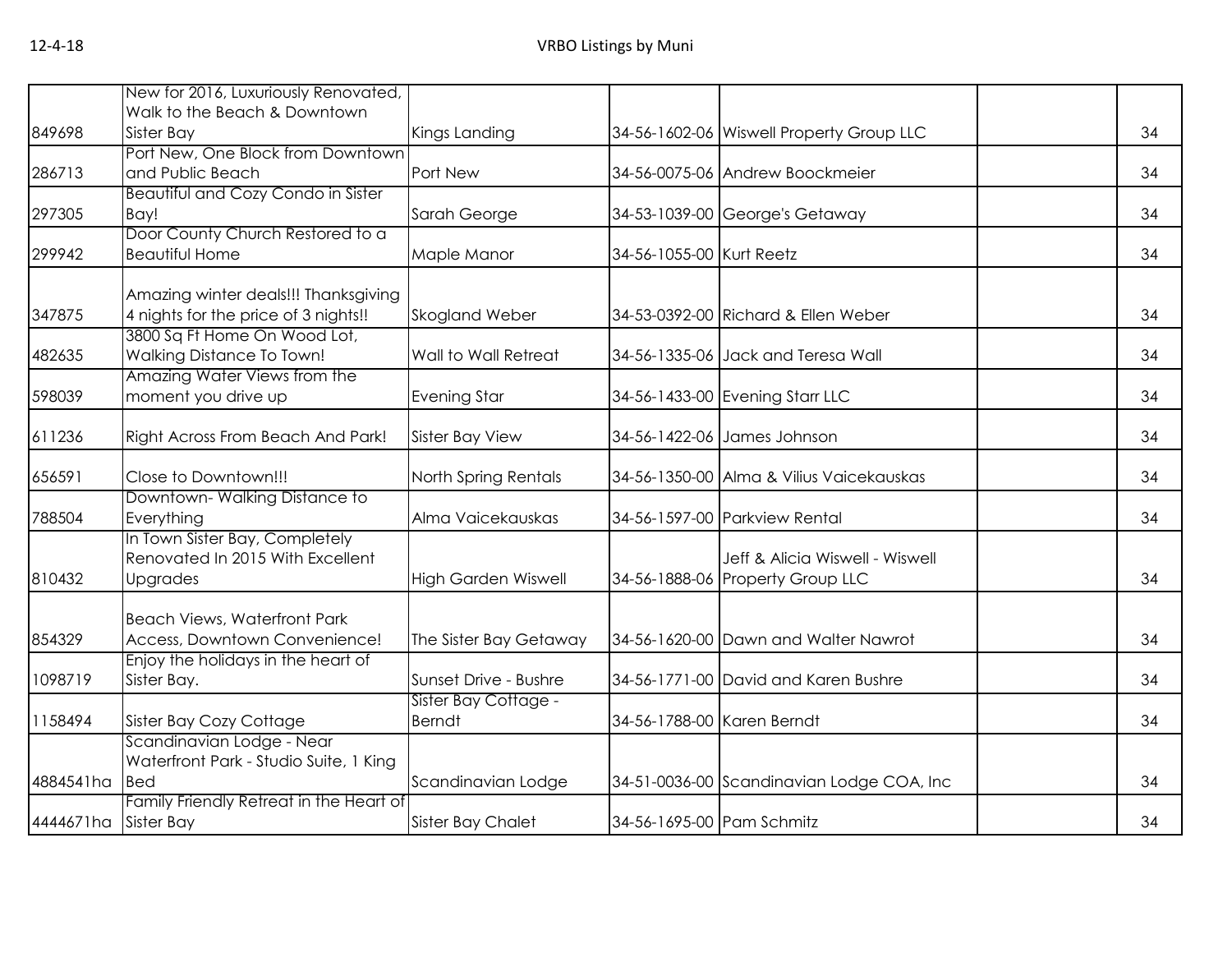|         | Marina View 104! High End              |                                                   |                             |                                                                          |                 |    |
|---------|----------------------------------------|---------------------------------------------------|-----------------------------|--------------------------------------------------------------------------|-----------------|----|
|         | Downtown New Construction Now          |                                                   |                             |                                                                          |                 |    |
| 1434839 | Renting For Summer 2019!               |                                                   |                             | Marina Development LLC 34-53-2023-00 Marina View Condominium #104        |                 | 34 |
|         | Marina View 101! Water View            |                                                   |                             |                                                                          |                 |    |
|         | Downtown New Construction Now          |                                                   |                             |                                                                          |                 |    |
| 1432397 | Renting Summer 2019!                   |                                                   |                             | Marina Development LLC 34-53-2020-00 Marina View Condominium #101        |                 | 34 |
|         | Marina View 204! Water View            |                                                   |                             |                                                                          |                 |    |
|         | Downtown New Construction Now          |                                                   |                             |                                                                          |                 |    |
| 1468836 | Renting Summer 2019!                   |                                                   |                             | Marina Development LLC 34-53-2026-18 Marina View Condominium #204        |                 | 34 |
|         | Marina View 203! Water View            |                                                   |                             |                                                                          |                 |    |
|         | Downtown New Construction Now          |                                                   |                             |                                                                          |                 |    |
| 1477900 | Renting Summer 2019!                   |                                                   |                             | Marina Development LLC 34-53-2025-18 Marina View Condominium #203        |                 | 34 |
|         |                                        | Harborview Condo -                                |                             |                                                                          |                 |    |
| 1166404 | Downtown Sister Bay!                   | Schieble                                          |                             | 34-53-1795-00 Susan Schlieble                                            |                 | 34 |
| 1179558 | Door County Sunsets in Sister Bay!     |                                                   |                             | Woldts Waterfront Retreat 34-56-1675-00 Corrine B. Vieth Survivors Trust |                 | 34 |
|         |                                        |                                                   |                             |                                                                          |                 |    |
| 1201340 | IN THE HEART OF SISTER BAY!!!          | <b>Waterview Place</b>                            |                             | 34-56-1289-00 Dan and Chris Murphy                                       | permitted for 3 | 34 |
|         | Sister Bay Parkview Beach Cottage      |                                                   |                             |                                                                          |                 |    |
| 1208896 | #1                                     | Parkview Beach Cottage 34-55-1385-00 Kim Erzinger |                             |                                                                          | permitted for 2 | 34 |
|         | New Condo in the heart of Sister Bay   |                                                   |                             |                                                                          |                 |    |
| 1215728 | Waterview!!!                           | <b>Water View Place</b>                           |                             | 34-56-1289-00 Chris and Dan Murphy                                       | permitted for 3 | 34 |
|         | New 2018 Condo - Water View -          |                                                   |                             |                                                                          |                 |    |
| 1239848 | Walk To Everything                     | <b>Waterview Place</b>                            |                             | 34-56-1289-00 Dan & Chris Murphy                                         | permitted for 3 | 34 |
|         | Walking Distance to beach, shops       |                                                   |                             | Tom Ahlbeck - Daisy Ahlbeck                                              |                 |    |
| 1357055 | and Sister Bay!                        | Door in the Woods                                 | 34-56-1892-06 Trust         |                                                                          |                 | 34 |
|         |                                        | My Door County Home -                             |                             |                                                                          |                 |    |
| 1282834 | Door County Farm House Sister Bay      | Colcer                                            | 34-56-1945-00 Dorin Colcer  |                                                                          |                 | 34 |
|         | Sister Bay Condo, Walk to the Beach    |                                                   |                             |                                                                          |                 |    |
| 1335838 | and Village                            | Rosio Condo                                       | 34-56-1941-00 Jean Rosio    |                                                                          |                 | 34 |
|         | Remodeled Cottage only steps           | Salinsky's Domicile -                             |                             |                                                                          |                 |    |
| 1359612 | away from Sister Bay!                  | Cottage                                           | 34-56-1757-06 Jim Sailinsky |                                                                          |                 | 34 |
|         |                                        |                                                   |                             |                                                                          |                 |    |
|         | Enjoy this restored, old log home with |                                                   |                             |                                                                          |                 |    |
| 1359639 | recently completed renovations         | Another Thyme                                     |                             | 34-56-1805-06 David R Peterson                                           |                 | 34 |
|         | Trillium Retreat is conveniently       |                                                   |                             |                                                                          |                 |    |
| 1360790 | located in the Village of Sister Bay   | Trillium Retreat                                  |                             | 34-56-0495-06 Dennis & Maribeth Dorn                                     |                 | 34 |
|         |                                        |                                                   |                             |                                                                          |                 |    |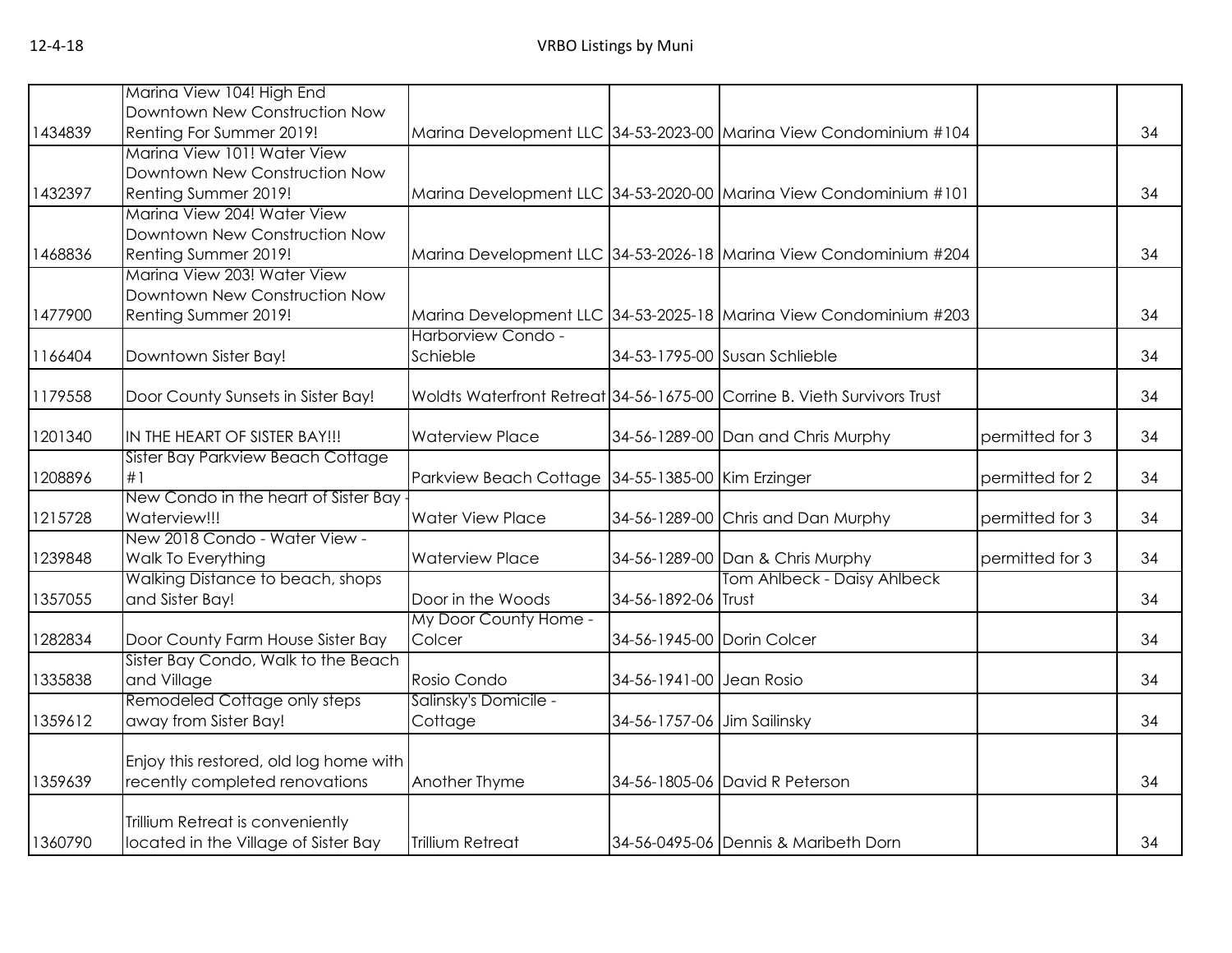|           | Downtown Sister Bay Cottage (walk                         |                           |                           |                                               |                 |    |
|-----------|-----------------------------------------------------------|---------------------------|---------------------------|-----------------------------------------------|-----------------|----|
|           | to everything), Sleeps 15, Open Year                      |                           |                           |                                               |                 |    |
| 4941549ha | Round.                                                    | Cotter Cottage            |                           | 34-56-1885-00 Brandon Cotter                  |                 | 34 |
|           |                                                           |                           |                           |                                               |                 |    |
|           | The Magnolia Suite- Romantic                              |                           |                           |                                               |                 |    |
| 360120    | Victorian Elegance                                        | Diane Allen & Mike Perski |                           | 35-53-1096-00 The Magnolia Suite              |                 | 35 |
|           |                                                           |                           |                           |                                               |                 |    |
|           | The Postcard: Modern Comfort in the RME Holdings - Robert |                           |                           |                                               |                 |    |
|           |                                                           |                           |                           |                                               |                 |    |
| 483699    | Heart of Downtown Sturgeon Bay                            | Esposito                  |                           | 35-53-1452-00 Arbor & Postcard - RME Holdings | permitted for 2 | 35 |
|           | The Arbor Suite - Modern Comfort In                       |                           |                           |                                               |                 |    |
|           | The Heart Of Downtown Sturgeon                            | The Arbor & Postcard -    |                           |                                               |                 |    |
| 746476    | Bay                                                       | <b>RME Holdings</b>       |                           | 35-53-1452-00 Robert Esposito RME Holdings    | permitted for 2 | 35 |
|           | Historic Luxurious Suite, Modern                          |                           |                           |                                               |                 |    |
|           | Amenitites, Downtown, One block to                        |                           |                           |                                               | permitted for 6 |    |
| 794064    | waterfront                                                | Tami Dal Santo            |                           | 35-54-1544-00 Diplomat B&B                    | units           | 35 |
|           | Historic Luxurious Suite, Modern                          |                           |                           |                                               |                 |    |
|           | Amenitites, Downtown, One block to                        |                           |                           |                                               | permitted for 6 |    |
| 814648    | waterfront                                                | Tami Dal Santo            |                           | 35-54-1544-00 Diplomat B&B                    | units           | 35 |
|           |                                                           |                           |                           |                                               |                 |    |
|           |                                                           |                           |                           |                                               |                 |    |
|           | The Corner Suite: Modern Comfort in                       | <b>Robert and Teresa</b>  |                           |                                               |                 |    |
| 862730    | the Heart of Downtown Sturgeon Bay Esposito               |                           |                           | 35-56-1628-00 Villa and Corner Suite          | permitted for 3 | 35 |
|           | Rustic Italian Charm In Downtown                          |                           |                           |                                               |                 |    |
| 862731    | Sturgeon Bay                                              | Villa and Corner Suite    | 35-53-1628-00 ADIP LLC    |                                               | permitted for 3 | 35 |
|           | odge at Leathem Smith - Junior Suite,                     |                           |                           |                                               |                 |    |
| 5338172   | 1 King Bed                                                | Paul and Holly Meleen     |                           | 35-51-1111-00 Lodge at Leathem Smith          |                 | 35 |
|           |                                                           |                           |                           |                                               |                 |    |
| 892303    | Door County's Chalet on the Shore                         | Chalet on the Shore       |                           | 35-56-1663-00 Jennifer Jorns & Brian Frisque  |                 | 35 |
|           |                                                           |                           |                           |                                               |                 |    |
|           |                                                           | Door County Waterfront    |                           |                                               |                 |    |
| 1017982   | Door County Waterfront Cottage                            | Cottage - Minten          | 35-56-1767-00 Eric Minten |                                               |                 | 35 |
|           |                                                           |                           |                           |                                               |                 |    |
|           |                                                           |                           |                           |                                               |                 |    |
|           |                                                           | Door County Houseboat     |                           | The Yacht Harbor LLC & Sturgeon               |                 |    |
| 1035312   | Mary 1 Floating Cottage                                   | Rentals, LLC              |                           | 35-59-1676-00 Bay Marinas.com - Daniel Schott | permitted for 4 | 35 |
|           | Charming Home Within Walking                              |                           |                           |                                               |                 |    |
|           | Distance To Beach, Park And                               | Perfectly Downtown and    |                           |                                               |                 |    |
| 1073150   | Downtown Shops!                                           | Delaware Dream            |                           | 35-56-1746-00 Carter Holdings                 | permitted for 2 | 35 |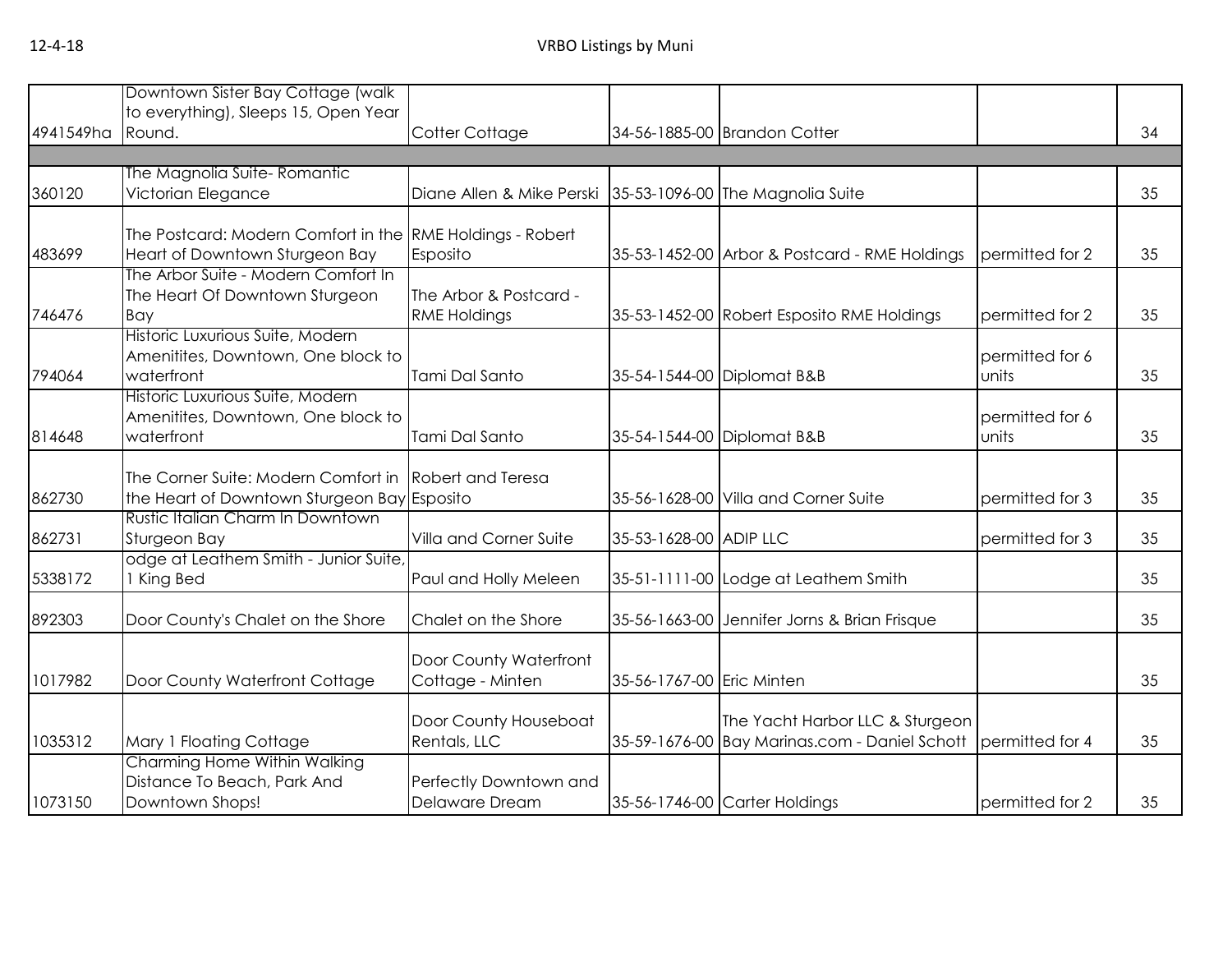| Door County Home Away From<br>Home                                   | from Home - Weckler                                                                                                                                                                                                                                                                               |                                   |                                  |                                                                                                                                                                                                                                                                                                                                                                                                                                                                                                                          | 35              |
|----------------------------------------------------------------------|---------------------------------------------------------------------------------------------------------------------------------------------------------------------------------------------------------------------------------------------------------------------------------------------------|-----------------------------------|----------------------------------|--------------------------------------------------------------------------------------------------------------------------------------------------------------------------------------------------------------------------------------------------------------------------------------------------------------------------------------------------------------------------------------------------------------------------------------------------------------------------------------------------------------------------|-----------------|
| Desiree, the Floating Cottage                                        | Door County Houseboat<br><b>Rentals LLC</b>                                                                                                                                                                                                                                                       |                                   | The Yacht Harbor LLC & Sturgeon  | permitted for 4                                                                                                                                                                                                                                                                                                                                                                                                                                                                                                          | 35              |
| Sturgeon Bay                                                         | Suite                                                                                                                                                                                                                                                                                             |                                   |                                  |                                                                                                                                                                                                                                                                                                                                                                                                                                                                                                                          | 35              |
| Floating Cottage. Reserve your stay<br>today!                        | Door County Houseboat<br><b>Rentals LLC</b>                                                                                                                                                                                                                                                       |                                   | The Yacht Harbor LLC & Sturgeon  | permitted for 4                                                                                                                                                                                                                                                                                                                                                                                                                                                                                                          | 35              |
| Floating Cottage! Reserve your stay<br>today!                        | Door County Houseboat<br><b>Rentals LLC</b>                                                                                                                                                                                                                                                       |                                   | The Yacht Harbor LLC & Sturgeon  |                                                                                                                                                                                                                                                                                                                                                                                                                                                                                                                          | 35              |
| Modern Retreat downtown Sturgeon<br>Bay Overlooking The Steel Bridge | The Bay Lofts                                                                                                                                                                                                                                                                                     |                                   |                                  |                                                                                                                                                                                                                                                                                                                                                                                                                                                                                                                          | 35              |
| Sturgeon Bay                                                         | The Boathouse                                                                                                                                                                                                                                                                                     |                                   |                                  |                                                                                                                                                                                                                                                                                                                                                                                                                                                                                                                          | 35              |
| Retreat in Sturgeon Bay, with direct<br>water access!                | Lagoon Bungalow                                                                                                                                                                                                                                                                                   |                                   |                                  |                                                                                                                                                                                                                                                                                                                                                                                                                                                                                                                          | 35              |
| Sturgeon Bay Waterfront Estate                                       | R & H Bayshore Estate                                                                                                                                                                                                                                                                             |                                   |                                  |                                                                                                                                                                                                                                                                                                                                                                                                                                                                                                                          | 35              |
| Retreat On Sturgeon Bay with 114'<br>private doc                     |                                                                                                                                                                                                                                                                                                   |                                   |                                  |                                                                                                                                                                                                                                                                                                                                                                                                                                                                                                                          | 35              |
| Door County Waterfront Cottage<br>with Indoor/Outdoor Pools          | Cottages/Centerpointe<br>Marina                                                                                                                                                                                                                                                                   | 35-56-0911-<br>loo                | <b>Shipyard Partners</b>         | permitted for 3                                                                                                                                                                                                                                                                                                                                                                                                                                                                                                          | 35              |
| Bed & Breakfast: White Lace Inn -<br>Room 10: Secret Garden          | White Lace Inn                                                                                                                                                                                                                                                                                    |                                   |                                  | pemitted for 18                                                                                                                                                                                                                                                                                                                                                                                                                                                                                                          | 35              |
| Overlooking 3rd Ave Downtown<br>Sturgeon Bay                         | Overlooking 3rd Ave                                                                                                                                                                                                                                                                               |                                   |                                  |                                                                                                                                                                                                                                                                                                                                                                                                                                                                                                                          | 35              |
| <b>Relaxing Door County Vacation</b>                                 |                                                                                                                                                                                                                                                                                                   |                                   | unidentifable Restassure listing |                                                                                                                                                                                                                                                                                                                                                                                                                                                                                                                          | 35              |
| Deck & Fire Pit                                                      | Cheryl Link                                                                                                                                                                                                                                                                                       |                                   |                                  |                                                                                                                                                                                                                                                                                                                                                                                                                                                                                                                          | 35              |
|                                                                      | The Coach House Suite - Downtown<br>Newly constructed, Bay Breeze, the<br>Newly Constructed, Pier Relaxn', the<br>The Boathouse Waterfront Home<br>New Listing -Lagoon Bungalow<br>New Listing!! Beautiful Waterfront<br><b>Charming Private Home for Your</b><br>Waterfront Sturgeon Bay Home w/ | Villa, Coach and Corner<br>Marina | Door County Home Away            | 35-56-2001-00 Phil and Alison Weckler<br>35-59-1676-00 Bay Marinas.com - Daniel Schott<br>35-53-1628-00 ADIP LLC<br>35-59-1676-00 Bay Marinas.com - Daniel Schott<br>35-59-1676-00 Bay Marinas.com - Daniel Schott<br>35-53-1899-00 The Bay Lofts LLC<br>35-56-1629-06 Bill and Heather Anderson<br>35-56-1898-00 Anne Thenell<br>35-56-1957-00 Helen & Robin Urban<br>Tacoma Beach Getaway 35-56-0880-00 Anne Thenell<br>35-52-0856-00 Dennis Statz<br>35-53-1816-00 Joe Baw and Rob Paul<br>35-56-1875-00 On Bay Thyme | permitted for 4 |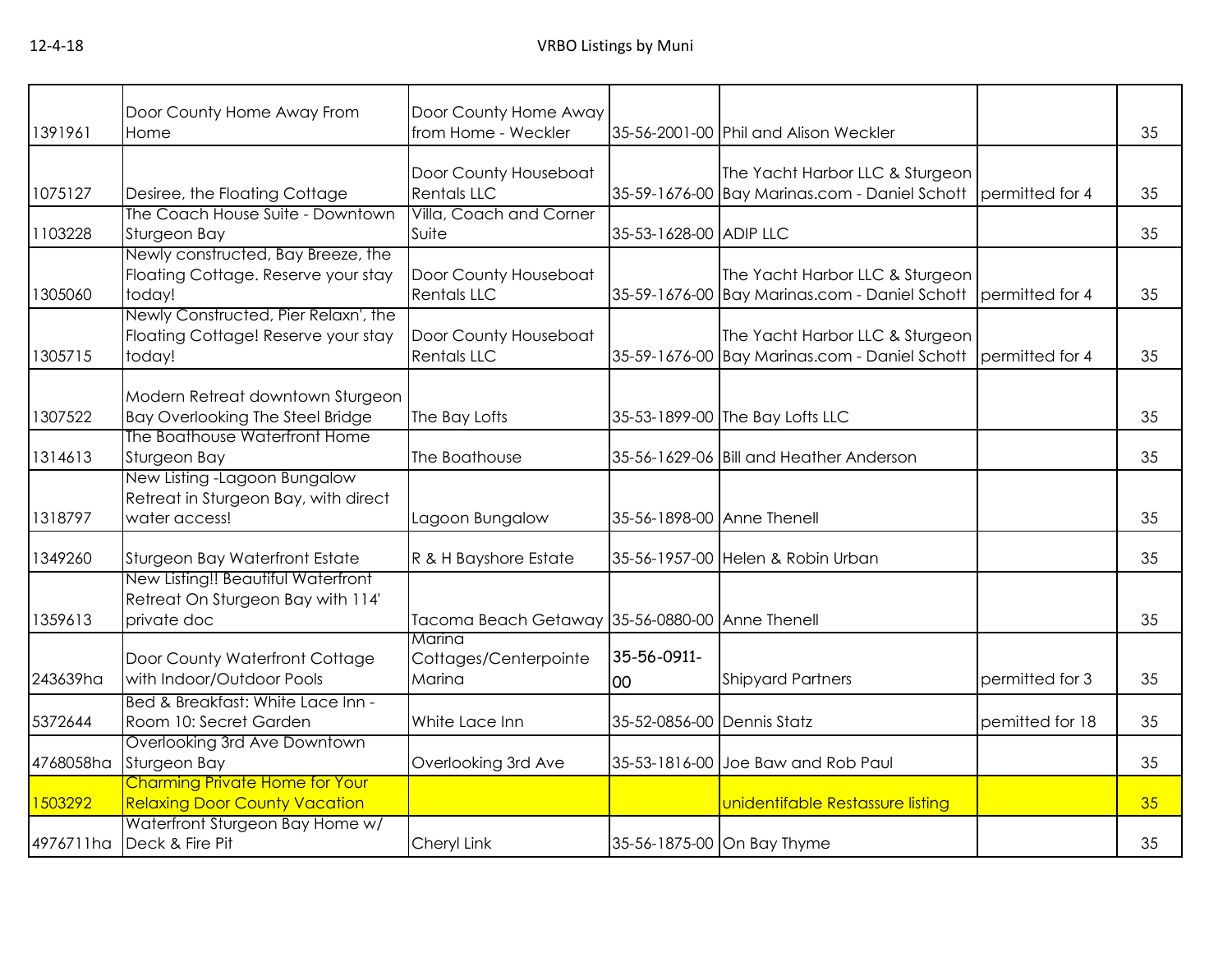| 7124043ha | NEW! Sturgeon Bay Home Near<br>Potawatomi State Park!                | Port View Cottage                                      |                           | 35-56-1927-00 Christine Dehnert                |                 | 35 |
|-----------|----------------------------------------------------------------------|--------------------------------------------------------|---------------------------|------------------------------------------------|-----------------|----|
|           |                                                                      |                                                        |                           |                                                |                 |    |
|           | NEW! 'Collectic Farmhouse Suite!' in                                 | Hilpipre- 228 N 7th Ave -                              |                           |                                                |                 |    |
| 7154645ha | Sturgeon Bay!                                                        | Collectic Farmhouse Suite 35-56-1939-00 Aaron Hilpipre |                           |                                                |                 | 35 |
|           |                                                                      |                                                        |                           |                                                |                 |    |
|           | Peace of Beach Cottage, private                                      |                                                        |                           |                                                |                 |    |
| 7189649ha | cottage on beautiful shores of Door                                  |                                                        |                           |                                                |                 |    |
|           | County<br>A Scenic Lakefront cottage. Door                           | Chris Jeanquart                                        |                           | 36-56-1969-00 Jeanquart -3140 Lake Forest Park |                 | 36 |
|           | County spring is comsing soon                                        |                                                        |                           | Jenkins 2359-2361 S Lake                       |                 |    |
| 418990    | flowers wildlife                                                     | David & Kay Jenkins                                    | 36-56-1243-00 Michigan Dr |                                                | permitted for 3 | 36 |
|           | Beautiful cozy cottage on Lake                                       |                                                        |                           |                                                |                 |    |
|           | Michigan. Steps to sandy beach.                                      |                                                        |                           | Jenkins 2359-2361 S Lake                       |                 |    |
| 429277    | Shake off winter!                                                    | David & Kay Jenkins                                    | 36-56-1243-00 Michigan Dr |                                                | permitted for 3 | 36 |
|           | Spring is Coming. Soon. Great Lake                                   |                                                        |                           |                                                |                 |    |
|           | Michigan Beach in Door County. 4                                     |                                                        |                           | Jenkins 2359-2361 S Lake                       |                 |    |
| 433883    | Bed/2 Bath.                                                          | David & Kay Jenkins                                    | 36-56-1243-00 Michigan Dr |                                                | permitted for 3 | 36 |
|           | Beach Cottage on Lake Michigan                                       |                                                        |                           |                                                |                 |    |
| 515430    | near Sturgeon Bay                                                    | Philip & Miriam Cote                                   |                           | 36-56-0882-00 Cotes Cottages                   |                 | 36 |
|           | Lakefront, RUSTIC, sand beach, dog                                   |                                                        |                           |                                                |                 |    |
|           | friendly, Sturgeon Bay, Door County,                                 |                                                        |                           |                                                |                 |    |
| 897655    | sleeps 6                                                             | <b>Firefly Cottages</b>                                |                           | 36-56-0879-00 Irene Johnson                    | permitted for 3 | 36 |
|           | All Season Home- 200 Ft. of<br>Beachfront, Spectacular Views of Lily |                                                        |                           |                                                |                 |    |
| 437119    | Bay                                                                  | Mike Moreno                                            |                           | 36-56-1323-00 Moreno All Season Home           |                 | 36 |
|           | Authentic Waterfront Log Cottage                                     |                                                        |                           |                                                |                 |    |
| 893687    | On Sand Beach                                                        | Pioneer Cottage                                        |                           | 36-56-0866-00 David Groenfeldt                 |                 | 36 |
|           | Sunrises, Quiet Beach WalksRelax                                     |                                                        |                           |                                                |                 |    |
|           | with Family & Friends. Dogs                                          |                                                        |                           | Great Wulf Partners LLC/Capn                   |                 |    |
| 451482    | Welcome!                                                             | Abode on the Beach                                     | 36-56-0811-00 Wulf        |                                                |                 | 36 |
|           | Lake Michigan Home; Awesome                                          |                                                        |                           |                                                |                 |    |
|           | SAND Beach; Taking October                                           |                                                        |                           |                                                |                 |    |
| 505916    | Reservations; filling up!                                            | Mike Boyer                                             |                           | 36-56-1358-00 Boyer Beach House                |                 | 36 |
|           | <b>Beautiful Waterfront Home with</b>                                |                                                        |                           |                                                |                 |    |
| 659503    | swimming pond - south unit                                           | Joe Fittshur                                           |                           | 36-56-1329-00 Porthaven Executive Homes        | permitted for 2 | 36 |
| 659505    | Beautiful waterfront home with<br>swimming pond - North Unit         | Joe Fittshur                                           |                           | 36-56-1329-00 Porthaven Executive Homes        | permitted for 2 | 36 |
|           |                                                                      |                                                        |                           |                                                |                 |    |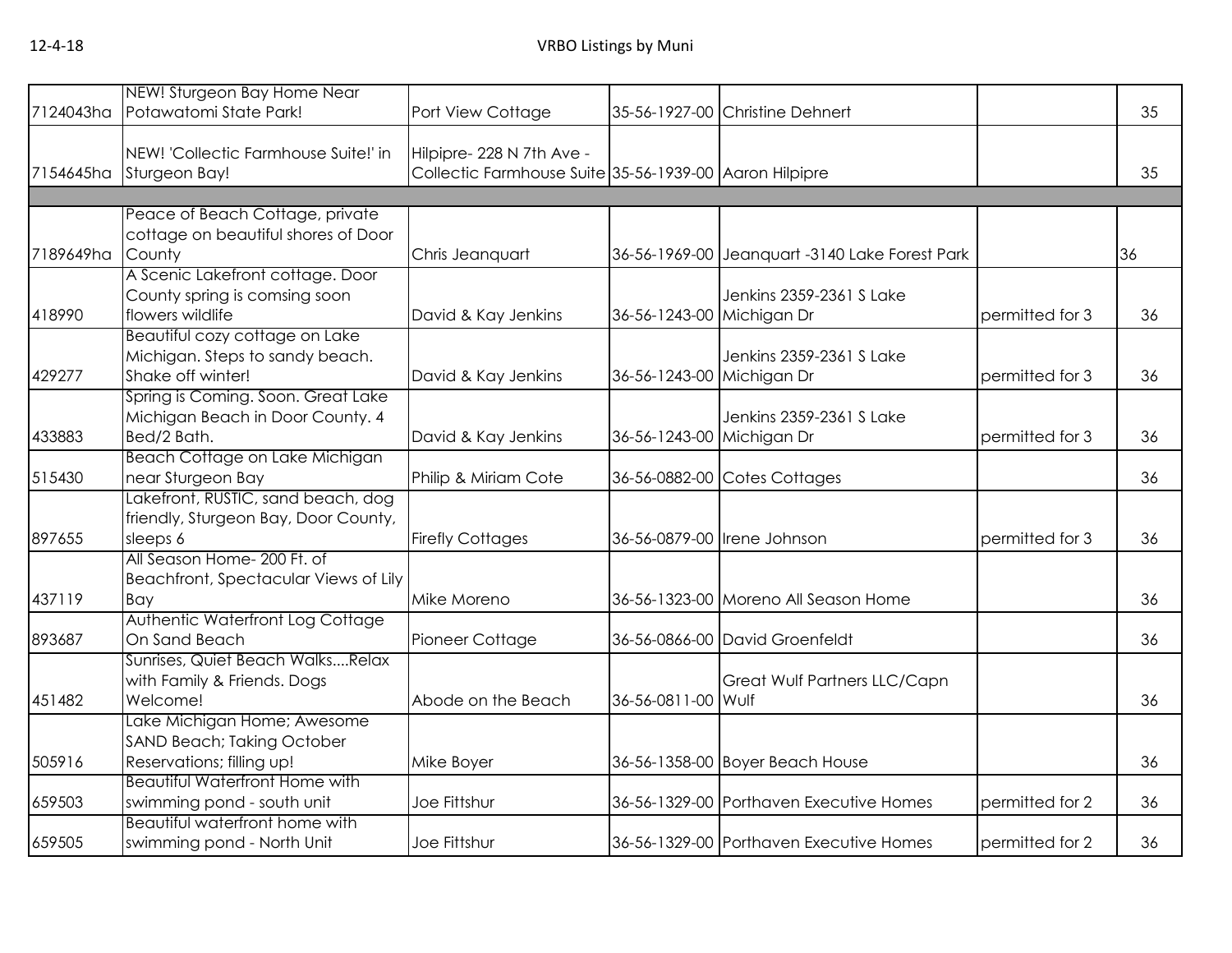|         | Merry Breeze 4 Cottage~Romantic<br>Getaway With 212 Ft Of Sandy Lake                             |                                                           |                           |                                                              |                 |    |
|---------|--------------------------------------------------------------------------------------------------|-----------------------------------------------------------|---------------------------|--------------------------------------------------------------|-----------------|----|
| 701320  | Michigan Beach                                                                                   | Merry Breeze Unit 4                                       |                           | 36-55-1438-00 Peggy & Don Donaldson                          |                 | 36 |
| 838167  | Arrowhead Waterfront Log Cottage<br>On Sand Beach With Fireplace.                                | <b>Arrowhead Cottage</b>                                  |                           | 36-56-0844-00 Tom Groenfeldt                                 |                 | 36 |
| 870129  | Sand Beach on Lake Michigan-<br>Rustic-Tolan's Log Cabin                                         | <b>Tolans Cottage</b>                                     |                           | 36-56-0816-13 Sally Tolan (Sandy Tolan)                      |                 | 36 |
| 1013091 | Sand Beach For Miles Awaits You,<br><b>Relax And Make Memories</b>                               | Harbour Lake House                                        | 36-56-1701-00 Tammy Estes |                                                              |                 | 36 |
| 1154854 | Get away from it all at this serene,<br>modern Door County estate.                               | The Clerestory on Lake<br>Michigan                        | 36-56-1789-00 Kretchmar   | Christopher Mohar and Kerry                                  |                 | 36 |
| 1489258 | Walking distance to Lake Michigan -<br>Public Beaches   Family-Pet friendly                      | Clay Banks Woodsy<br>Retreat                              |                           | 36-56-1731-17 David Goettelman                               |                 | 36 |
| 1375405 | New! Lake Michigan Beach Home<br>with 107' of Private Sand Beach                                 | Just Beechy                                               |                           | 36-56-1924-00 Kristin & Theodore Blackwood                   |                 | 36 |
|         | Beautiful spacious home with 260                                                                 |                                                           |                           |                                                              |                 |    |
| 224425  | feet of lakefront                                                                                | <b>Steve Pratapas</b>                                     |                           | 39-56-1015-00 White Star Lodge                               |                 | 39 |
| 559164  | Door County Shorefront 2 Bedroom<br>Home On 1.2 Acres w/100 Ft Of<br>Shoreline                   | Cabin Sun Over Beach                                      |                           | 39-56-1398-00 Pat O' Donnell                                 |                 | 39 |
| 570935  | <b>BOOKING NOW-WATERFRONT-</b><br>ISLAND- FIRE PIT-SUNRISE SUNSET-9<br><b>MI.TO STURGEON BAY</b> | Gordon's Isle View<br>Cottages                            |                           | Jane & Brett Barr/ Jerry &<br>39-56-1648-00 Jacquelyn Gordon | permitted for 2 | 39 |
| 1447164 | Cozy Cottage On The Water: Relax,<br>Fish, Kayak                                                 | Cottage Creek Ahlswede 39-56-2005-00 Rob & Emily Ahlswede |                           |                                                              |                 | 39 |
| 586665  | Sunset Cliff Cottage - Peaceful &<br>Serene perched on a 35' Cliff<br>breathtaking views         | Jon Hanson / Snug<br>Harbor                               |                           | 39-56-0860-00 Sunset Cliff Cottage                           |                 | 39 |
| 810620  | <b>BOOKING NOW! WATERFRONT-</b><br>ISLAND-LG.SCREEN PORCH-SUNRISE-<br>SUNSET-CAMPFIRES           | Gordon's Isle View<br>Cottages                            |                           | Jane & Brett Barr/ Jerry &<br>39-56-1648-00 Jacquelyn Gordon |                 | 39 |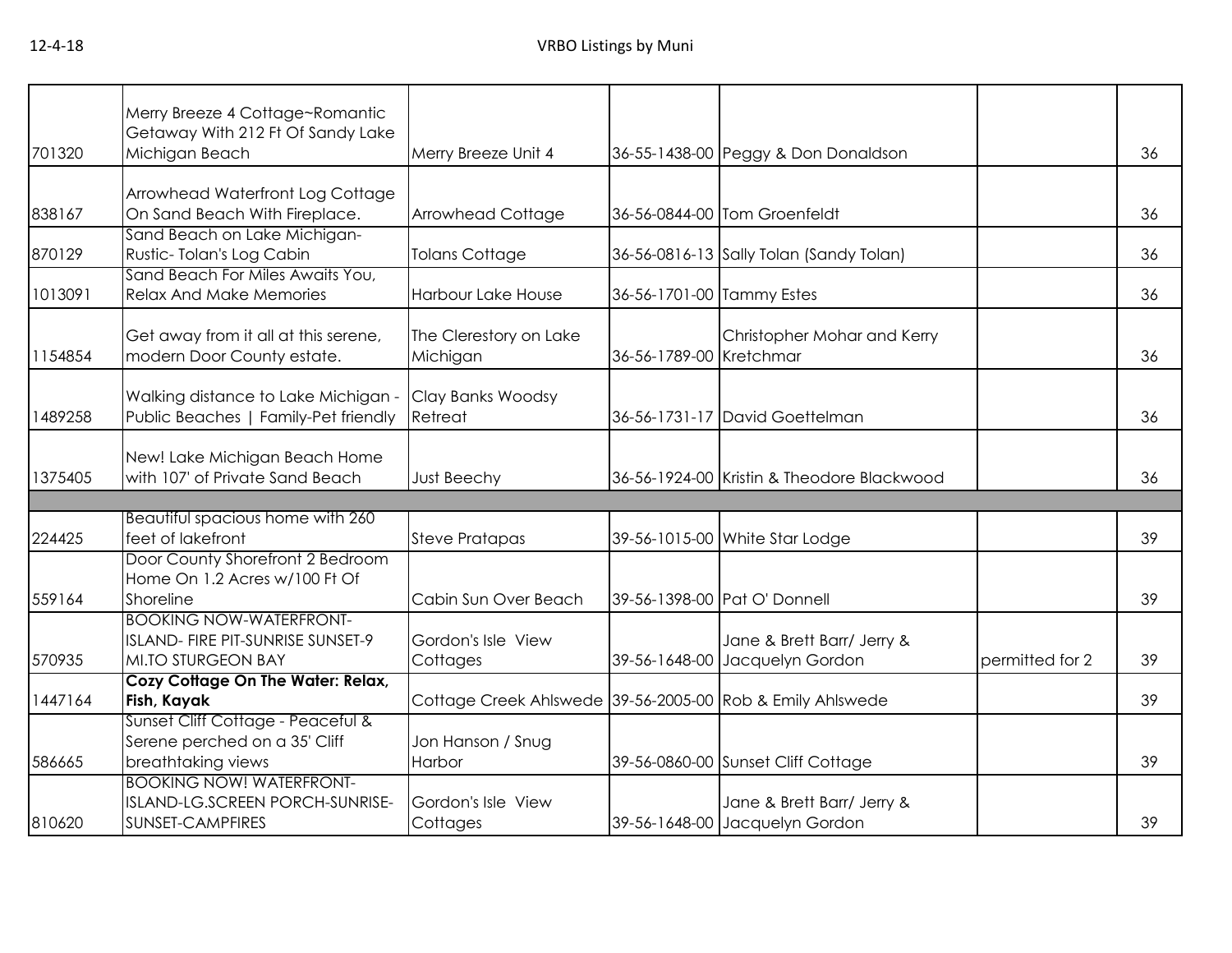|           |                                                            | Cabin on the Bay -         |                           |                                                                     |                  |    |
|-----------|------------------------------------------------------------|----------------------------|---------------------------|---------------------------------------------------------------------|------------------|----|
| 962273    | Family Friendly Cabin On The Bay!                          | Goffard                    |                           | 39-56-1709-00 Gregory Goffard                                       |                  | 39 |
|           |                                                            |                            |                           |                                                                     |                  |    |
|           | Waterfront Cottage in Southern Door                        |                            |                           |                                                                     |                  |    |
|           | County, near Green Bay and                                 | <b>Waterfront Cottage</b>  |                           |                                                                     |                  |    |
| 1117085   | Sturgeon Bay                                               | Soukup                     | 42-56-1774-00 Lisa Soukup |                                                                     |                  | 42 |
|           |                                                            | <b>Desotell Waterfront</b> |                           |                                                                     |                  |    |
| 1150626   | Dock, Firepit, WIFI, Large Private Yard Property           |                            |                           | 42-56-1781-13 Helen and Tim Desotell                                |                  | 42 |
|           | Door County, Green Bay waterfront                          |                            |                           |                                                                     |                  |    |
|           | Cottage. 20 minutes to Green Bay                           |                            |                           |                                                                     |                  |    |
| 4264111ha | and Stur. Bay                                              |                            |                           | Waterfront Cottage - Bur   42-56-1666-00   Waterfront Cottage - Bur |                  | 42 |
|           |                                                            |                            |                           |                                                                     |                  |    |
| 255719    | Peaceful Island Getaway                                    | <b>Coffee Creek Cabins</b> | 46-55-0731-00 Dawn Chier  |                                                                     | permitted for 2  | 46 |
|           | Amazing Sunsets*80ft shore* 25                             |                            |                           |                                                                     |                  |    |
| 285175    | acres*great cottage                                        | Amy Jorgenson              |                           | 46-56-0581-00 Funks Cottage                                         |                  | 46 |
|           | Beautiful lake front 4 bedrom home                         |                            |                           |                                                                     |                  |    |
| 292728    | with incredible sunsets                                    | RC Rudolph                 |                           | 46-55-0566-00 Cascio Cottages                                       |                  | 46 |
|           |                                                            |                            |                           |                                                                     |                  |    |
|           | 60 Acre Farmhouse, Grat property to                        |                            |                           |                                                                     |                  |    |
| 557405    | enterain friends family and children                       | Dan Jorgenson              |                           | 46-56-1332-00 Buckwild Farm                                         |                  | 46 |
| 594977    | Home Owner Custom Built Log Cabin Log Cabin House - Porter |                            |                           | 46-56-1668-00 Dan & Lory Porter                                     |                  | 46 |
|           |                                                            |                            |                           |                                                                     |                  |    |
| 702550    | 2 Bedroom 1 bath on Lake Michigan                          | <b>Bill Smardo</b>         | 46-55-0603-00 Smardo      |                                                                     |                  | 46 |
|           | Great sunrises 200 ft of Lake                              |                            |                           |                                                                     |                  |    |
|           | Michigan Shorefront 1.5 acres, 2                           |                            |                           |                                                                     |                  |    |
| 780911    | bedroom 1 bath                                             | Greg & Kristine Koetter    | 46-56-1588-00 Koetter     |                                                                     |                  | 46 |
|           |                                                            |                            |                           |                                                                     |                  |    |
|           | Century farmhouse with 4 bedrooms                          | Old Orchard Century        |                           | Debra Sheridan (Thielke) and                                        |                  |    |
| 806333    | and large outside deck.                                    | Farmhouse                  | 46-56-1867-00 Dawn Chier  |                                                                     |                  | 46 |
|           | Washington Island Westside                                 |                            |                           |                                                                     |                  |    |
| 806850    | Shorefront Home                                            | William & Mary Filer       |                           | 46-56-1428-00 Above and Beyond Cottage                              |                  | 46 |
|           | A frame cabin with majestic sunrises                       |                            |                           |                                                                     |                  |    |
|           | and sand beach. Secluded yet                               |                            |                           |                                                                     |                  |    |
| 828246    | accesible.                                                 | Andy Valentincic           |                           | 46-50-1596-00 Viking Village                                        | permitted for 13 | 46 |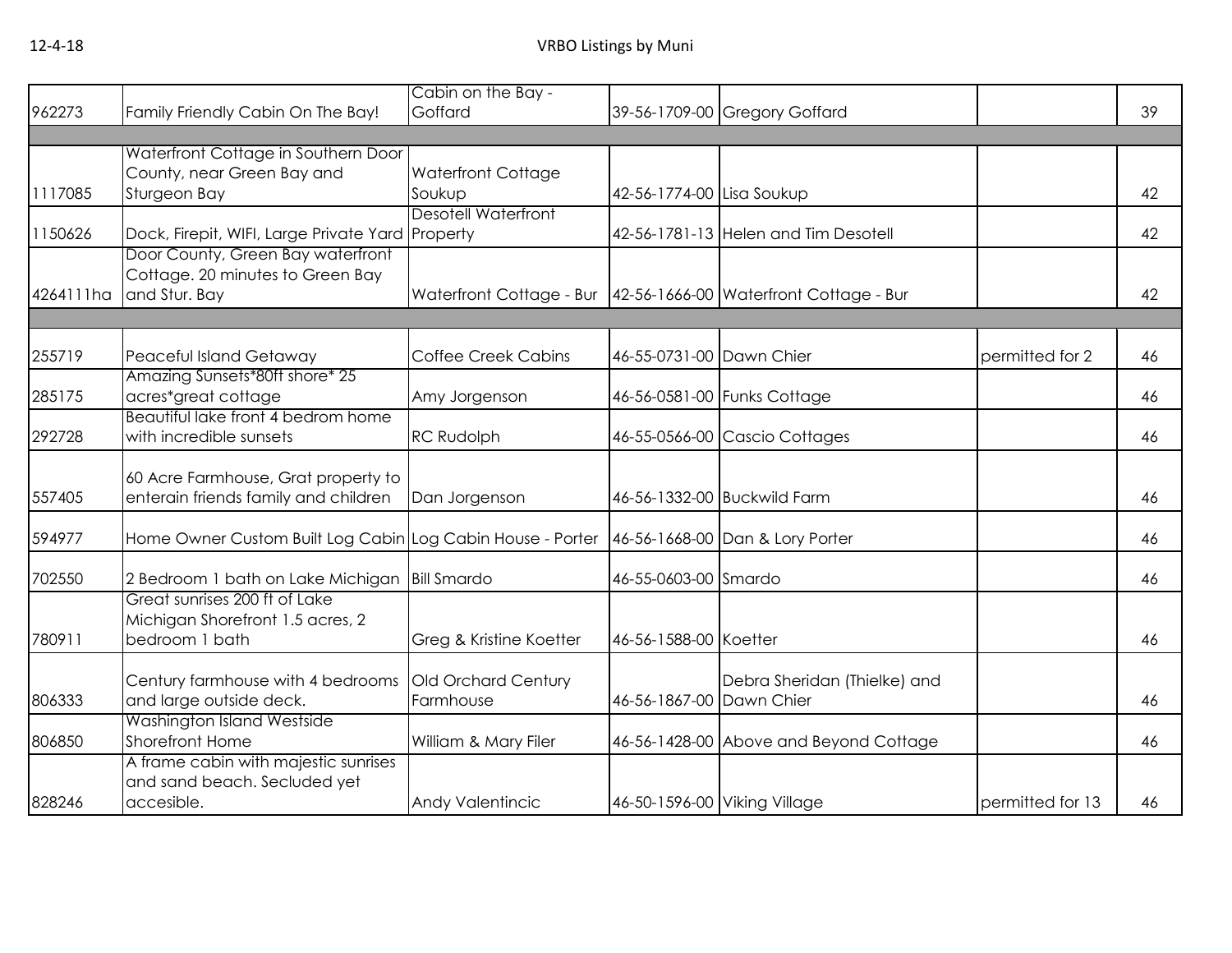|         | Cute Cabin Located Close to Beach                                        |                      |                          |                                                                   |                 |    |
|---------|--------------------------------------------------------------------------|----------------------|--------------------------|-------------------------------------------------------------------|-----------------|----|
| 1054806 | On Washington Island, Lake<br>Michigan                                   | Coffee Creek Cabins  | 46-55-0731-00 Dawn Chier |                                                                   | permitted for 2 | 46 |
| 1243560 | Initiative's Retreat - Ultimate<br>Lakefront Destination!                | Initiatives Retreat  |                          | 46-56-1846-00 Initiatives Retreat LLC                             |                 | 46 |
| 1282279 | <b>Wickman Waterfront Cottage</b><br>overlooking Hog Island              | Lynn Carpenter       |                          | Lakefront Cottage - Wickman<br>46-56-1968-00 Waterfront Carpenter |                 | 46 |
| 1391479 | <b>Breezy Beach Cottage</b>                                              | <b>Breezy Beach</b>  |                          | 46-56-1940-00 Richard Tobey                                       |                 | 46 |
| 1392021 | Waterfront cottage on Detroit<br>Harbor. Beautiful beach and<br>dockage. | Spring Beach Cottage |                          | 46-55-0587-00 Leon A Shellswick                                   |                 | 46 |

| <b>MUNI</b>     |                            | # of VRBO Properties |  |
|-----------------|----------------------------|----------------------|--|
| 2               | <b>Baileys Harbor</b>      | 56                   |  |
| $\overline{6}$  | Clay Banks                 | 4                    |  |
| 8               | Town of Egg Harbor         | 64                   |  |
| 9               | Village of Egg Harbor      | 39                   |  |
| $\overline{11}$ | Ephraim                    | 49                   |  |
| 12              | Gibraltar                  | 84                   |  |
| 13              | Village of Forestville     | 0                    |  |
| 4               | <b>Town of Forestville</b> | 0                    |  |
| $\overline{15}$ | Jacksonport                | 28                   |  |
| 27              | Nasewaupee                 | 21                   |  |
| $\overline{32}$ | <b>Liberty Grove</b>       | 63                   |  |
| 33              | Sevastopol                 | 39                   |  |
| 34              | Sister Bay                 | 36                   |  |
| 35              | City of Sturgeon Bay       | 29                   |  |
| 36              | Town of Sturgeon Bay       | 19                   |  |
| 39              | Gardner                    | 7                    |  |